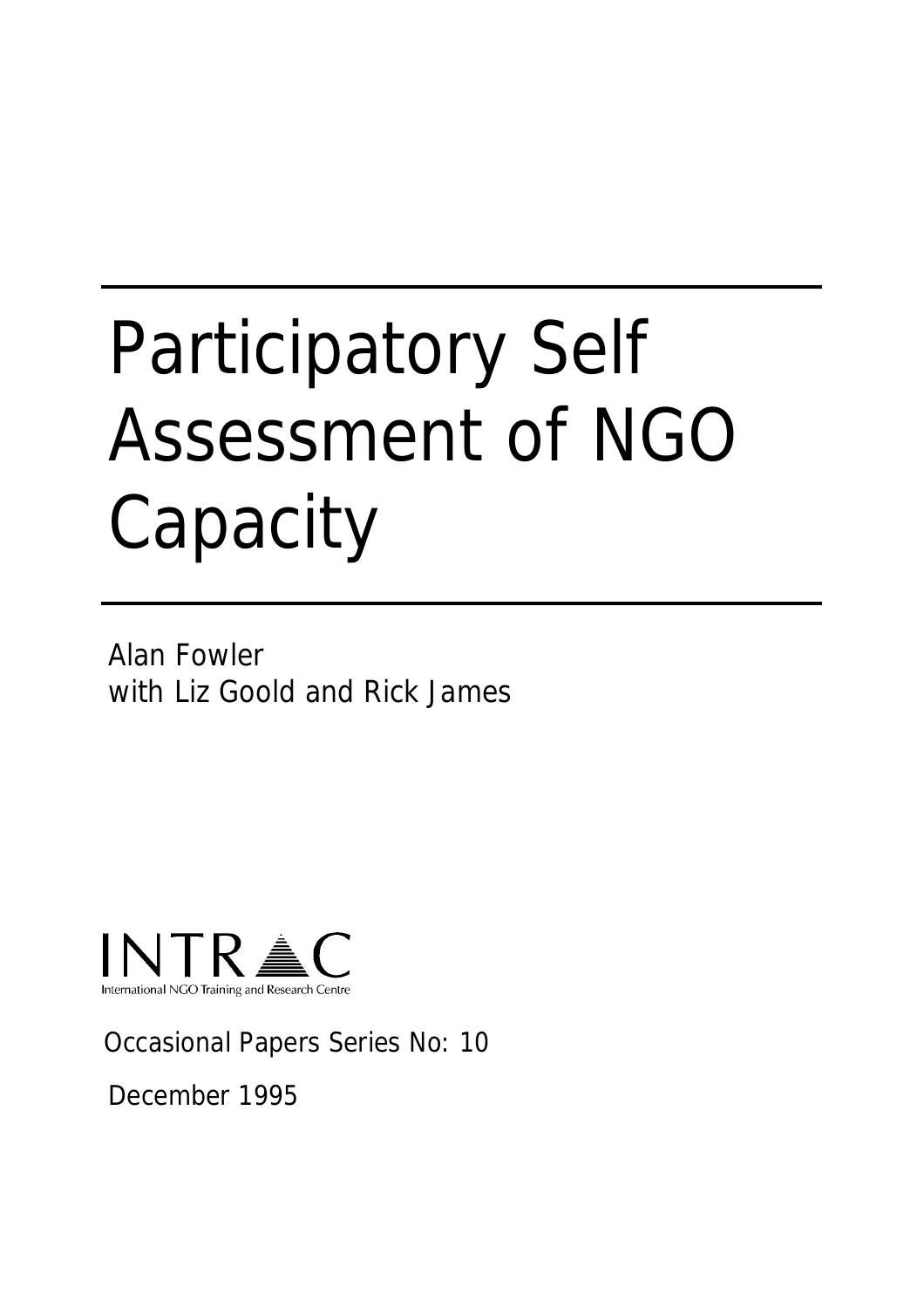# **Contents**

|                  | 2. PARTICIPATORY SELF ASSESSMENT OF ORGANISATIONAL CAPACITY: CONTENT AND                           |  |
|------------------|----------------------------------------------------------------------------------------------------|--|
|                  |                                                                                                    |  |
|                  |                                                                                                    |  |
|                  |                                                                                                    |  |
|                  |                                                                                                    |  |
|                  |                                                                                                    |  |
|                  |                                                                                                    |  |
|                  |                                                                                                    |  |
|                  |                                                                                                    |  |
|                  |                                                                                                    |  |
|                  |                                                                                                    |  |
|                  |                                                                                                    |  |
|                  |                                                                                                    |  |
|                  |                                                                                                    |  |
|                  |                                                                                                    |  |
|                  |                                                                                                    |  |
|                  |                                                                                                    |  |
|                  |                                                                                                    |  |
|                  |                                                                                                    |  |
|                  |                                                                                                    |  |
|                  |                                                                                                    |  |
|                  |                                                                                                    |  |
|                  |                                                                                                    |  |
|                  |                                                                                                    |  |
|                  |                                                                                                    |  |
|                  |                                                                                                    |  |
|                  |                                                                                                    |  |
|                  |                                                                                                    |  |
|                  |                                                                                                    |  |
|                  |                                                                                                    |  |
|                  | <b>APPENDICES</b>                                                                                  |  |
| I a              | Organisational capacity: Definition and factors<br>Organisational capacity: factors and components |  |
| b                | Competencies                                                                                       |  |
| $\mathbf c$<br>d | Non-human resources                                                                                |  |
| e                | Relationships                                                                                      |  |
| f                | Learning from results                                                                              |  |
| g                | Summary table of factors and components                                                            |  |
| h                | Functional entities                                                                                |  |
|                  | $\cdots$ $\cdots$                                                                                  |  |

- i Steps in defining measures for fuctional entities<br>II Ouestions for organisational self-assessment (are
- II Questions for organisational self-assessment (amended from Peter Drucker)
- III Capacity assessment guide: Development NGO (IDR/PRIP-Pact Bangladesh)
- IV Sample questions for assessing organisational effectiveness (Piers Campbell)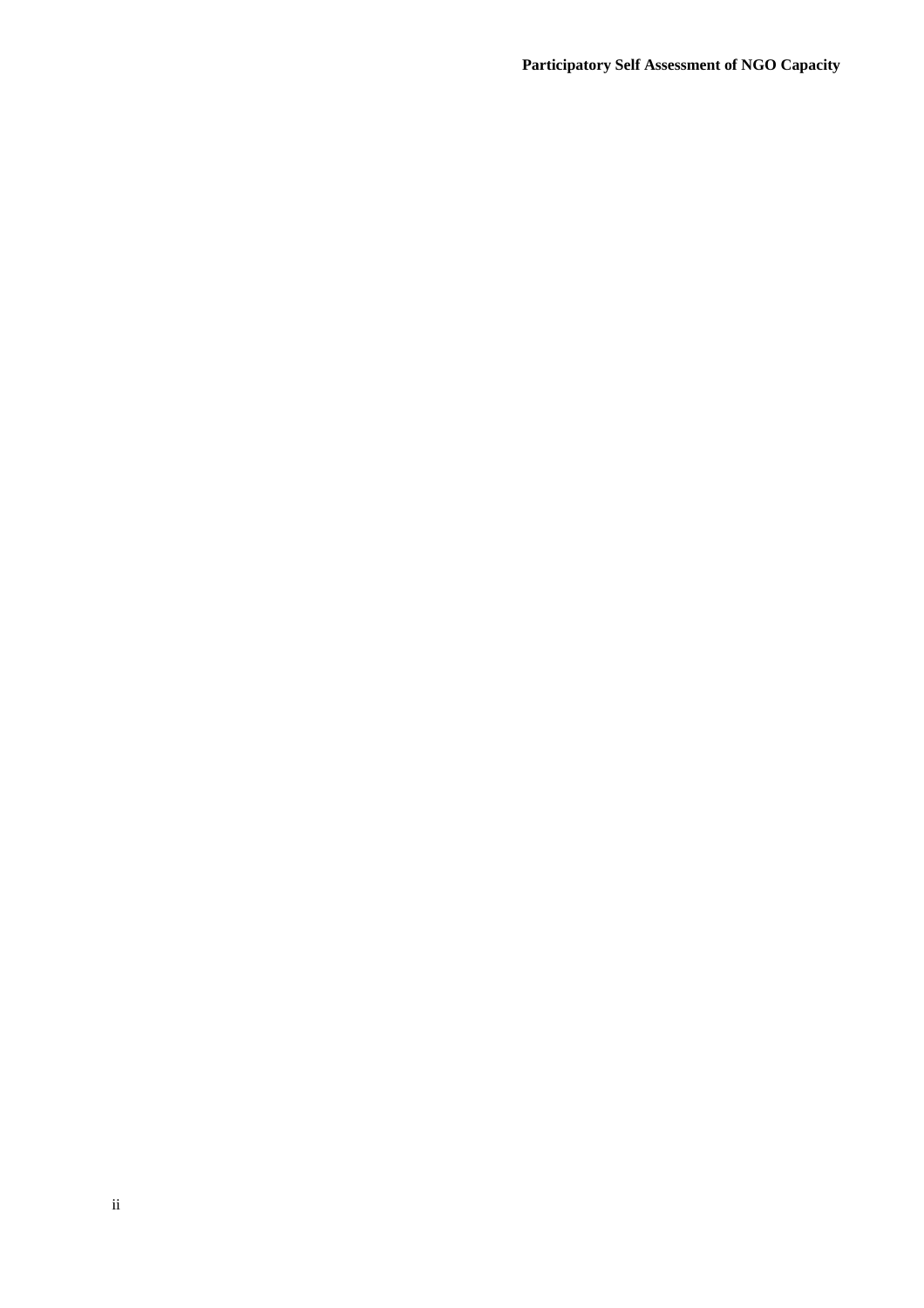# **PRACTICAL GUIDELINES FOR PARTICIPATORY SELF ASSESSMENT OF THE ORGANISATIONAL CAPACITY OF DEVELOPMENT NGOs**

# 1. **INTRODUCTION**

 The past ten years or so has seen a rapid increase in the number and size of non-profit organisations involved in development work, commonly known as NGOs (Non-governmental Organisations). This growth has not always been accompanied by an improvement in their performance. In fact, there are signs that a rapid expansion of the NGO sector may be lowering its quality overall, partly because organisations are started by people with limited or no experience of the voluntary sector or its principles. For example, in the newly independent states of eastern Europe and Central Asia, as well as other countries previously dominated by regimes which limited space for voluntary action, NGOs are particularly weak. At the same time, there has also been a shift in emphasis in the donor community towards the "performance culture" which dominated organisational thinking in the '80's with the stress on effectiveness, cost-efficiency, impact and accountability<sup>1</sup>.

 With the increasing realisation that poor performance may be linked to internal organisational problems, attention is being focused on assessing the organisational capacity of the NGO to do development work effectively.

 Capacity assessment is presently being approached from two perspectives. First, Northern NGOs and donors are concerned about appraising the capacity of their partners and those they fund. Therefore, these agencies are developing tools which enable staff to carry-out external appraisals in relation to their funding decisions and advice. Second, are a variety of methods being developed to help NGOs carry-out their own, internal, assessments. This is based on the principle that ongoing selfassessment and learning is integral to being a healthy organisation and that the values of participation espoused by many NGOs need to be reflected in the way this self-assessment is carried out. This paper deals only with this second area of self-assessment.

 Increasing organisational capacity requires a detailed understanding of what exactly are the strengths which can be built on and the limitations which need to be addressed. In other words*, good strategies for capacity building require good diagnosis*. Put another way, "lack of diagnosis is malpractice whether in medicine or management". This working paper is about carrying out organisational selfdiagnosis, and doing so in such a way that itself builds capacity.

 This Occasional Paper draws on a variety of tools and methods being applied to organisational self-assessment. And, while these guidelines have been developed from experience of working with NGOs, this is a very dynamic area of work and what is explained here can best be seen as work in process; it is certainly not the final word or state of the art. In the months to come, INTRAC will produce a further publication setting out its own approach to NGO participatory diagnosis and self-assessment.

 The process of capacity self-assessment of mutual support organisations, usually formed by community members and loosely termed community-based organisations (CBOs) is similar to but distinctive from that of NGOs. CBO self-assessment is not included in this paper. This will appear in a future INTRAC paper in conjunction with other NGO Support Organisations working with CBOs in the South.

 While this publication is intended to be a practical guide for use by NGOs themselves, it is assumed that the process is facilitated by a skilled adviser or consultant. Too often, NGOs try to assess their organisation by a process of self-reflection alone and it just doesn't work well. Inevitable blind spots are not seen and hence remain; hierarchy stands in the way of attaining the critical view needed; staff

<sup>&</sup>lt;sup>1</sup> Hailey, J., 1995 International Organisation Assessment: Lessons from Development Agencies and International NGOs, Paper presented to the British Academy of Management Annual Conference, Sept. 1995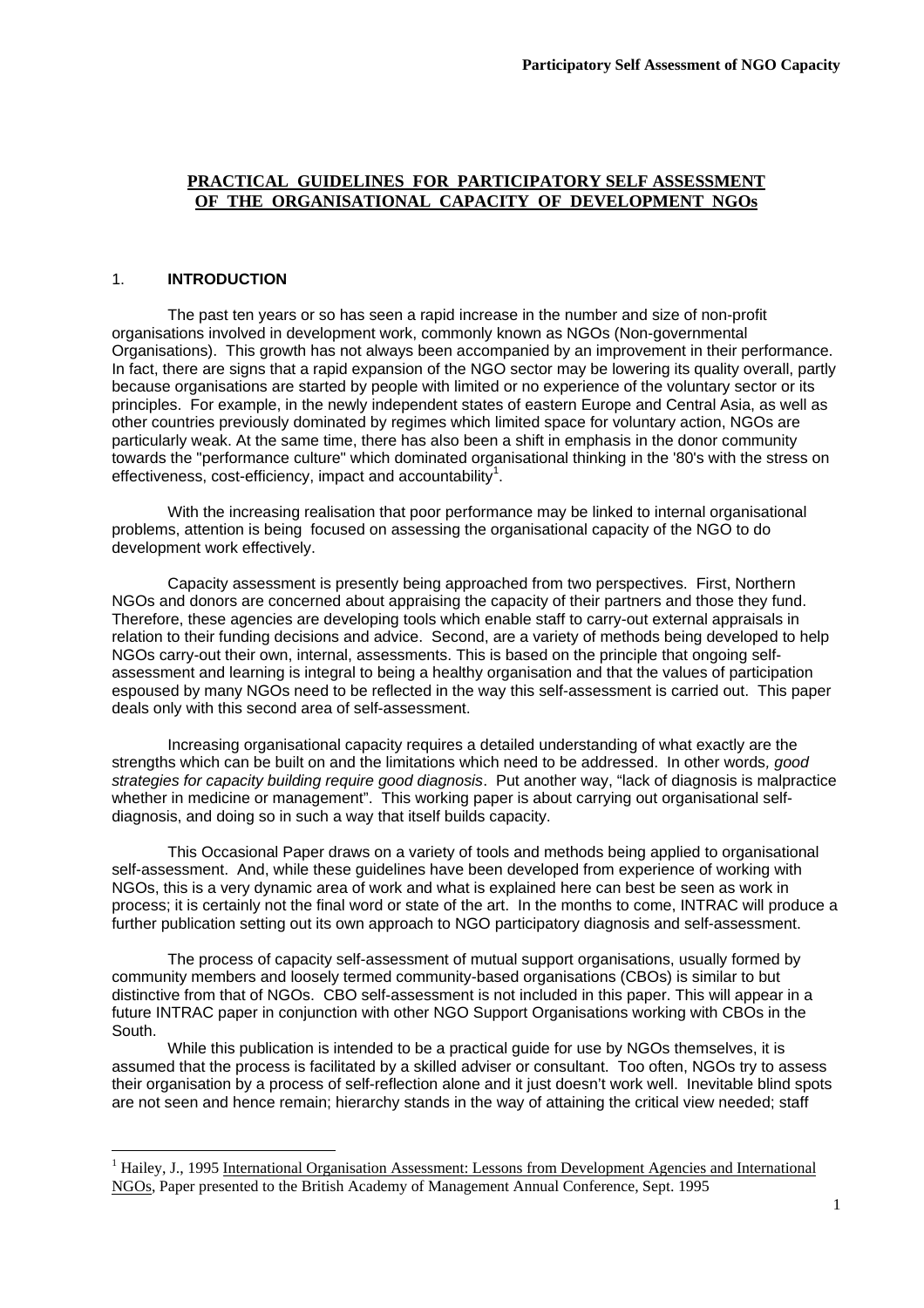may feel reluctant to express their views, as there is insufficient trust and openness in the organisation and their jobs may be on the line; lack of comparative inputs give too much room for complacency or insufficient of awareness about how things could be done differently and better; while personal limitations of those involved blinker what can be recognised as a strength or weakness and hence the quality of the diagnosis.

Of course consultants need to be well managed to get the best out of them,<sup>2</sup> and they need to have an understanding of the NGO sector and the particular challenges that NGOs face. Increasingly NGO Support Organisations are beginning to provide this external and objective support to the NGO sector. There is little doubt that selective process-oriented inputs by external specialists in the field of NGOs and development are vital for both diagnosis and subsequent organisational development aimed at building capacity. At the same time, it is worth noting that if self-assessment becomes an ongoing part of the life of the organisation, then the need for external facilitation should diminish, as the organisation itself creates its own conditions for change.

 There is no one, "best" way of tackling capacity assessment or a blue-print approach. Indeed, there should not be, as so much depends on the complexity and context of the NGO concerned. The degree of complexity results from combinations of an NGO's, history, age, size, variety of (relief) and development activity, geographic spread, sources of funding, the context(s) of action and so on. It does not refer to just structural complexity. This working paper (and others to follow), therefore, does not detail the right way to do OA, other than insisting that it should be participatory and inclusive. The approach used outlines preconditions and a basic framework followed by three different ways of going about OA related to the level of complexity. The intention is for the reader to select and experiment with what appears to most appropriate for their circumstances and context.

 The key is to understand and internalise the core principles of the OA process and to select the appropriate mix of methods and tools that can guide the organisation through such a process, tailoring them to the specific situation. Some of these methods and tools are detailed in the text and appendices. This in itself requires insight, skill and some specialist knowledge which is where early dialogue with a consultant, an NGO Support Organisation and other NGOs can help.

 These guidelines therefore begin with the key principles that have to be applied and preconditions which have to be in place if a self-assessment exercise is going to be effective. Then, the whole idea of organisational capacity is discussed. This base is used to explain how a participatory process of facilitated capacity assessment can be carried out for NGOs with low, medium and high complexity. Appendices contain practical materials referred to in the text.

# 2. **SELF ASSESSMENT OF ORGANISATIONAL CAPACITY: CONTENT AND PROCESS**

 It is important that appraisal of organisational capacity (OA) is placed within a framework of organisational development (OD). In other words*, organisational capacity assessment should be seen as a means to an end, not as an end in itself*. This rule means that a number of preconditions need to be satisfied to ensure that OA is not a waste of resources or creates false expectations which will not be fulfilled because commitment to change is lacking.

 With this starting point, the principles, preconditions, basic steps and supporting tools of participatory OA are described, together with a critical look at weaknesses of each approach and suggestions on how they can be minimised.

# 2.1 *Principles and pre-conditions*

 An important principle informing OA is that NGOs function predominantly as open organisational systems. That is to say, they both influence and are influenced by the external environment. Little of what they do can be insulated from outside dynamics. The reasons for this are: (a) that the very purpose

 $\frac{1}{2}$  A good book with tips on how managers can best use consultants is: Kubr, M., 1993, *How to select and Use Consultants: A Client's Guide*, ILO, Geneva.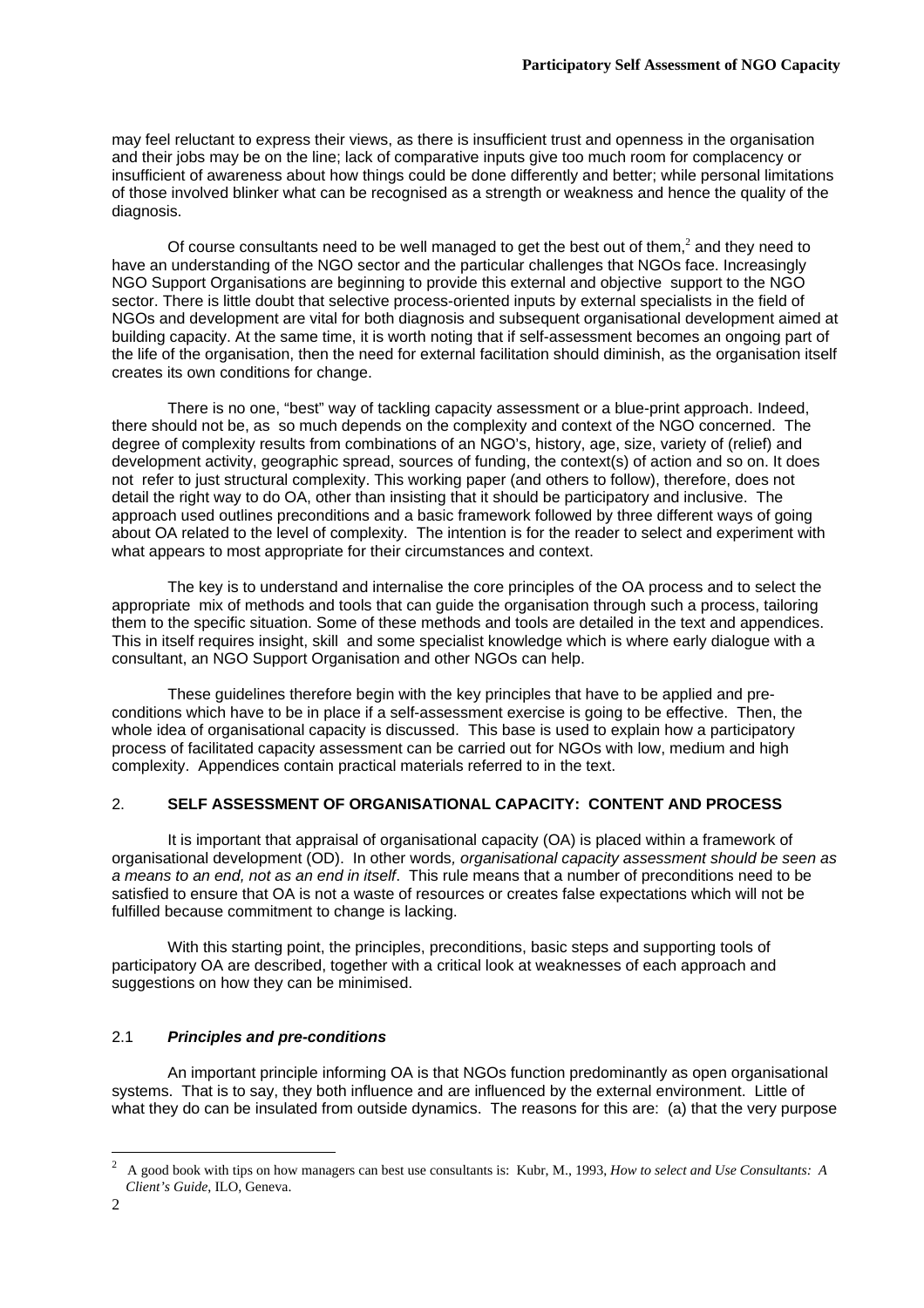of NGOs is to bring about change outside of itself at all levels of society; (b) that the "production" of development is not done by NGOs but by the people they are set up to serve, the poor, the marginalized,

etc.; and (c) that the vast majority of development NGOs are heavily dependent on resources provided by others, very little is usually generated by themselves. Organisational capacity is therefore tied to how NGOs manage their inter-actions with the wider world.

 A second principle is that a participatory OA process should itself build capacity. Two factors determine the extent to which this occurs. First, is the methodology which has to involve staff in the right way. Second, is the stance adopted by the consultant. Unlike the "expert" approach where outsiders take over the problem, or the "doctor-patient" approach where the patient has the problem but the doctor knows the cure, the consultancy challenge is to ensure that staff themselves accept responsibility and own the process, that they recognise that there is no magic bullet of an answer and that they go through experiences necessary to develop the capability to critically appraise and better understand the behaviour of their organisation. Consequently, the preferred stance should be facilitative, engaging staff and starting from their realities. $3$  Commonly known as process consultation, the facilitators role is essentially one of providing a critical mirror to the organisation and guiding its learning.

 Further, two key preconditions determine whether organisational assessment is a meaningful step on organisational development or simply a cosmetic exercise to satisfy outsiders, like donors, or pacify insiders. First, there must be full support from the NGO's governors and chief executive, **including his or her wholehearted, active engagement**. NGO leadership must not be allowed to remain in a position where its own functioning is not up for discussion and appraisal. Their willingness to engage in the process of learning sets an important tone for others. Similarly, the Board or other oversight bodies must endorse what is intended and, depending on the breadth and depth of the assessment, be prepared to take part, for they also contribute to capacity.

 Second, all relevant senior managers and critically placed staff with influence should participate in the process with their time allocations planned and other costs budgeted. Likewise, other key stakeholders, such as, representatives of community groups that the NGO works with, other members of staff, including support staff, donors and so on should have some input into the process. This is a practical signal of;

i) the organisation's recognition of the seriousness and value of what is intended ii) the organisation's commitment to apply values associated with participation (which many NGOs proclaim for their programmes) into the way they carry out their own internal processes. iii) the organisation's recognition of the key role of outside stakeholders

 If these items are not in place, the outcomes of an OA exercise are unlikely to be translated into better organisational performance because (a) there is insufficiently broad ownership of the findings, (b) contentious issues will probably have been avoided, but will inevitably emerge when change is attempted which necessarily disturbs the status quo and (c) there will be lack of shared insight and commitment to follow through.

In the long-term, organisational assessment should not be seen as a one-off exercise but as an on-going process in the life of a healthy NGO with structured periods of review and reflection. It is then more likely that the organisation will learn more effectively and be able to monitor and manage change and development over time.

# 2.2 *The content of organisational capacity*

# 2.2.1 **What is organisational capacity?**

 At its most general, capacity is the capability of an organisation to achieve effectively what it sets out to do. In this sense, capacity is the measure of the internal state of an organisation that expresses itself through its results (although in some circumstances where regimes are particularly repressive results could mean just existing). Organisational capacity is not a thing which can be internally observed, but must be assessed by looking at external effects. For example the internal capacity of a water bottle

<sup>&</sup>lt;sup>3</sup> For a description of types of consultancy and the facilitative model see: Schein, E, 1987, *Process Consultation Vol I: Theory and Practice*, Addison Wesley, Wokingham.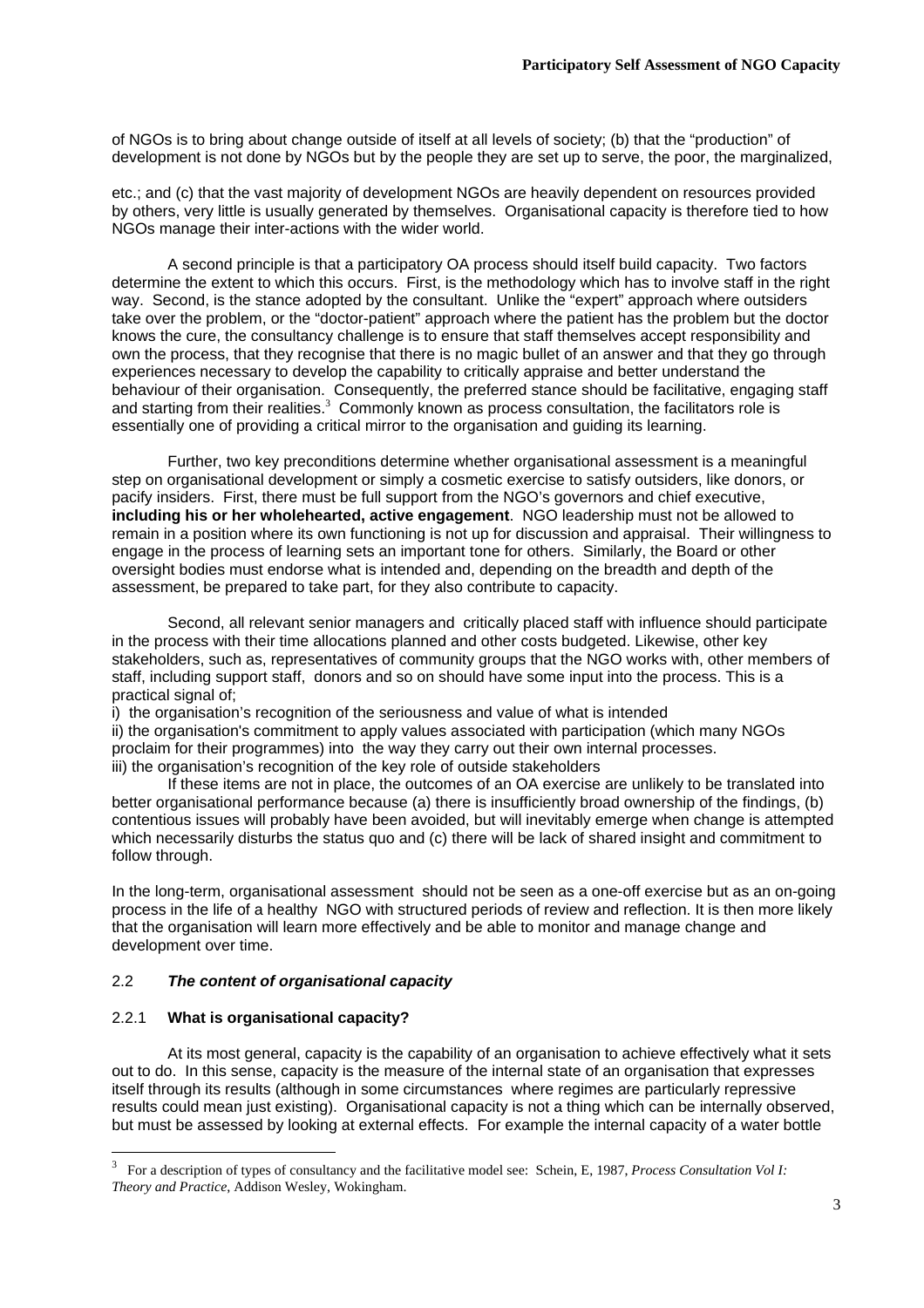may by 1 litre, but that does not tell you if the bottle is empty or full until you try to quench your thirst with its contents.

 The problem for NGOs is that they usually face many thirsty parties: clients, beneficiaries, donors, governments, staff themselves and so on. Each has expectations about what the organisation should do for them. In today's terminology, there are many organisational stakeholders with different interests and perspectives which NGOs have to comply with. To complicate things, there may be some stakeholders which an NGO wishes to "dissatisfy" or influence. This is usually the case for advocacy and rights NGOs (or departments) which seek to change public policies and existing power relationships in favour of the disadvantaged. This combination leads to the following working definition:

# *Capacity is the measure of an NGO's capability to satisfy or influence its stakeholders.*

 Who stakeholders are differs from NGO to NGO and methods for undertaking stakeholder analysis are not dealt with here. However, before embarking on a capacity assessment exercise it is important that the NGO is clear about who are is its *most important stakeholders*, what are their expectations and what measures of satisfaction they value and employ. *It is their values and expectations which provide the most important standard to measure capacity*. *In all work on capacity building, stakeholder analysis and prioritisation is vital. An informed stakeholder analysis gives a key into who should be involved in the OA process and who should be given priority.*

*Put simply, the question which must be clearly answered is who is the organisation for?* While staff, the board and donors may be stakeholders, the organisation was not set up for them!



# 2.2.2 **An Organisational Framework**

*Campbell/Fowler (developed as part of INTRAC/WUS Programme)*

4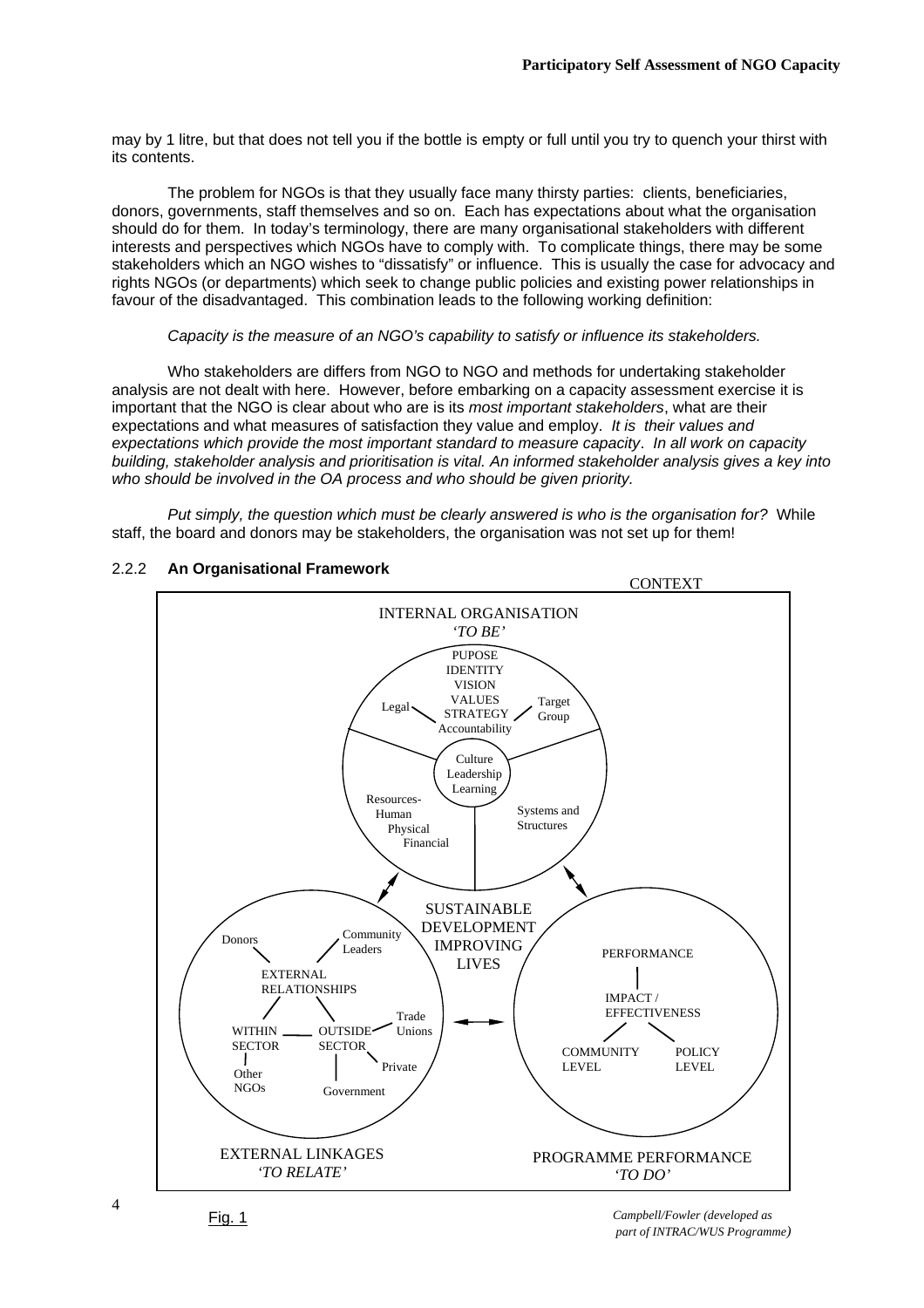Moving from a definition of organisational capacity to its assessment requires some way of looking at NGOs. There are probably as many models or metaphors for doing so as there are writers on the subject. The two models shown here have proved to be particularly useful in working with NGOs.

The model in fig. 1 breaks down the organisation into three key areas; Being, Doing and Relating. "Being" relates to internal organisational factors. "Doing" relates to performance, in terms of impact at micro and macro levels. "Relating" concentrates on the nature of the relationships with external actors. The whole organisation is placed within its wider context. Each area is interlinked, as indicated by the two-way arrows. It would be more realistic to have the circles overlapping or inter-locking and this is a limitation of this model, but it does allow for ease of understanding in relation to the component parts. It also emphasises the importance of seeing an organisation in terms of what it does and who it relates to, not just in terms of its internal life.

The pyramid model in fig. 2 is a slightly different way of looking at NGOs. Although still keeping the key areas of the first model, the downward progression from the top gives a weighting to the different components, unlike the first one.



# Fig. 2

 According to this model, first principles for a healthy NGO would be to clear about its identity and attitude to the world, which in turn shapes its vision of society and its purpose in it, which in turn shapes its strategies to be adopted and the tasks to be carried out, which in turn defines the structures and systems that need to be in place and the staff to be employed, the skills and abilities they need and the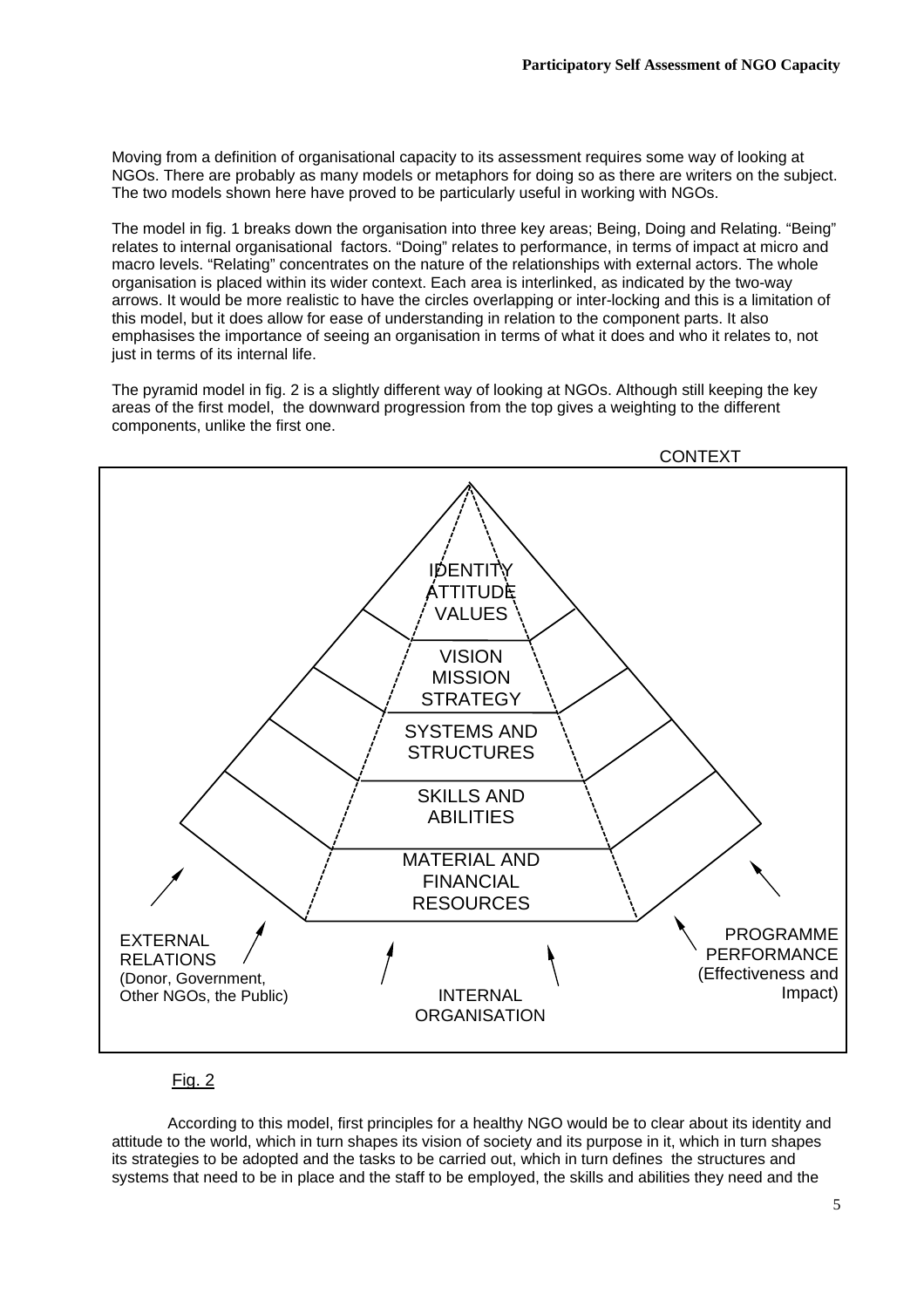hole is then supported by adequate resourcing. Put slightly differently, form follows function, Inevitably, these phases do overlap and are repeated at different stages of an organisation's development. However, research from a Southern OD consultancy NGO has shown that there is a sequence, an order; that there needs to be a consistency or "fit" between each phase.

Inevitably, models are reductionist by nature. For example, neither of these models stress the importance of the organisation's stage of growth. The needs and priorities of an organisation in relation to these areas will change according to the different stages in its organisational life. For example, with respect to structure, at times an increasingly complex structure may be called for; at other times less so. While needs do change, some OD practioners would argue that the central point is this:

*"intervention or work on any one of these elements will not prove effective unless sufficient work has been done on the preceding elements in the hierarchy...It does not help to train individuals when organisational vision is unclear, organisational culture is unhelpful and structure is confusing and obtuse.."*  CDRA Annual report 1994-5

Both these models are presently being worked on by INTRAC. INTRAC and others are also developing self-assessment questions and indicators that relate to these different areas.

*How you split up an organisation in terms of its capacity factors is less important than having good reasons for the choice you make and being consistent once you have made it.* 

# 2.2.3 **Factors determining organisational capacity**

 NGOs are situated as intermediaries in a chain which transfers resources. Therefore, it is important to distinguish between the key resource which makes up the NGO itself, that is its people, and the resources it must mobilise from outside to do its work. Taking the core elements of Figs 1 and 2 and making a distinction between two types of resources leads to four factors which can provide the starting point for an organisational assessment. The areas are: (1) organisational competencies, (2) non-human resources, (3) external relationships and (4) impact. Linking these to the definition of capacity gives:

| Organisational<br>Competencies | (Non-human)<br>Resources | External<br>Relationships | Learning<br>from Results | NGC<br>Capacitv | Stakeholder<br>Satisfaction<br>or |
|--------------------------------|--------------------------|---------------------------|--------------------------|-----------------|-----------------------------------|
|                                |                          |                           |                          |                 | influencing                       |

Organisational capacity is the *outcome or product* of these principle factors (Appendix I a/b).

**Competencies** are determined by the quality of people (staff) and the way they are organised. Staff quality is determined by their knowledge, skills, motivation and attitudes. Organisational competence comes from how people are focused and enabled to work together. Important factors in making this happen are the identity, mission, vision, systems, structures, etc., (Appendix I c).

 **Resources** relate to the quality, reliability and utilisation of non-human means such as finance and materials, which are mobilised and transferred (Appendix I d). The quality of non-human resources -mainly money but it could also be relief food and other materials -- is determined by the mix of conditions and expectations attached to the funds NGOs employ. Low quality resources are those where the conditions attached to them stop the NGO from achieving best practice in its work.

**Relationships** are the key linkages NGOs must maintain in the wider context to achieve their mission, most importantly with Community-Based Organisations (CBOs) or refugees and with constituents, but also with others within the sector, as well as government bodies and financiers (Appendix I e).

**Learning** is determined by the way in which an NGO recognises and deals with its own operational experience and analysis of performance in relation to standards and norms which ensure

<sup>6</sup>  <sup>4</sup> For details of this research and further development of these ideas, see the 1994-5 Annual Report of the CDRA (Community Development Resource Association), PO Box 221, Woodstock, Cape Town 7915, South Africa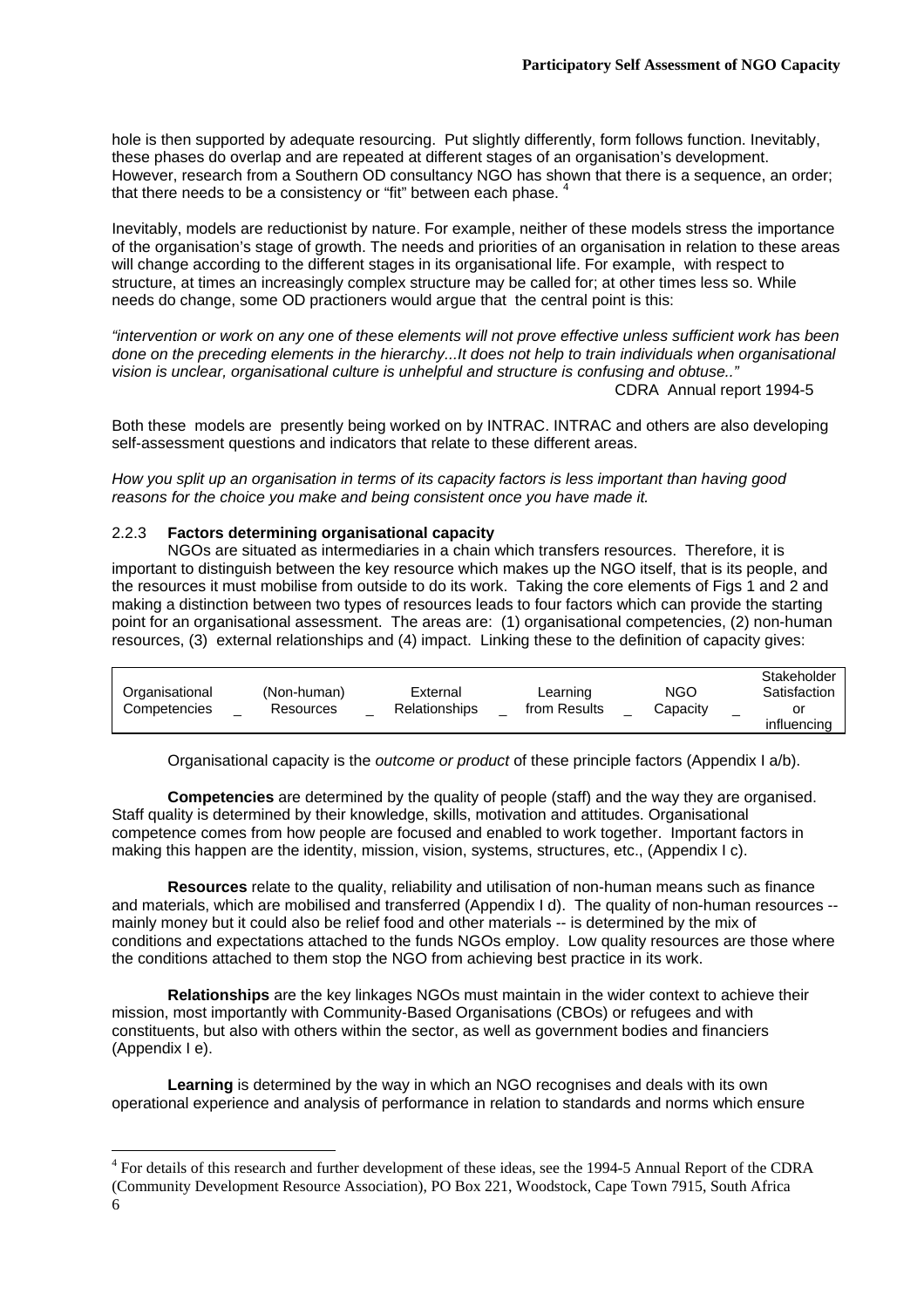quality and continuous improvement (Appendix I f ). The ability to learn is strongly related to an organisation's culture and willingness to continually take a critical stance towards what it is doing.

 *NGO capacity results from the way in which these factors are made to work together, managed and maintained in rapidly changing environments*.

 Together these factors determine the NGO's *transparency* i.e., the effective and open allocation of resources; its *accountability*, i.e., the allocation of resources in relation to those whom provide or use them; and, *legitimacy*, i.e., the actual impact achieved in relation to those who justify the NGOs existence (Appendix I g).

 Given the above, **capacity-building** becomes a purposeful activity which aims at improving any of the four factors contributing to organisational capacity, together with interplay between them.

 $\triangleright$  Note: Assessing progress in building capacity must be linked to (programme) performance, principally the impact on people's lives through interaction with CBOs, but also with influencing policy makers. It is important that approaches to capacity-building are not treated separately from the issue of operational performance -- usually but not only project evaluations -- as is usually the case.

 While the composition of the capacity of any NGO can be brought back to these four major components, the way of doing an assessment needs to be tailored to an organisation's complexity and context. However, because development NGOs are intermediaries in the transfer of resources, before starting the analysis we need to look at the influence of donors.

# 3. **THE DONOR STANCE AND ROLE**

 The influence of donors on a capacity assessment initiative can make the difference between a serious waste of resources and a serious, successful learning experience. The ideal situation is one where the NGO determines that it needs an in-depth look at itself. Unfortunately, few situations arise where an NGOs decision to undertake an OA has not been prompted or forced by a donor in one way or the other. Very few OAs stem from within an NGO on the basis of its own deliberations. There are common reasons for this.

 First, because performance is so difficult to measure, NGOs do not really know what their impact is, so results become equal to the level of effort; if you are working flat out you must be at full capacity. Everyone is working so hard doing something, time is always too short and thinking is a luxury. This feeds into the second reason, a stance of constructive ignorance where refusing to define success avoids the possibility of failure. These attitudes reflect a culture of "good works are enough" rather than the necessary culture of self-critical reflection. A further reason for reticence to carry-out an assessment is that it is felt to be too threatening because it must openly deal with issues of power. Self-assessment becomes very personal and frightening for leaders who are insecure and other staff members may be reluctant to open up for fear of reprisal later. In addition, in some cultures openly criticising or "showing up" those in authority would be breaking a cultural norm, while in other cultures analysing and critiquing a problem is not an assumed way of working .

 Further reasons for lack of OAs derive from the relationships between NGOs and their donors. Where accountability for projects and programmes forms the bottom-line of the relationship, NGOs try to retain some autonomy by fencing off donors, providing information to them only on "their" project. The core of the organisation is private terrain (just as it is for donors!). Being open to an outsider about internal weaknesses may well be resisted, and even more so if the outsider is perceived to be linked to funding decisions. Experience shows that it is very difficult to establish true partnerships around projects. An external call for capacity building can easily be interpreted as a vote of no confidence in the leadership, who should have seen the signs by his or her self. Hence, a donors' concern for improving organisational capacity is perceived as a new imposition, which includes demands from a head office or a field office.

 Consequently, because capacity assessment has evaluative features, it has been lumped together with project evaluations as a Northern instrument for control rather than learning. An alternative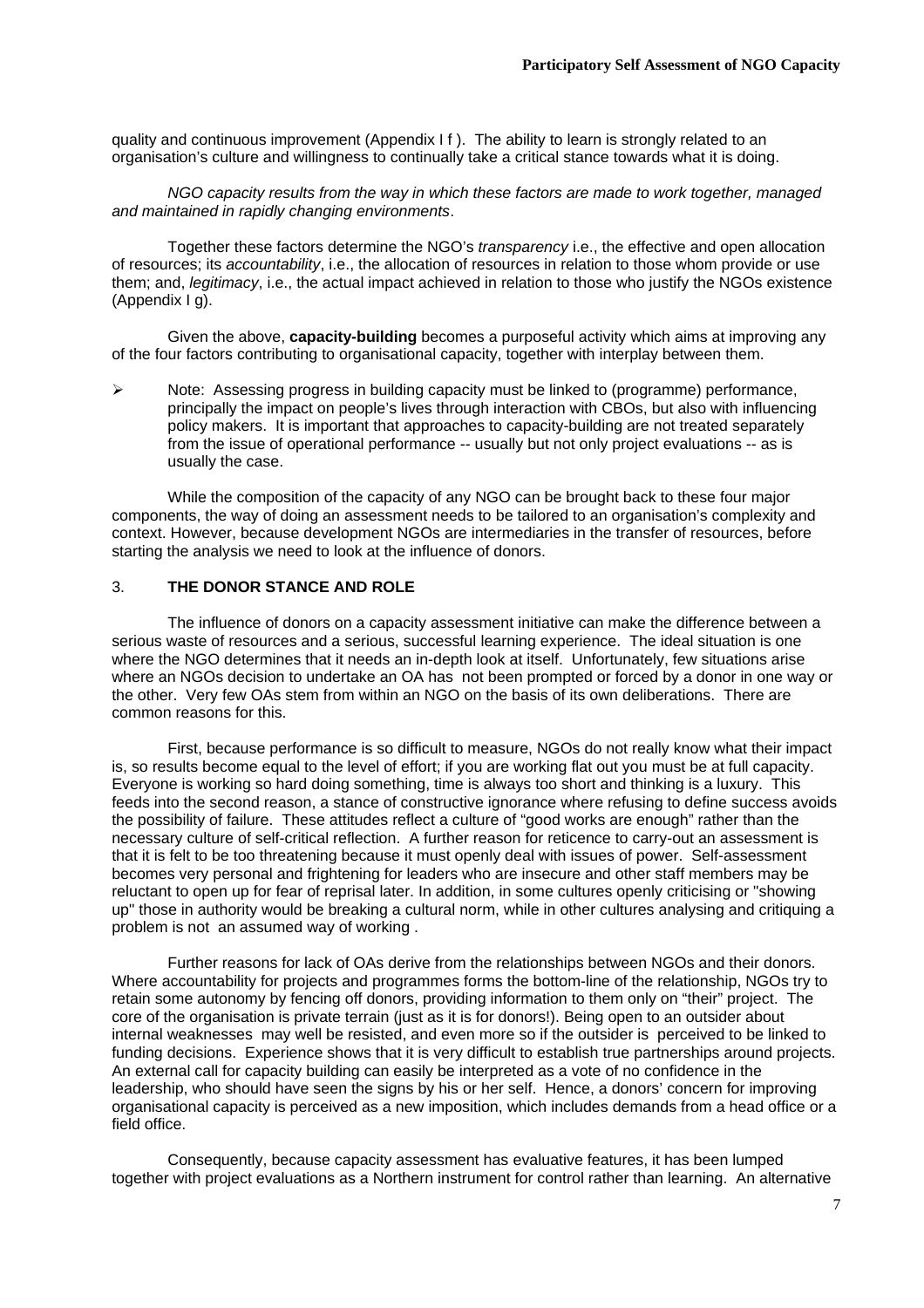problem with initiating OA is where donor and partner are so intimately related that organisational boundaries are blurred to an extent that maintaining the status quo becomes a mutual self-interest where assessments may rock the boat.

 Finally, despite common rhetoric about valuing capacity building, donors are generally not inclined to invest in the long-term and often problem-producing process of organisational assessment. The typical funding attitude and expectations reinforces a time-action orientation at the cost of critical reflection. Or, even if donors are really willing to assist self-assessment, they are uncertain of how it can best be done and are unsure if they are willing to commit themselves to the outcomes. Where multiple donors are concerned these problems expand, particularly when the approach of one donor may undermine the other.

 It is too easy to say that the way out of some of these problems is for NGOs to develop better partnerships, given that this goal and its meagre results has been part of the NGO language for 15 years or more. One concrete step that can be taken, however, is not to do a capacity assessment without specifically including the interface with the donor agency. This dimension is needed because the ideas, priorities, protocols and procedures employed by donors always impact on the recipient's capacity, often negatively. This is even more the case with multiple donors. In other words, assessment should be negotiated and designed to include aspects of the donor(s) themselves. In this way OA becomes a mutual imposition which would be consistent with real partnership, acknowledging shared responsibility. Indeed, a healthy self-assessment may lead to donors having to re-examine their own practices and understanding of partnership as Southern NGOs become more proactive and prepared to challenge.

 A second step, is for the donor to fund the partner to identify and employ the facilitator, rather than the donor to select or impose one. In other words, the donor stance should be to enable partner demand to express itself instead of simply funding a supply, such as a consultancy firm.<sup>5</sup> Donors dictating who facilitates is common because of the need to retain control, but it is a recipe for difficulty and a bad atmosphere, unless the individual concerned can truly adopt an independent stance towards and build mutual trust with the parties involved. Who pays, who hires and who fires will inevitably affect the power dynamic and who the primary client is. Negotiating the qualities of the person being sought is naturally a good thing to do;<sup>6</sup> after that it should be up to the partner to choose and use the person within the criteria agreed.<sup>7</sup> An alternative is for the NGO to short list its preferred consultants negotiating the final choice with the donor.

 Finally, capacity assessment should not be used as a tool for decision-making about whether to follow on with capacity-building support or not. In other words, the donor position should be that capacitybuilding (CB) support is already agreed and OA is the way to begin. If the decision in principle about future CB assistance is made dependent on the outcome of an OA, it introduces all sorts of distortions, such as biased data collection, ultra-sensitivity to negative findings, staff insecurity and, generally a lack of the critical openness required for the effective enquiry and learning which builds capacity through the experience of doing this sort of exercise. In short, in an existing relationship, if the donor is not already committed to CB, it is wrong to support OA. Put another way, OA must be seen as the start of a process of longer-term organisational change which requires donors to be ready and willing to change themselves and to commit resources to the outcomes of the initial OA process.

# 4. **SELECTING THE OA METHODS AND BASIC PROCESS**

 There are no standard ways of doing OA. However, there are some typical steps to be taken and choices to be made in order to tailor the process and tools to the situation.

<sup>&</sup>lt;sup>5</sup> For more examples of appropriate policies for donor agencies wishing to support capacity building, see: Fowler, A., Campbell, P. and Pratt, B.,, 1992, Institutional Development and NGOs in Africa: Policy Perspectives for European Development Agencies, NGO Management Series, No. 1, International NGO Training and Research Centre and NOVIB, Oxford/The Hague, October.

 $6$  For a summary of desired qualities of facilitators see: Goold, L. and Temu, W., 1995, Competencies for Consultants involved in Organisational Development and change, INTRAC, Oxford/ CORAT Africa (draft) 7

Two books on how managers can make effective use of consultants are , Schein, E., 1987, *Process Consultation: Lessons for Managers and Consultants*, Vols I and II, Addison-Wesley, Wokingham..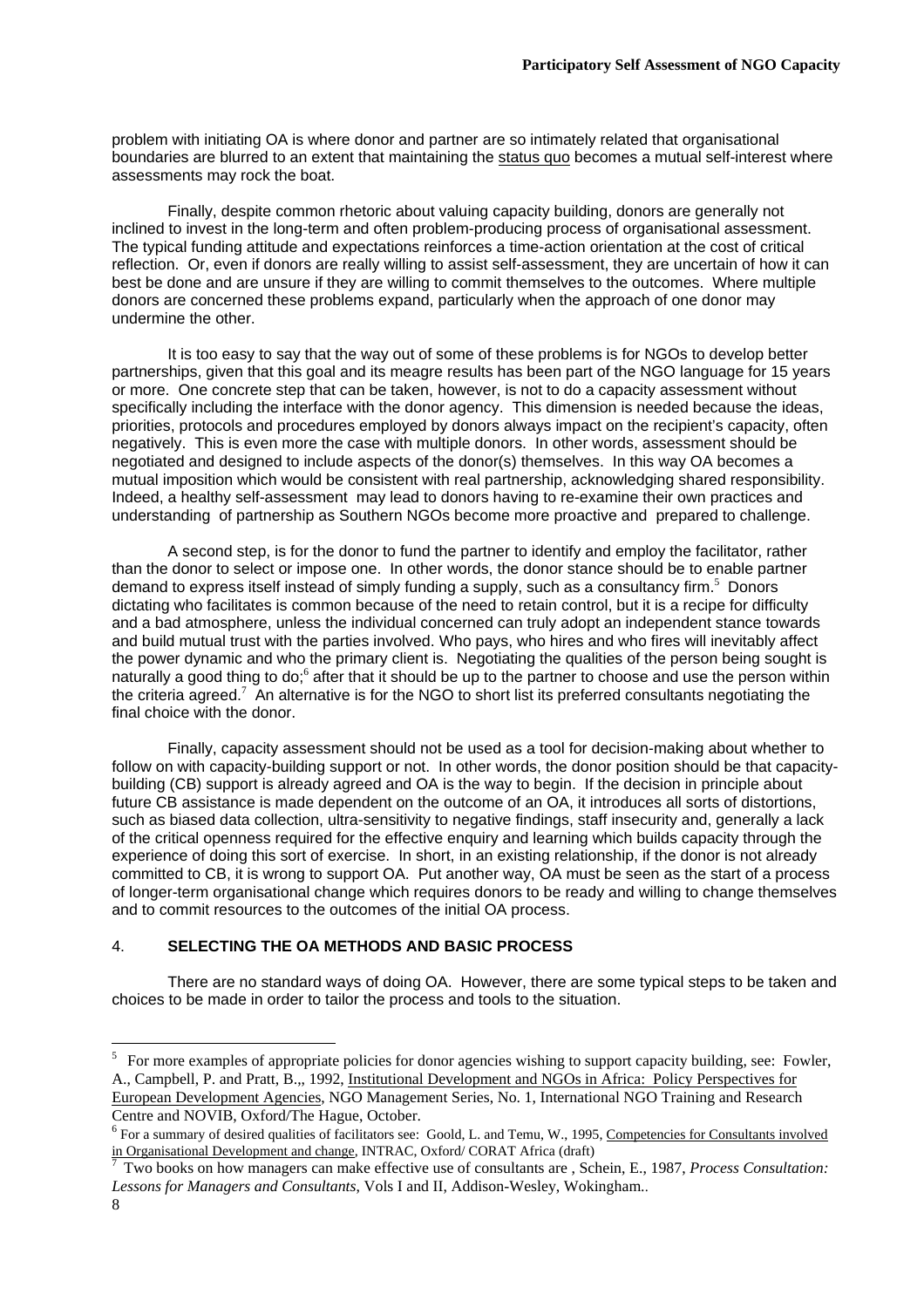# 4.1 *Choosing the OA method*

 Once the necessary pre-conditions are satisfied, a number of choices have to be made about the way in which a self-assessment will be undertaken. The first basis for choice is to ensure that the method relates to the purpose. Where assessment is to convince donors of competence, demonstrating a track record may be sufficient with assessment concentrating on performance and impact. Where assessment is required to identify why performance is poor, a more comprehensive approach is probably called for.

 The second step is to estimate the degree of organisational complexity involved. Choosing between or selecting the best mix of methods depends on the complexity of the NGO concerned. If the NGO is large in terms of staff numbers, if they are spread over a wide or diverse geographic areas, if it has sizeable budgets and many donors, if it carries out a wide range of activities and if it is operating on a scale that starts to concern the government it is likely to be very complex. If the NGO has few staff, tight objectives, works in a restricted area with a well defined population group and is funded from a limited number of sources it is likely to have low complexity. It is worth noting that the term "complexity" has its limitations, as even a small organisation has a level of inter-relationships and history that may appear very complex to those within it. However, although the distinctions between low, medium and high complexity may appear somewhat subjective, they at least give an idea of the need to choose appropriate methods as befits the specific situation. Three examples as a guide to OA are described in section 5 which correspond to increasing levels of complexity, but are by no means the only way of carrying out capacity self-assessments.

 A third factor in decision-making on methods is relative cost. There must obviously be a sensible relationship between the NGO's budget and the funds required for OA. No fixed percentage can be given, but common sense often suggests what is or is not appropriate. Inevitably carrying out the OA in a participatory manner may appear costly and hard to justify, particularly if opportunity cost is included (Hailey 1995 *op cit*). However, given the advantages of ensuring participation in and ownership of the process, the costs may be minimal in the long-term.

 A fourth consideration is the level of crisis in the NGO concerned. Indicators of crisis are: an effective (silent) revolt by intended beneficiaries; widespread internal dissatisfaction, for example with high staff turnover or letters to Board members and donors; serious shortcomings in performance and false reporting; resignations or conflicts within the governing body; withholding of funding; and public awareness that all is not well manifest by newspaper articles and similar expressions. Such circumstances usually justify a thorough process of OA, which may appear out of proportion to the level of operation. If the organisation is very "sick", then some drastic surgery may be the only realistic shortterm option, alongside a commitment to undertake OA in order to build a solid foundation for the future.

 An additional factor in choosing methods is judging how much an OA might "hurt" the NGO. How vulnerable is the organisation to a far-reaching self-analysis? At some stages in an organisation's life, heart searching enquiry can be handled without difficulty, at other times this is just not possible or the right thing to do and more superficial but nonetheless useful methods should be employed. Again, there are no hard and fast rules to be employed but dialogue, insight and common sense are called for.

# 4.2 *The basic steps in OA*

The following provides a basic framework outlining the typical steps for doing an organisational selfassessment. The methods used at each stage will be dependent on the factors indicated above.

- 1. Pre-entry: winning support and commitment, raising awareness, clarifying role of those initiating and supporting the process, determining the important stakeholders, ensuring that they are involved, etc.
- 2. Negotiating methods to be employed, participation and control of the process.
- 3. Deciding what information is needed, how it is to be gathered and validated and then actually collecting it.
- 4. Analysing, sharing, interpreting and debating the information obtained. Understanding areas of strengths and weakness and reaching conclusions about root causes.
- 5. Identifying priority areas (and indicators) for organisational change.
- 6. Making a plan of action.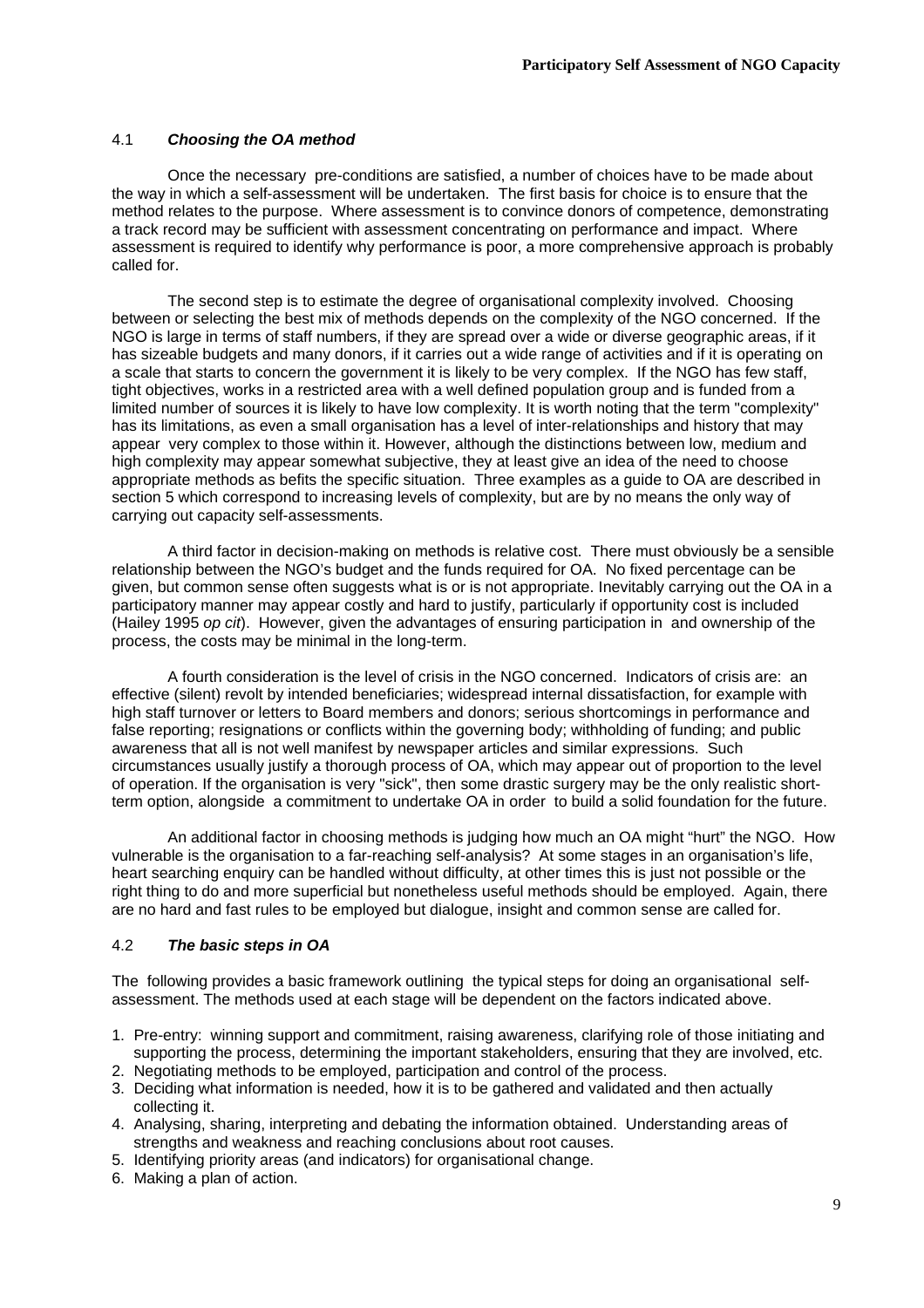# 7. Implementing the plan.

8. Evaluating the process and outcomes

These steps are part of a cyclical process, with learning at its core. This cyclical process provides a basic framework for the following guidelines geared towards low, medium and high complexity NGOs.

# 5. **PARTICIPATORY SELF ASSESSMENT FOR LOW COMPLEXITY NGOs**

 Preconditions need to be created for the exercise to be effective and this will usually involve a prior process of consultation with all the staff. Facilitation is required, probably more so than in the other cases described later, because the intense interactions and looser role divisions usually found within simpler NGOs tend to make things more intensely personalised. The trusted, "objectifying" presence of an independent party can make a lot of positive difference.

 The stages of an approach with straight-forward NGOs begin by looking inward, going on to test staff ideas and perception in the outside world. The stages are internal reflection, external checking and final assessment.

# 5.1 *Stage 1: Internal reflection*

 The process of internal reflection asks all staff to revisit and critically appraise some organisational fundamentals. These are addressed by answering the following key questions formulated by Peter Drucker:<sup>8</sup>

- 1. What is our organisation for? That is, what is our purpose or mission in society?
- 2. Who are we here to serve? That is, who should benefit from our work?
- 3. What do the people we serve value? That is, how will they judge what we do?
- 4. What are our results? That is, are we satisfying those we are here for?
- 5. What is out plan? That is, how are we proposing to go about our work?

 These basic questions apply to NGOs of all sizes or complexities and lie behind the more complicated approaches detailed later. *Any staff member at any level of any NGO should be able to provide an answer to each of these questions; and the answers shouldn't be too different.*

# *Steps*

- 1. After the facilitator's negotiation with the NGO, a small team is put together to compile a staff questionnaire. The task is to start with these five questions and from them formulate subquestions which are more directly applicable to the organisation. A set of typical questions covering most aspects of an NGO are to be found in Appendix II. For example, a sub-question
- 2. to "What is our organisation for", might be "does the organisation have a clearly defined purpose which everyone inside and outside understands"? (Use the other appendices to identify question topics).

 Note: Where staff are less comfortable with a written approach, individual interviews or a focus group method can be adopted for both the internal processes and the stakeholder interviews.

- 2. The questionnaire is sent to all staff, volunteers, board and with the request that they answer the questions on their own, giving an honest a frank opinion. For each answer they are asked to indicate *on what basis or how do they know the answer.* Concrete examples are the best way to do this.
- 3. One copy of responses are returned to the facilitator, another remains with the individual. The facilitator makes a first simple analysis which looks at consistency and differences.
- 4. All staff come together for a one to three day workshop where they share and critically discuss the answers they have given. Depending on the degree of openness and trust within the group,

<sup>8</sup> Rossum, C., 1993, *How to Assess Your Organisation with Peter Drucker's Five Most Important Questions: User Guide*, Drucker Foundation/Jossey-Bass, San Fransico.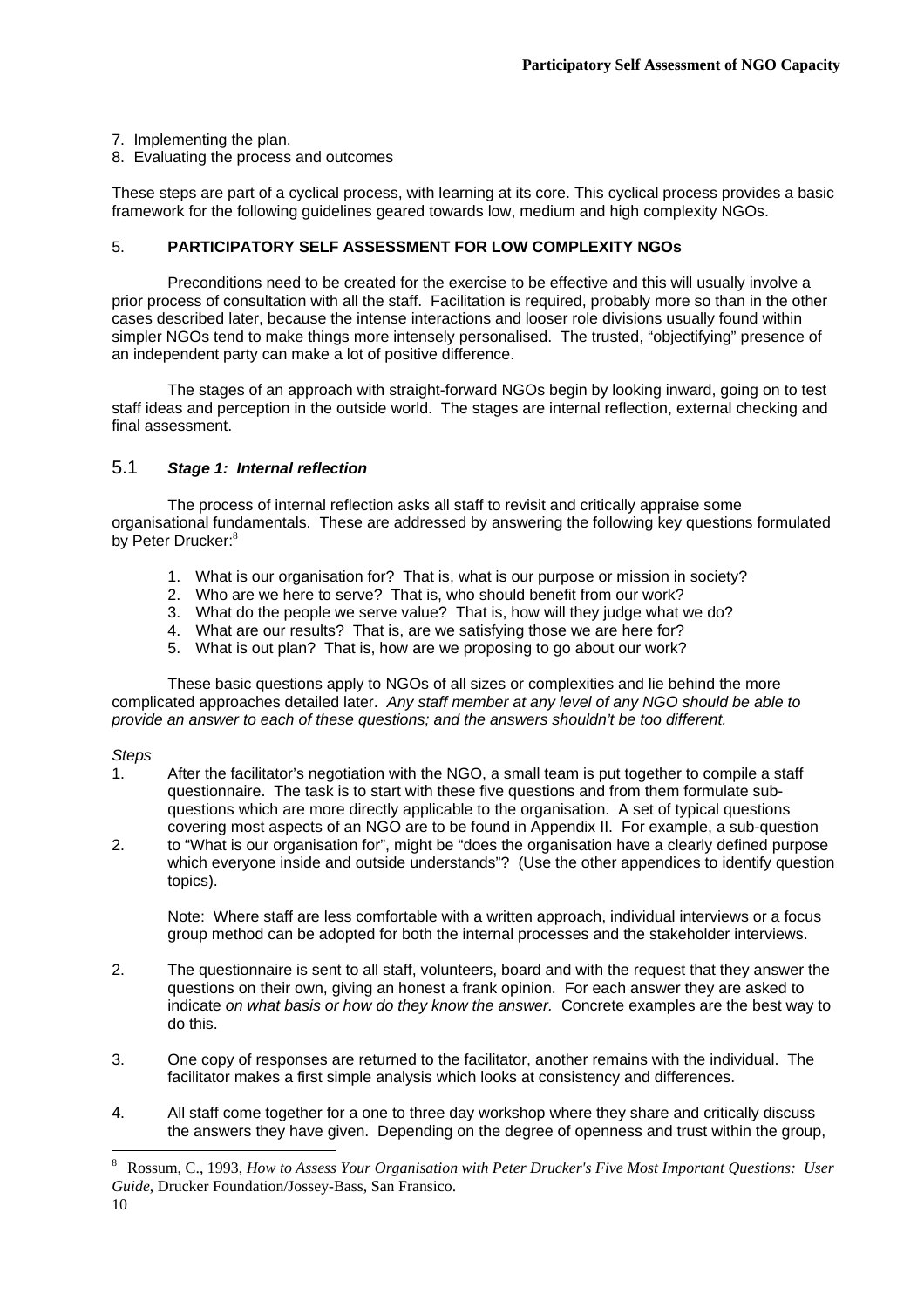the facilitator's analysis can be used as "triggers" for discussion. The output of this exercise is a self-appraisal of the organisation's existing capacity. This now needs to be checked with others, which is stage 2.

# 5.2 *Stage 2: External checking*

 The objective of external checking is to verify or modify what board and staff think about the capacity of their organisation. In order of priority, information needs to be gathered from (1) those the organisation is supposed to serve or influence, (2) those providing funding, (3) other interested parties, such as the government. There are a variety of ways of doing this. One is to select a number of key informants and interview them, preferably accompanied by the facilitator to monitor the transactions for openness, honesty, echoes or reflection of the organisation itself, and so on.

 Another method is to bring the various interested parties together for a day to listen to and comment on the organisation's self-appraisal. In this way, different perspectives and expectations about the organisation are heard with the possibility of reaching a consensus, or an agreement to differ, on the assessment.

 An alternative is to invite a third party to interview outsiders, using the NGOs' own findings as the information to be validated. He or she them provides feedback which confirms or disagrees with the selfappraisal. The feedback could be a simply summary of replies, or a more detailed analysis by type of respondent, etc.

# 5.3 *Stage 3: Final assessment and input to planning*

 Staff now have two sets of information to compare and learn from: their self-appraisal and the views of other important parties. A concluding workshop with all staff is used to systematically go through the two sets of answers to the five question placing the conclusions within the four elements of the capacity framework described in section 3 above. The product is a final capacity assessment which provides pointers to where capacity needs to be built.

 An organisational development plan is constructed on the basis of the finding of the assessment exercise. This could involve, re-dividing task divisions, altering the systems used as the basis of staff interaction, changing allocations of authority, re-negotiating with donors, training existing staff, looking for new staff, looking for different board members, introducing new ways of working, etc., etc. An OD plan is seldom training alone or bigger budgets as is commonly thought.

# 5.4 *Limitations*

 The method described above has proven to suffer from two major limitations. First, is the willingness and ability of the NGO to look at itself in a critical, de-personalised way. There is a cultural dimension to whether or not people are able to publicly criticise the way an organisation, that is the efforts of a group of colleagues, works. The way people relate to authority and how authority is expressed also plays a role; as do gender relationships. In situations where critical expression is not valued, or their is fear of the repercussions of openness, an external "expert" approach may be called for. This takes away the participatory aspect, which introduces a new set of limitations.

 As a rule of thumb, NGOs which cannot be open, self critical and trusting will behave in the same way towards the population they are meant to serve; which is not good development practice. Here, then, is a case for using a participatory method to counter and alter an existing undesirable behaviour. This should not be taken as a license for donors to impose a methodology, but for them to argue the developmental logic of a participatory approach to assessment. In addition, the point about relating to authority does not imply that authority is bad as such. It is the *quality of authority* that is important for organisational attitude and behaviour. In other words, is authority earned and derived from mutual respect or simply an expression of power by virtue of position.

 The setting of a closed organisation is particularly challenging for the consultant(s) who act as facilitators, calling for their careful selection. One criteria being their understanding of how the organisational behaviour they are helping to change relates to the NGOs performance as a development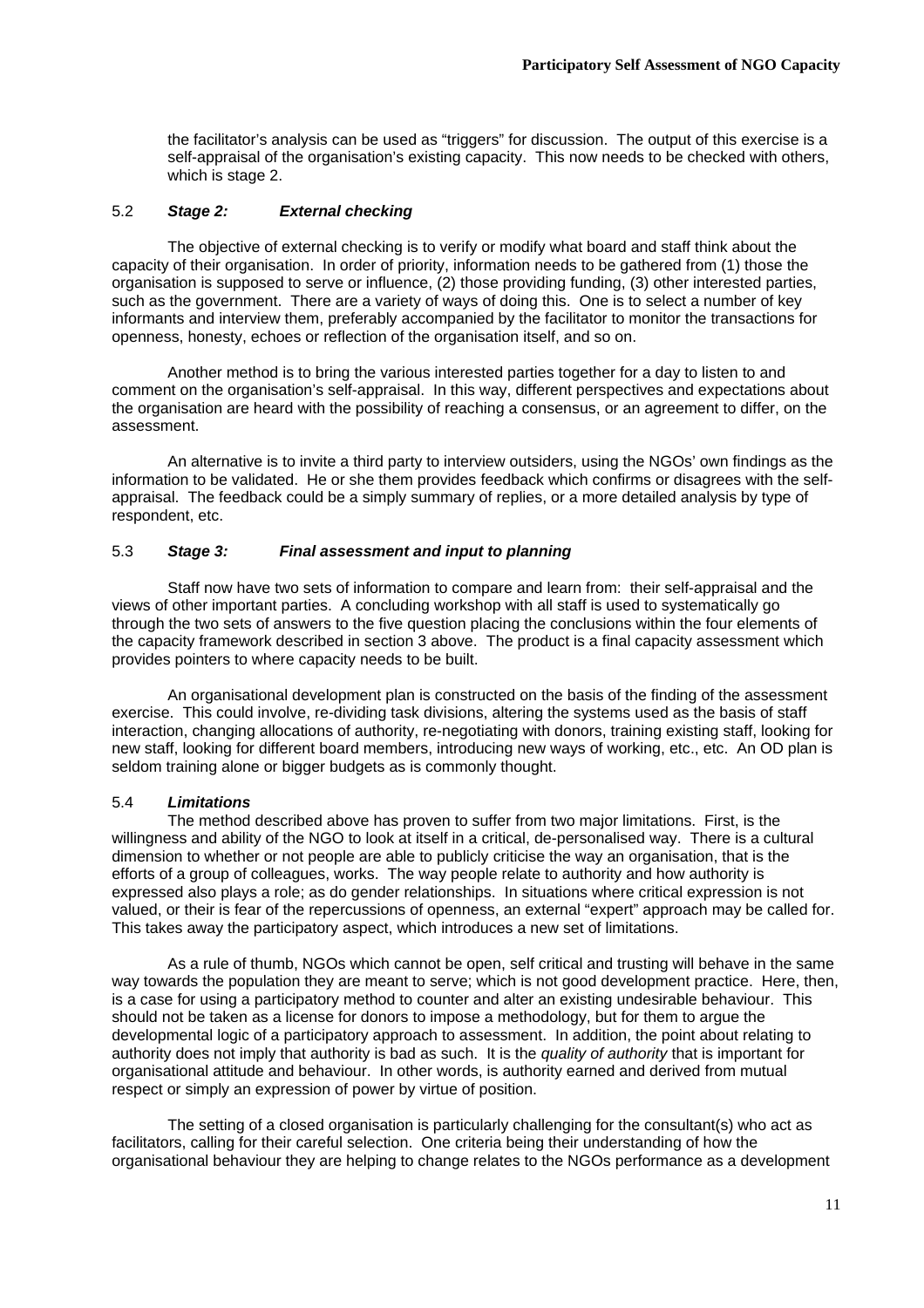agent. In other words, they need to be conversant with the process and products of participatory development.

 The second limitation has roots that extend further than capacity assessment. The limitation has to do with the way the NGO relates to those they serve. Simply put, will they provide honest answers to an NGO's questions. If the nature of the relationship makes this unlikely, the external check won't work very well. This is a major set-back, as what happens across this interface is crucial in determining an NGO's effectiveness. Asking staff to interview those they serve about their organisation's performance may be asking too much. Here, an independent person may be necessary, which is already an indication of a capacity limitation within the NGO.

 There is no hard and fast rule for choosing between staff-based or independent validation. As a consultant and facilitator, I get a feel for where the NGO is at from all sorts of signs, such as expressions of authority, degree of openness, clarity of purpose, staff ability to explain the principles underlying the methods employed, track record, type of donor and so on, which suggest whether or not staff-based external validation is viable. Although more costly and time consuming, when in doubt, in the long run of subsequent OD its is better to use an independent validator.

# 6. **PARTICIPATORY SELF ASSESSMENT: MEDIUM COMPLEXITY NGOs**

 The preconditions described at the beginning apply equally to complex NGOs. The basic OA strategy can differ from the very complex NGOs described below because in less complex organisations staff will probably know and interact with each other more frequently, the number of functional divisions are likely to be less as are the number of specialisations and the range of distinct development activities.

# 6.1 *The approach*

 If establishing the pre-conditions has gone well, all staff should be aware of the OA exercise which goes in two stages. The first is a broad reconnaissance of the current state of the organisation, followed by selective, in-depth assessments of areas which are either seen to be clearly weak or are the subject of widely different opinions.

# 6.1.1 **Stage 1: Reconnaissance**

 The objective of the reconnaissance is to paint a broad picture of major features of the organisation. With facilitator, the following steps are taken:

- 1 Establish a team, composed of a cross-section of staff by expertise and level in the hierarchy.
- 2. In order to place things in perspective, the team should start by plotting a history of the organisation, noting critical moments, such as change of leadership, change of donor, changes in the country, etc. This is advisable, because the interpretation of what is found will need to be placed in the context of the organisation's own life span. It also brings everyone to more or less the same level of understanding which should help in the next stages.
- 3. With critical facilitation, the team decides on the significant areas which need to be assessed. Appendix III, developed by IDR/PRIP in Bangladesh provides an example of a framework outlining the sort of areas which can be defined and rated. For example: the governing set-up (board, members, management and their interactions), decision-making process, implementation of core tasks, performance monitoring, evaluation and learning, external relationships and so on. Bean ranking of the significant areas in groups to identify perceived strengths and weaknesses can be helpful here.
- 4. For each area key questions are defined, together with a definition of who are the appropriate people to provide the answers. Sample questions are in Appendix IV**. The intended beneficiaries of the NGOs work must always be a high priority.** A simple scaling of high, medium and low can be used, once there is a consensus in the team on what the ideal answer would be for each question. Written information, such as financial reports, evaluations, plans, etc. should be included as sources of evidence.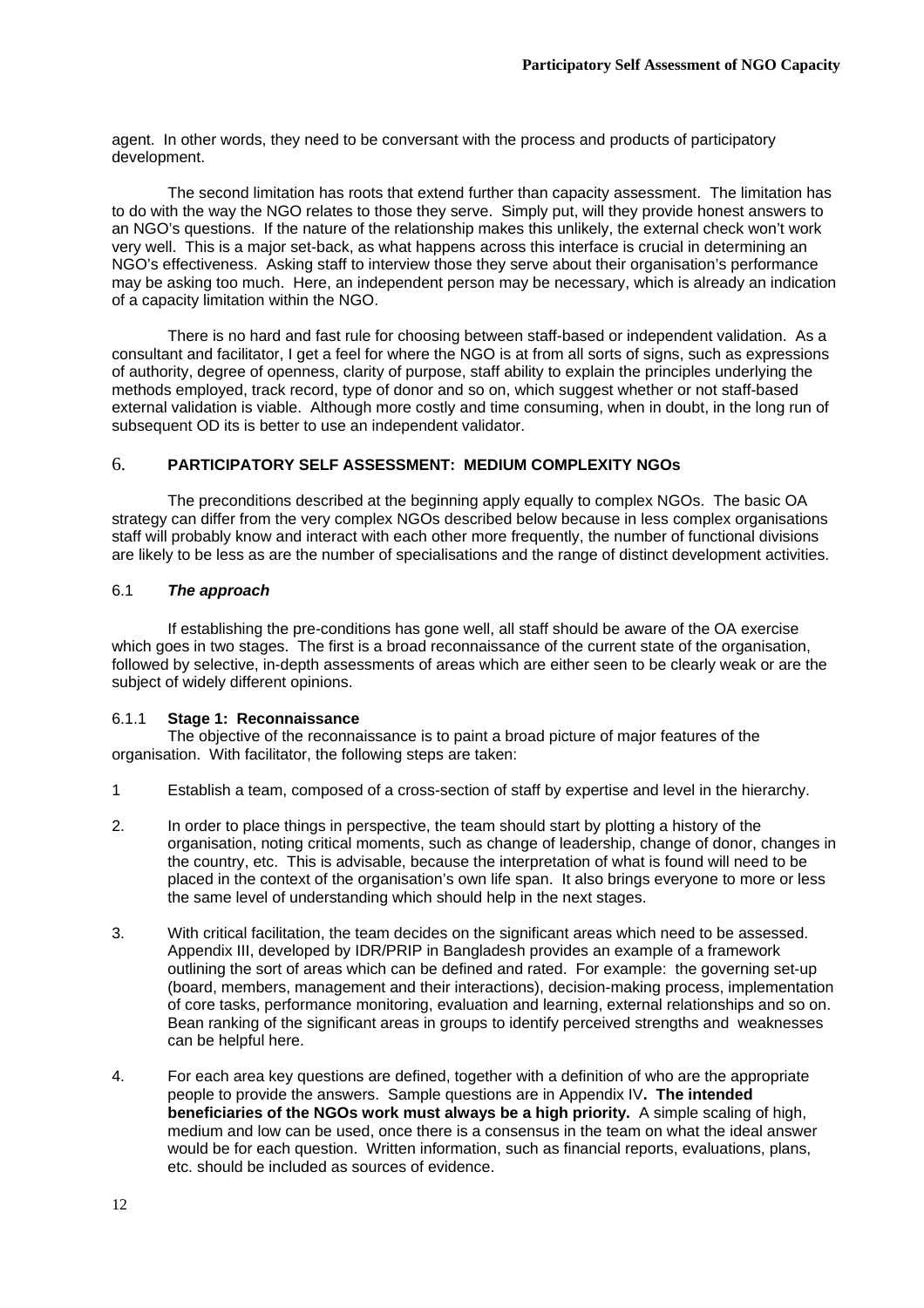- 5. The team splits into groups of 2 or 3 to interview the various informants inside and outside the organisation. They do this independently of each other, **not comparing notes on the way. Be sure to always ask for concrete examples of what the respondents say. Blanket statements, like "the staff are always late", or "we are never told anything" need to be challenged and backed up.**
- 6. At the end of the interviews, the team gets back together. Before doing so, each group 7. constructs a simple matrix with, along the top, the types of respondent, e.g., community, financial staff, board members and on the left hand side the organisational areas and the questions in them. Each box contains the finding, e.g., a score or, or high/medium/low, or a statement like always/mostly/usually/sometimes/never.

|                                | <b>Respondents</b> |         |       |         |  |  |  |  |  |  |  |
|--------------------------------|--------------------|---------|-------|---------|--|--|--|--|--|--|--|
| Organisational area            | Community          | Board   | Govt. | Finance |  |  |  |  |  |  |  |
|                                | $\star$            |         |       |         |  |  |  |  |  |  |  |
| Governance                     |                    |         |       |         |  |  |  |  |  |  |  |
| Is the board knowledgeable and | don't know         | usually |       |         |  |  |  |  |  |  |  |
| active?                        |                    |         |       |         |  |  |  |  |  |  |  |
| Are appointments transparent?  | don't know         | never   |       |         |  |  |  |  |  |  |  |
| Decision-making                |                    |         |       |         |  |  |  |  |  |  |  |
| Are reasons for management     |                    |         |       |         |  |  |  |  |  |  |  |
| decisions usually understood?  |                    |         |       |         |  |  |  |  |  |  |  |
| Decisions-making is timely?    |                    |         |       |         |  |  |  |  |  |  |  |
|                                |                    |         |       |         |  |  |  |  |  |  |  |

 \* it is unlikely that the community or other actors will have the information on which to pass a judgement on all organisational areas. Appropriate methods must be used that encourage inclusion rather than alienation from the process, for example, being aware that not all members of a community group may be literate.

 The teams task is to present and compare the various views and experiences with the objective of: identifying areas which (1) are agreed to be weak; (2) where there is disagreement, particularly between different types of respondent. For example, the community never understands how decisions are made, but the staff think decision-making is transparent.

 The facilitators role is to ensure that this process of critical identification is indeed critical, and that problems are not simply taken to be a way of life, or shied away from.

 The final matrix, with a short summary is shared with all staff, with a request for them to suggest the underlying causes for the weaknesses and differences. This can be done in a number of ways, such as visual generic codes (pictures or role-play depicting a common problem with structured questions posed by a facilitator in de-briefing the code afterwards ), problem trees (using cards on a wall to analyse the root cause) and so on. The intention is to build up their understanding of how the organisation is working and is perceived by others. The critical element is to foster a structured process of reflection among staff, not just extract their opinions. Again, facilitation can help, be it internal or external.

*By the end of this stage the broad capacity assessment has been made.* 

# 6.1.2 **Stage 2: In depth analysis**

The objective of stage 2 is to reach an understanding of the causes of the weaknesses and differences using two sources and a follow-up process. The steps are:

1. The team compare the four categories and list of possible items to be found in the capacity framework used for the big NGOs with the inputs from staff. Care should be taken that insufficient resources is never taken to be a sufficient reason. Resources are never enough, the issue is, is the best being done with the little you have.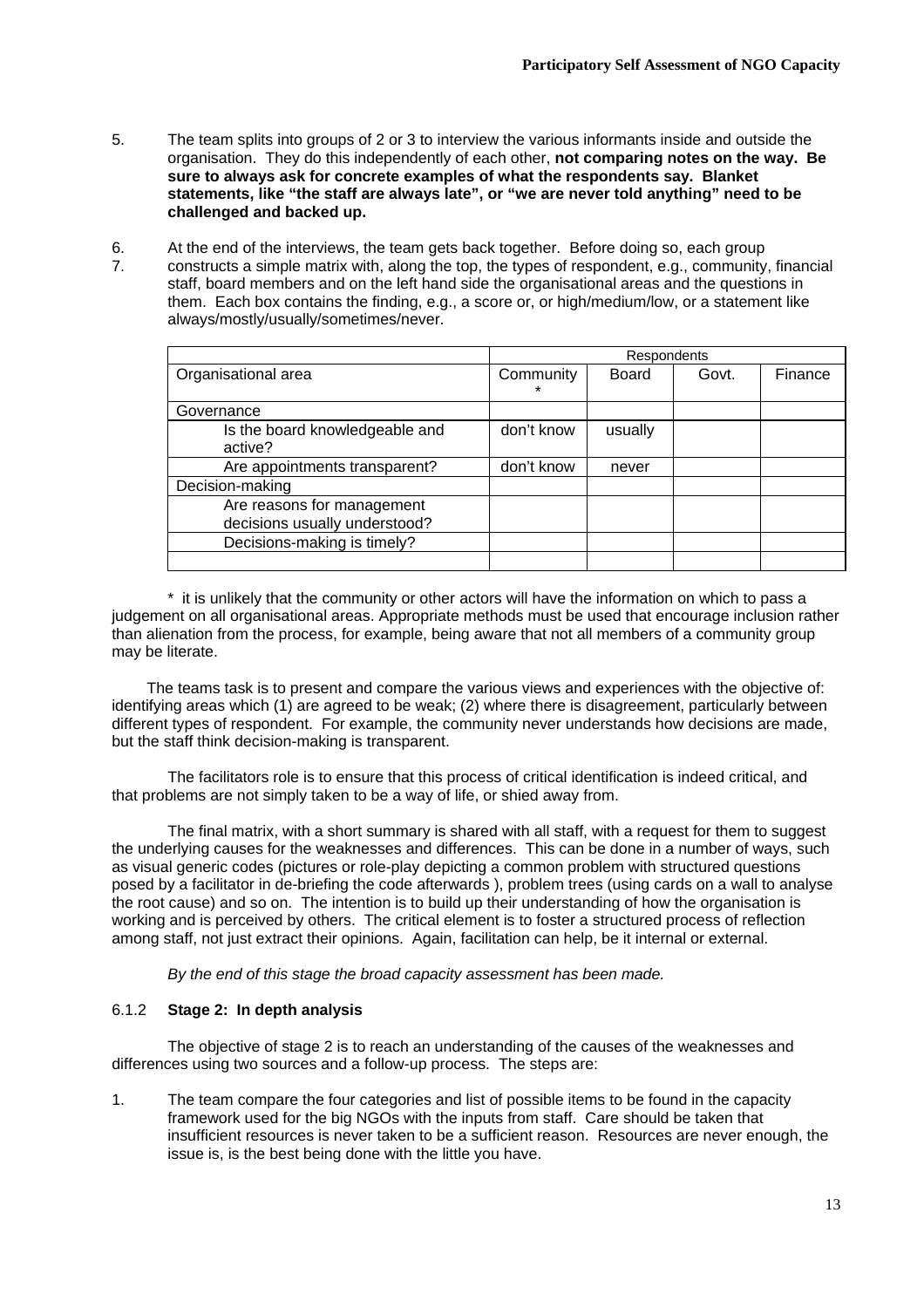- 2. From step 1, for each area of weakness or difference, decide on the probable area of cause and formulate the appropriate questions to check if this is indeed the case. Also decide, what evidence other than interviews can be used to verify the truth of what the respondents say. What paperwork may help.
- 3. The team now do focused interviews using the questions from 2. This can be done again as split groups or together.

 A useful way of dealing with contradictory or inconsistent responses is to organise a gathering where the different respondents sit together and hear their diverse opinions. This is an educational and awareness building exercise as much as a trying to find common ground or cause. Independent facilitation is vital so that none of the parties thinks that the event is being orchestrated to suit the NGOs own view of itself.

- 3. Outcomes of step three are the inputs to a final assessment of capacity with an analysis of cause which provide the foundations for deciding on the content of an OD plan. Again, as for big
- 4. NGOs, the final assessment needs to be described in a reader friendly way, not only for staff but also for respondents as a tool for strengthening relationships.

# 6.1.3 **Limitations**

 The biggest potential drawback to this method is that the most important respondents, the people to be served, will not be honest because they may fear that negative comments will jeopardise the relationship. This is a sign of an unhealthy relationship to start with, but unfortunately, there are a lot of those around.

 A second potential limitation is that the quality of the people who make up the team has a strong influence on the quality of the assessment itself. It they do not make the right decisions about the organisational areas and the questions a lot of effort may produce only mediocre results. This differs with the big NGOs where external validation offers some quality check. In this set up, the validation is provided by comparing the views of different respondents, which has its own possible drawbacks of people having hidden agendas, prejudices and so on. But these human things are part of the real world and influence how relationships work, so they need to be taken into account, not ignored.

 The OA process is likely to give rise to inter-personal tensions. It is therefore vital that OA moves into a planned organisational development (OD) process to ensure that relational problems are addressed and channelled towards strengthening. There is a danger of organisational performance worsening if this next step is not taken.

# 7. **PARTICIPATORY SELF-ASSESSMENT: VERY COMPLEX OR BIG NGOs**

 Complex or big NGOs typically have many departments or units and layers of authority, are often physically spread around a country, or the world so that all staff members may not know each other. This section details the steps involved in engaging leaders and staff in a process of capacity self-assessment which is accompanied by a validation of their work. Facilitation and validation are necessary to counter some of the weaknesses of this method detailed below. The steps are:

- 1. A workshop introducing organisational capacity, and the development of organisationally appropriate assessment instruments.
- 2. A field assessment exercise carried out by the participants, with
- 3. A parallel process of selective validation by external consultant(s).
- 4. Written and verbal report back by the staff.
- 5. An analysis to identify systemic weaknesses.
- 6. Comparison of the field findings with the organisation's goals, strategic plan, etc.
- 7. Identification of capacity gaps that need to be addressed.
- 8. Definition of the components and strategies for an organisational development plan.

 Who participates? Selection of participants should fulfil a number of criteria. All the major areas of expertise in the organisation must be included, as should each layer of decision-making, including the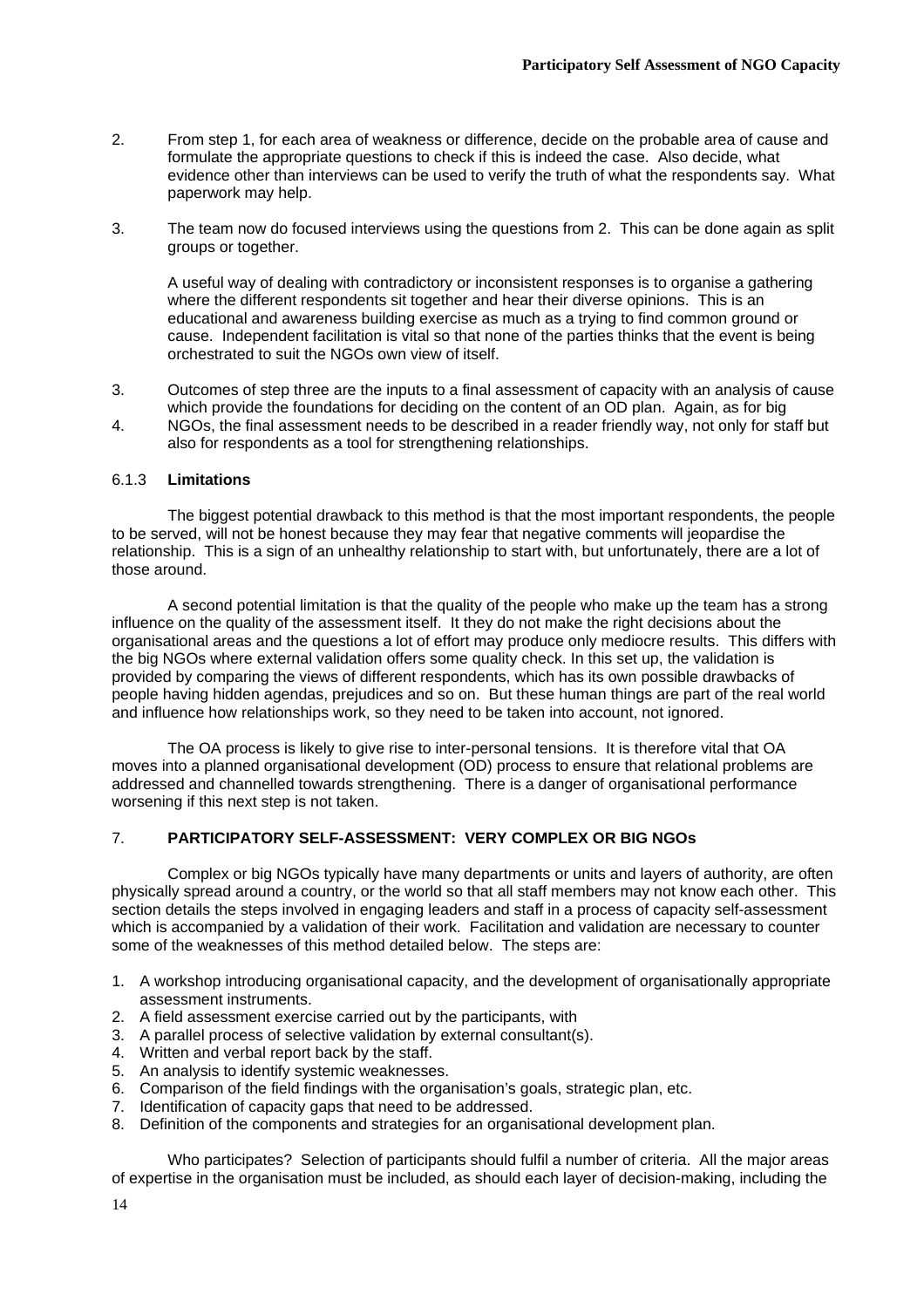chief executive. The ideal person would have good communication skills, be known and respected for their ability to fairly appraise a situation and make a reasoned judgement, not have any particular axe to grind and have an analytic capacity. Preferably a process of participatory selection of those to take part can be adopted, but this may not always be the best option, for example if there are factions which will use the exercise as an opportunity to settle scores. Directed selection can be called for at times, but this has its drawbacks of legitimacy.

# 7.1 *The workshop*

The workshop has four primary objectives:

- a) to negotiate and establish a shared understanding of the concept of organisational capacity;
- b) to determine the major factors which contribute or give substance to capacity and the elements within them which must be assessed;
- c) to develop relevant instruments with which participants will carry out an assessment;
- d) to plan the assessment exercise and its validation.

 The first two objectives can be realised using a question-answer seminar type format. In exploring these issues many features of development policy and practice may appear and a range of supportive materials is usually needed. This step can take one to three days depending on the size and quality of the group.

 Reaching objective c) requires that participants split-up the organisation into recognisable "functional entities" for which guiding criteria are given (see Appendix I h). These are the basic assessable building blocks for which appropriate instruments are needed. Most frequently, functional entities equate with divisions, departments and units, but management teams, task groups, committees and so on, may also need to be included.

 Participants are then divided into groups to work on the instrument needed for each functional entity according to the sequence set out in Appendix I i. The groups should be composed of staff knowledgeable about the entity concerned (the drawback to this is discussed below).

# 7.1.1 **Designing capacity assessment tools**

 For each functional entity and its primary tasks, working groups run through the list of capacity elements to be found in Appendices I a-e. For each capacity element considered to be relevant, work group members are required to:

- 1. determine the key *objectives and tasks* associated with the function;
- 2. determine the *content* needed for the task in terms of relevant factors and elements within them, for example what specific knowledge and skill was needed, what resources had to be available, what relationships were needed, and so on;
- 3. to define the *standard and indicator* expected to be present for each content theme, and,
- 4. the *source of information* which would be used to find out if the standard is being met.

 To help in this process, participants are encouraged to ask: who does this entity serve and with what outputs?

Results of this analysis are placed in an agreed common format shown below.

 The score column allows for a summative impression of what is found against what would ideally be expected. It does not objectify the opinion, but does allow differences between observers to be more readily seen which helps during the later feedback and comparisons.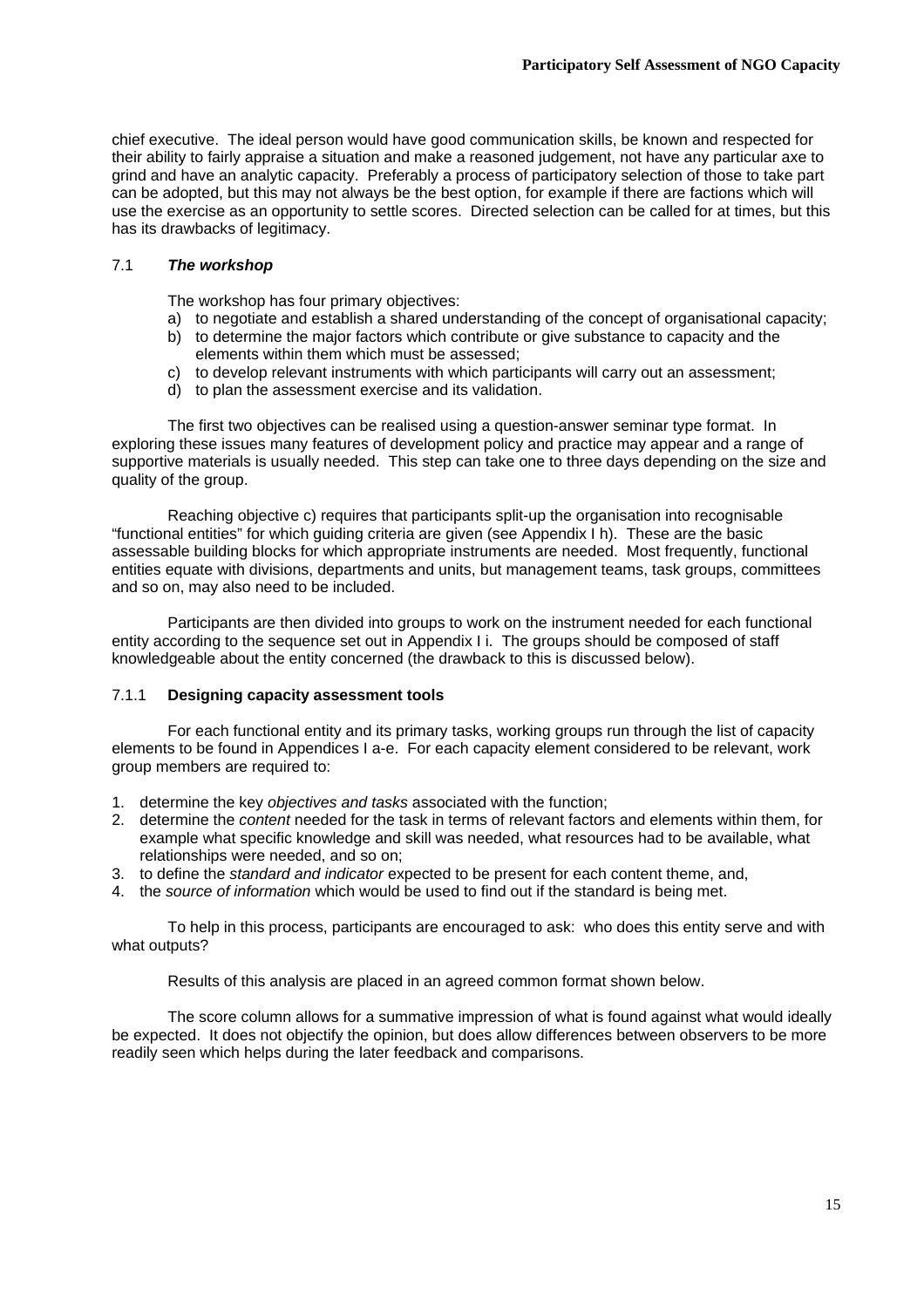| FUNCTIONAL ENTITY: e.g., Management team<br>FUNCTIONAL TASKS/OUTPUTS: e.g., define policy positions |                                                                       |                                                      |       |  |  |  |  |  |  |  |  |
|-----------------------------------------------------------------------------------------------------|-----------------------------------------------------------------------|------------------------------------------------------|-------|--|--|--|--|--|--|--|--|
| Capacity element                                                                                    | Standard/indicator                                                    | Source                                               | Score |  |  |  |  |  |  |  |  |
| <b>People</b>                                                                                       |                                                                       |                                                      |       |  |  |  |  |  |  |  |  |
| Knowledge:                                                                                          |                                                                       |                                                      |       |  |  |  |  |  |  |  |  |
| 1) NGO policies                                                                                     | Able to explain key<br>policies on<br>development issues              | Interviews, strategy<br>paper                        |       |  |  |  |  |  |  |  |  |
| 2) Government                                                                                       | Explain government's                                                  | Interviews                                           |       |  |  |  |  |  |  |  |  |
| policies<br>Skills:                                                                                 | policy priorities                                                     |                                                      |       |  |  |  |  |  |  |  |  |
|                                                                                                     |                                                                       |                                                      |       |  |  |  |  |  |  |  |  |
| 1) Analysis and org.<br>interpretation                                                              | Able to justify the<br>NGO's priorities and<br>stand on public issues | Interviews strategic<br>plan                         |       |  |  |  |  |  |  |  |  |
| 2) Public<br>presentation                                                                           | Competent public<br>explanation of the<br>NGO's position              | Observation                                          |       |  |  |  |  |  |  |  |  |
| 3)                                                                                                  | Shows initiative                                                      | Identify useful<br>spontaneous actions               |       |  |  |  |  |  |  |  |  |
| Attitude/motivation                                                                                 |                                                                       |                                                      |       |  |  |  |  |  |  |  |  |
| <b>Relationships</b>                                                                                |                                                                       |                                                      |       |  |  |  |  |  |  |  |  |
| With government                                                                                     |                                                                       |                                                      |       |  |  |  |  |  |  |  |  |
| Involved in policy<br>fora                                                                          | Membership of<br>relevant national<br>bodies                          | Interviews, annual<br>reports, newspaper<br>articles |       |  |  |  |  |  |  |  |  |

# 7.1.2 **Carrying out and validating assessments**

 The actual assessment is carried-out by participants, but *not in their own functional entities*. The assessor is allocated a functional entity in such a way that there is no reciprocal assessment.

 A set of guidelines and protocols, for example a list of potential questions, can be prepared, setting out the practical preparatory steps to be taken. Throughout, stress must be placed on the fact that **internal and/or external** *users* **are the best sources of information on a functional unit's capacity.** Interviews must not be limited to staff.

 Validation is meant to (a) gauge the level of objectivity and seriousness of the internal assessors, (b) bring specialist expertise into the assessment process, (c) assess the competencies of the assessors themselves, and (d) provide an alternative set of data for interpretation. A selection is made of the items to be validated for any one functional unit; validation does not replicate what is being done but forms a representative cross-check.

 Participants are made aware that this will happen and that it forms part of the external consultants assessment of their capacity as managers. Any significant disparities between the individuals and the consultant's findings are to be followed-up.

# 7.1.3 **Reaching an overall assessment: feedback and systemic cause/symptom analysis**

16 At a workshop, participants provide written and verbal feedback on what they found for each functional entity. These presentations are set against the validation findings and disparities are discussed. Both during and at the end of this process, participants are asked to flag issues that appear to run across units, such as poor motivation, indecisiveness, weak planning and so on. The systemic, that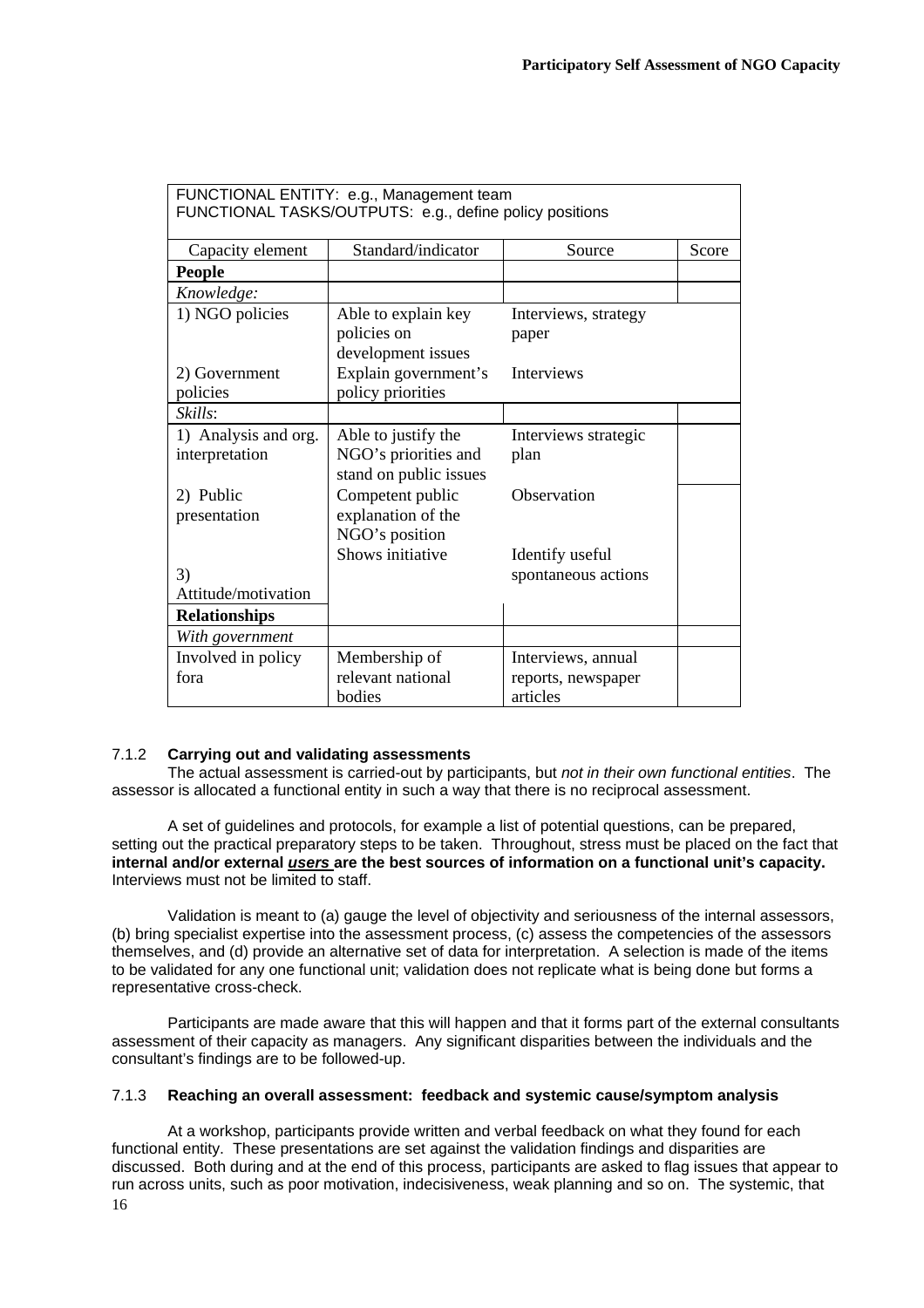is organisation-wide, or common problem areas are listed.

 The listing is then analysed by separating out causes of problems from their symptoms and it is the causes that form the primary focus for subsequent capacity-building initiatives.

The products of the feedback workshop should be:

1. a shared and mutually understood assessment of organisational capacity;

 2. an identification of causes of weakness for the organisation as a whole and for each functional entity;

 3. a prioritised and sequenced proposal for the organisational development activities that need to be undertaken.

 From this point of closure, outputs of the organisational assessment will need to be translated into an organisational development plan.

 $\triangleright$  Note: All the information gathered and validated, together with the subsequent analysis and identification of common issues **effectively constitute an** *organisational baseline* **against which future change and OD can be assessed.**

# 7.1.4 **Sharing and explaining**

 The conclusions reached about capacity belong to small group until they are shared and explained throughout the organisation. This must be a guided process, and the least effective way is to make many copies of a report and send them around. It is far better to prepare a simple summary of key issues found and use this to solicit suggestions for how they could be tackled through a series of workshop or seminar-type activities that reach all staff. The OD plan then becomes constructed, in part of not in whole, from the feedback received. Have no illusion that the findings of the OA will not be contested and disagreed with, they probably will. The task is to show how the whole interacts, so that an individual's perspective and disagreement can be placed in the context of intangible things like organisational culture, values and attitudes as well as the way tasks are performed.

# 7.2 *Drawbacks and limitations*

 There are a number of methodological choices made which introduce both drawbacks and advantages in this approach to participatory assessment.

# *Levels of understanding*

 None of the participants are necessarily specialists in the area they will be assessing. This means that a limit is set to the quality of their interpretation of what a reasonable level of capacity would be; high scores could still mean low capacity This would not occur if external specialists in all relevant areas were hired.

 Two factors compensate to some extent for this limitation. First, the user's perspective sets a standard of demand that should be met, forming a practical criteria for judgement. Second, validation brings to bear broad comparative experience which provides a bench mark for judging the quality of each appraisal.

# *Assessing what is or what should be*?

 A difficulty encountered in the definition of capacities is the natural tendency for participants to define what should be in relation to any changes envisaged or already underway. That is, they define tasks and apply criteria knowing that these would be needed in the future rather than exist today. Attempts must be made to strictly limit the exercise to the organisation as it is. Again, the validators assessment will provide an objectifying point of reference. This problem is less likely to occur with NGOs which are not already in a phase of organisational transition, but are really using self-assessment as a diagnostic tool.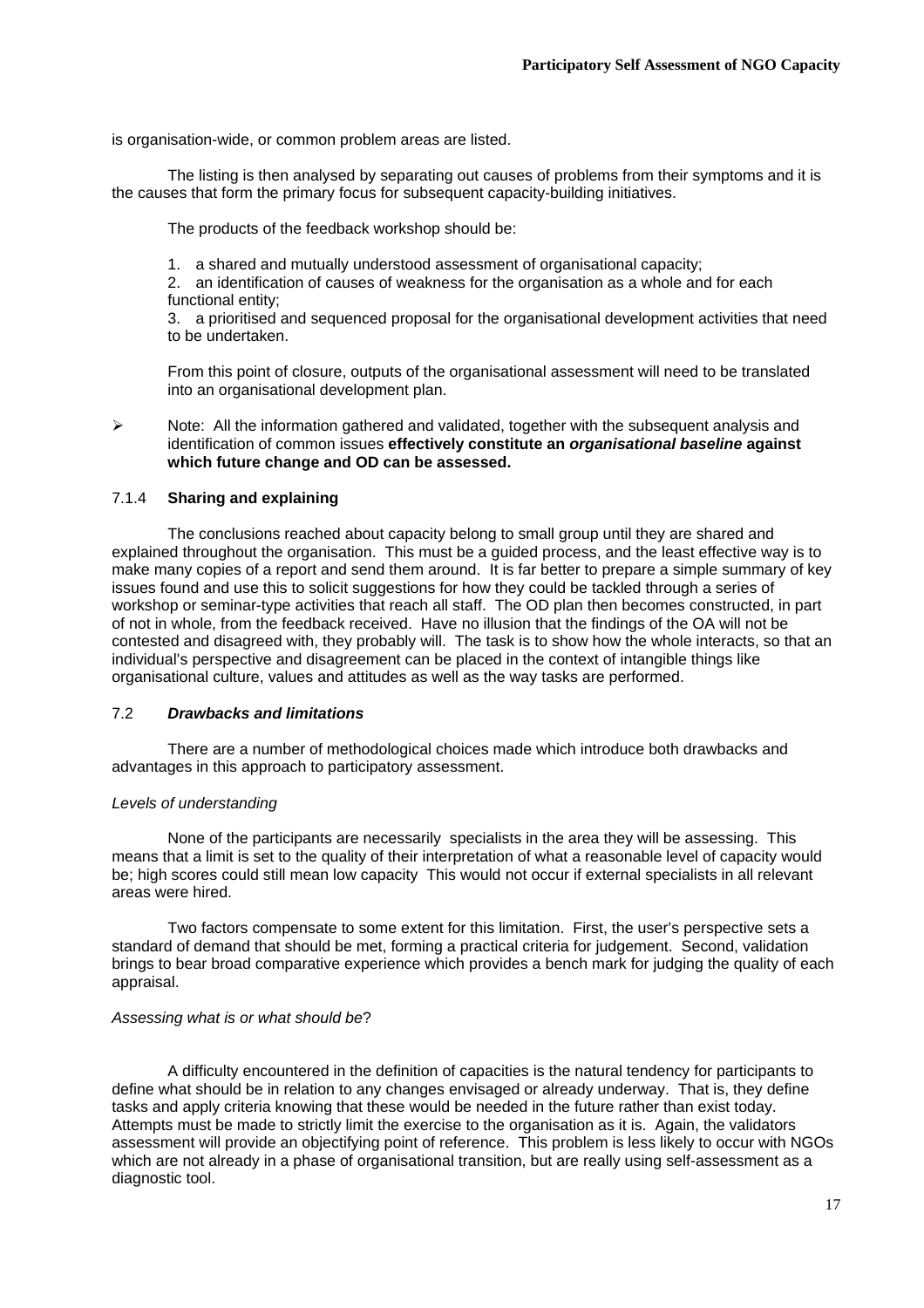## *Trickle-out of information and coaching*

 There might be a tendency for participants to inform their own functional entities of the measures to be employed prior to the exercise being carried out. On the one hand this makes things look better than they are. On the other hand, if this is improves things in a sustainable way progress will have been made. The degree to which this may have happened can possibly be ascertained by users' observations and experiences.

# *Cost-benefit*

 Unlike the expert approach, the costs of participatory OA are less easy to identify because opportunity costs of staff time are seldom easily calculated. Similarly, the benefits of staff capacity building through the process itself are not readily determined. Be that as it may, at the outset estimates of staff time and other internal organisation expenses should be made. In reality, it is seldom possible for managers to block out the time needed unless the organisation really decides that such an exercise is a priority. Implicitly, the less effort made to free-up management time the less is the capacity building benefit likely to be achieved. This is why it is so important to get the pre-conditions right.

#### *Time*

 This method requires planned allocations of staff time over an extended period, which could last a number of months. The work involved is such that it cannot be simply treated as an add on to staffs existing tasks, but must be scheduled into work programmes and budgeted for.

# *Personal biases*

 Capacity assessments are by their nature evaluatory. And, participatory methods mean that colleagues will be placed in a position of judging each other. This can lead to all sorts of distortions where interpersonal relations are very bad or very good. In the first instance an overly critical stance may be adopted, while in the second instance insufficient objectivity may be applied. Validation can pick up some of these dynamics as can the feedback workshop. Neither, however, remove the problem and the dominant factor is whether or not a culture of openness prevails in the organisation, which in turn hinges on the style of leadership in place. Where this condition does not prevail the quality of assessment is likely to be reduced.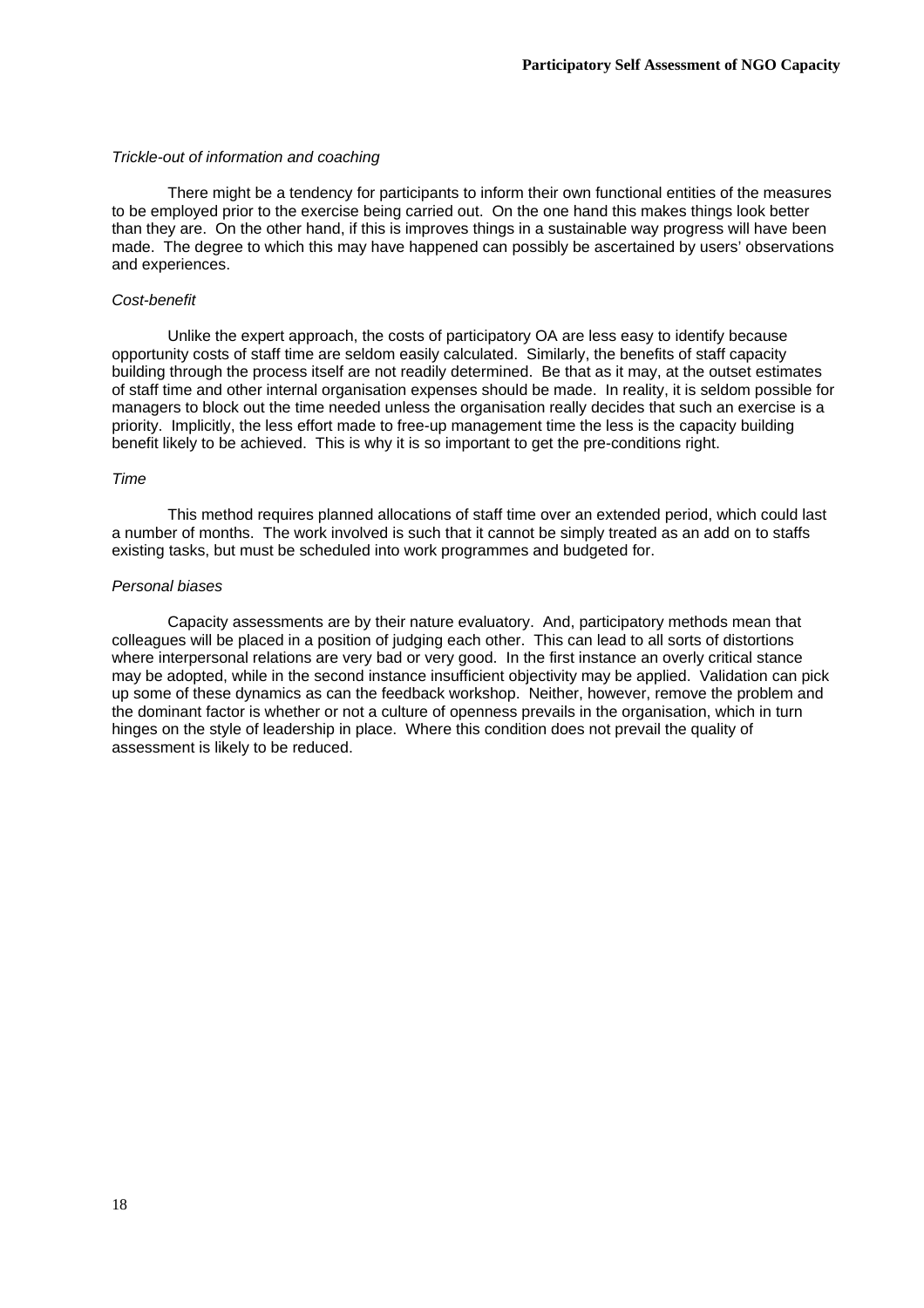# 8. **AN ENDING**

 As noted in the introduction, this publication must be seen as work in progress. A lot of creative things are happening in NGO capacity assessment and capacity building throughout the world. Sharing some of this wide variety of experience is one way of accelerating our learning.

 The current state of the art means that nothing can be taken as a blue-print or single best way of going about OA exercises. In particular, the methods chosen must reflect the purpose. Perhaps the only thing that can be said is that a critical choice has to be made between participatory or non-participatory approaches. For all their drawbacks, participatory self-assessment offers more value-added if the process is properly structured to build capacity. Additionally, participatory approaches are more consistent with the operating style needed for effective development work. These considerations should bias the choice towards self-assessment as the normal mode. Arguments will need to be made for adopting alternatives.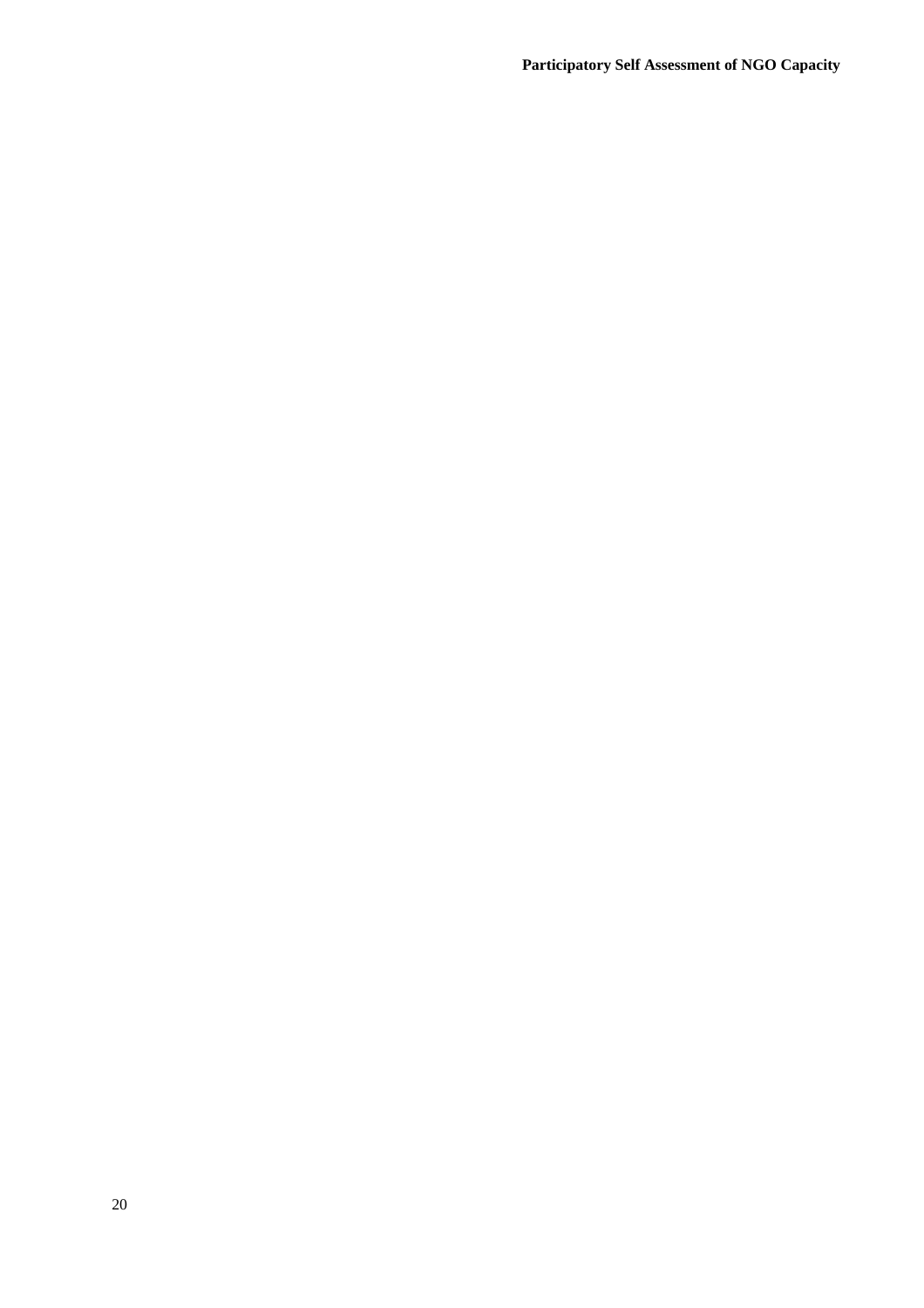# **APPENDICES**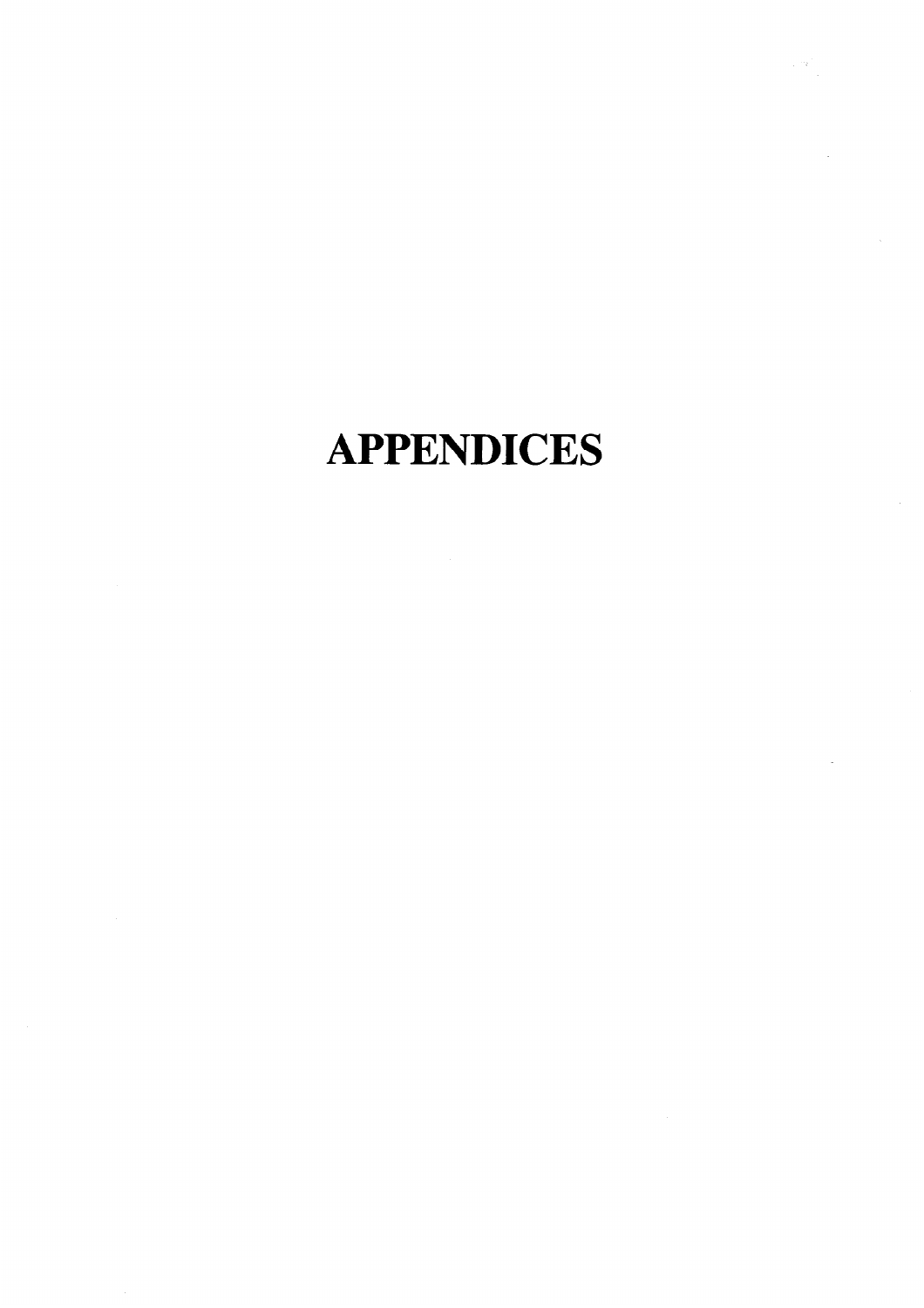| くくこ レく ことくてょく |
|---------------|
|               |
|               |
|               |
|               |
|               |
|               |
| こくこく ディクラス    |
| ۰.<br>۲       |
| こくしく<br>i     |
|               |

# **DEFINITION**

capacity is the measure of an NGO's capability to effectively satisfy or influence its stakeholders.

# FACTORS DETERMINING NGO CAPACITY

# KEY FACTORS

MEASURED

PRODUCE

| as the            | stakeholders<br>Capability to<br>satisfy |
|-------------------|------------------------------------------|
| an                | ⇕<br>Organisation's<br>Capacity          |
|                   | ⇧                                        |
|                   | Learning<br>Results<br>from              |
|                   |                                          |
|                   | Relationships +<br>Effective             |
|                   | $\ddagger$                               |
| which interact to | <b>Resources</b><br>Non-human)           |
|                   | $\ddot{}$                                |
|                   | Competencies<br>(Human)                  |

Alan Fowler ©

ngcaf1oh.doc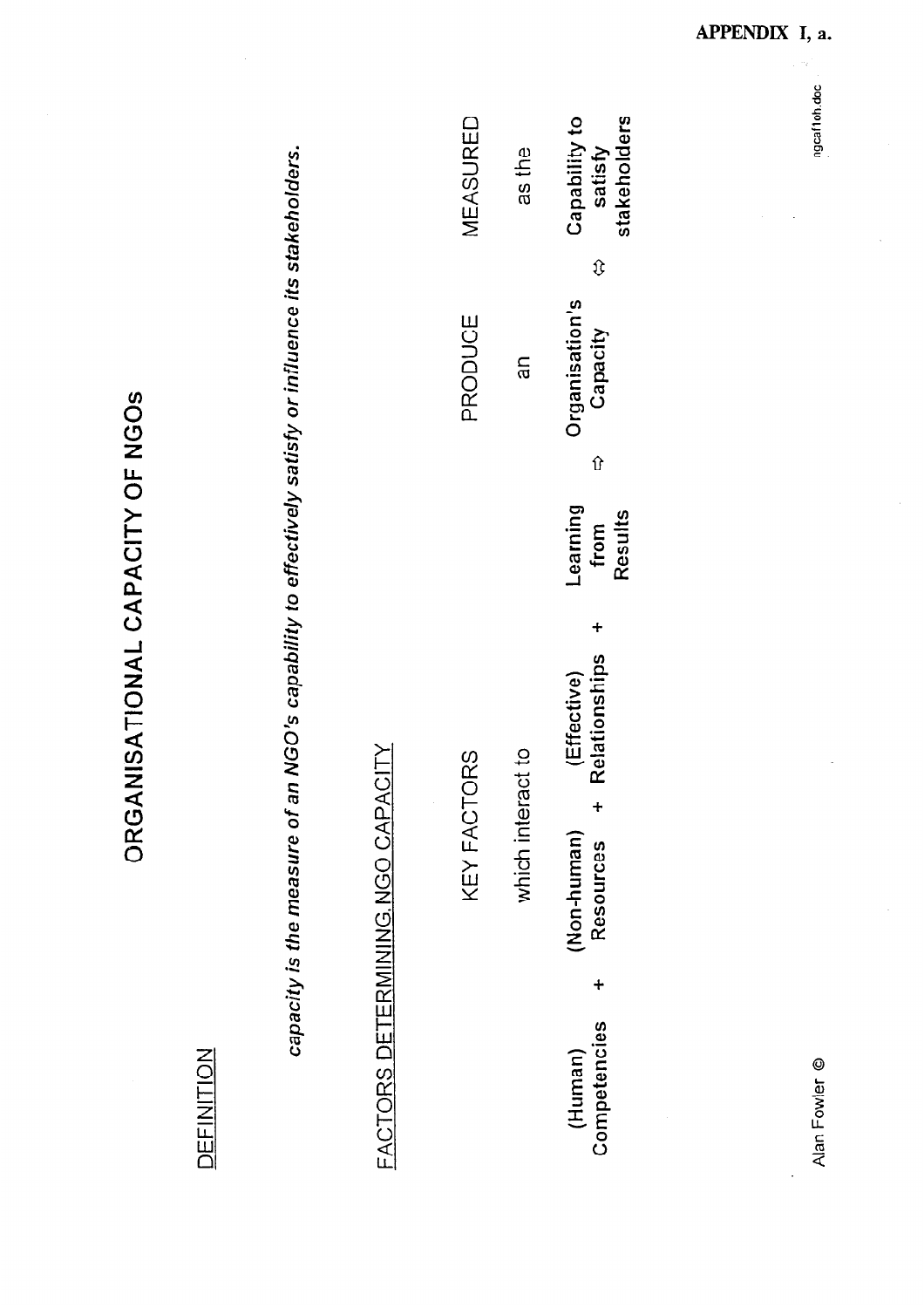

APPENDIX I, b.

ngcaf2oh.doc

Alan Fowle ©r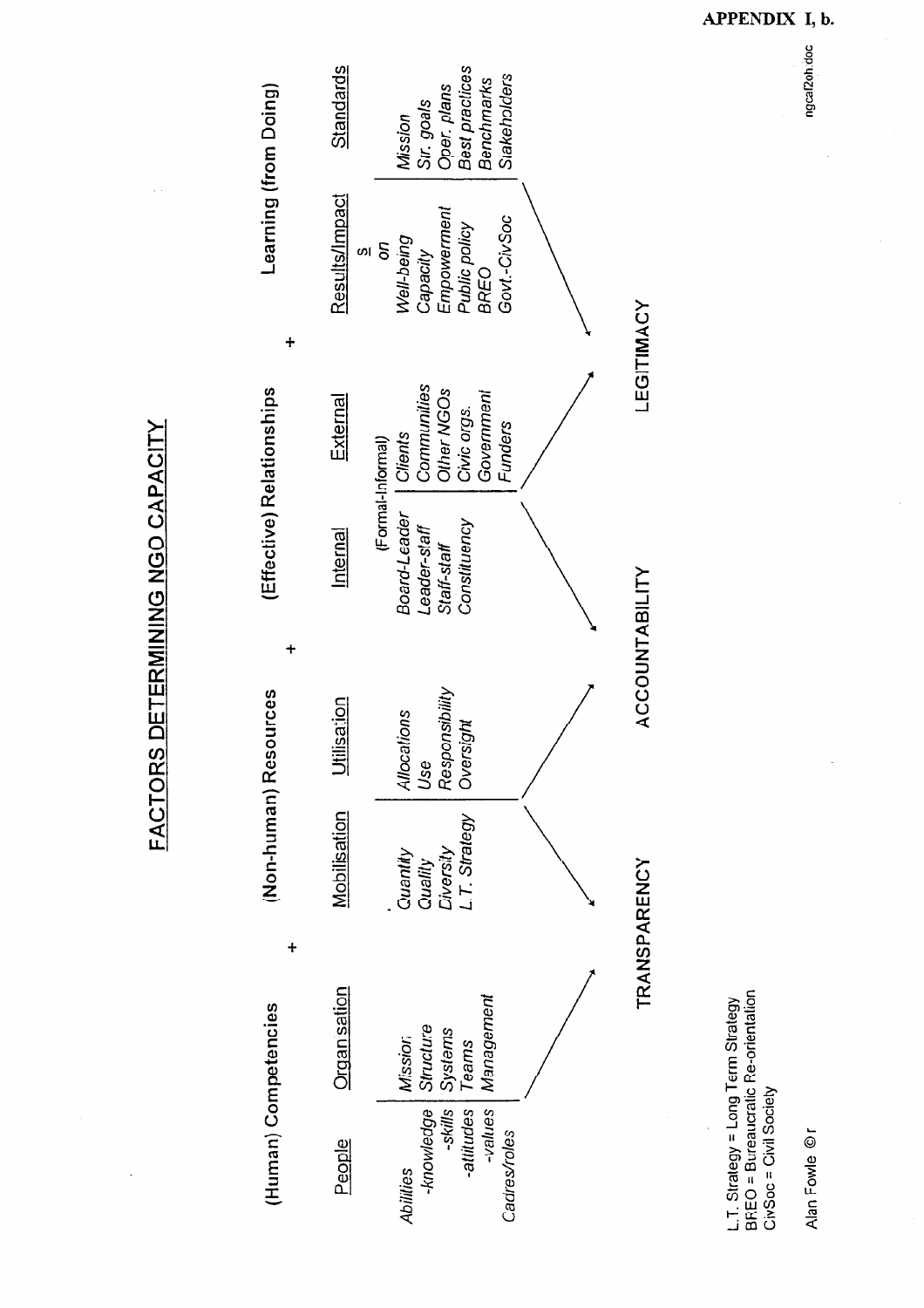$\mathbb{Z}_p$ 

 $\hat{\mathcal{A}}$ 

# ASSESSING NGO CAPACITY

# 1. COMPETENCIES

| (Human) COMPETENCIES                                                                                                                                                          |                                                                                                                                                                                                                                                                                                                                                                                                                                                                     |
|-------------------------------------------------------------------------------------------------------------------------------------------------------------------------------|---------------------------------------------------------------------------------------------------------------------------------------------------------------------------------------------------------------------------------------------------------------------------------------------------------------------------------------------------------------------------------------------------------------------------------------------------------------------|
| <b>HUMAN ABILITIES</b>                                                                                                                                                        | <b>ORGANISATION</b>                                                                                                                                                                                                                                                                                                                                                                                                                                                 |
| People<br>Knowledge<br><b>Skills</b><br>Attitude<br>Motivation<br>ROLES/CADRES<br>Board<br>Leadership<br>Managers<br>Operational staff<br><b>Specialists</b><br>Support staff | <b>Identity</b><br>Values+Mission<br>Analysis+Strategy<br>Position+Role<br><b>Structure</b><br><b>Task divisions</b><br>-integrated, specialized<br>Authority distribution<br>-(de)centralized<br>-number of levels<br><b>Systems</b><br>Intervention(s)<br>-entry, capacitation, withdrawl<br>Decision-making<br>Learning-planning<br>Finance<br>Administration<br>Info.-comm., reporting<br>Resourcing.<br>Personnel-HRD<br>Management<br><b>Styles</b><br>Levels |

 $\mathbf{r}$ 

January 1995<br>ngcaaboh.doc

Alan Fowler

 $\hat{u}^{\dagger}$  ,  $\hat{u}^{\dagger}$  ,  $\hat{u}^{\dagger}$  ,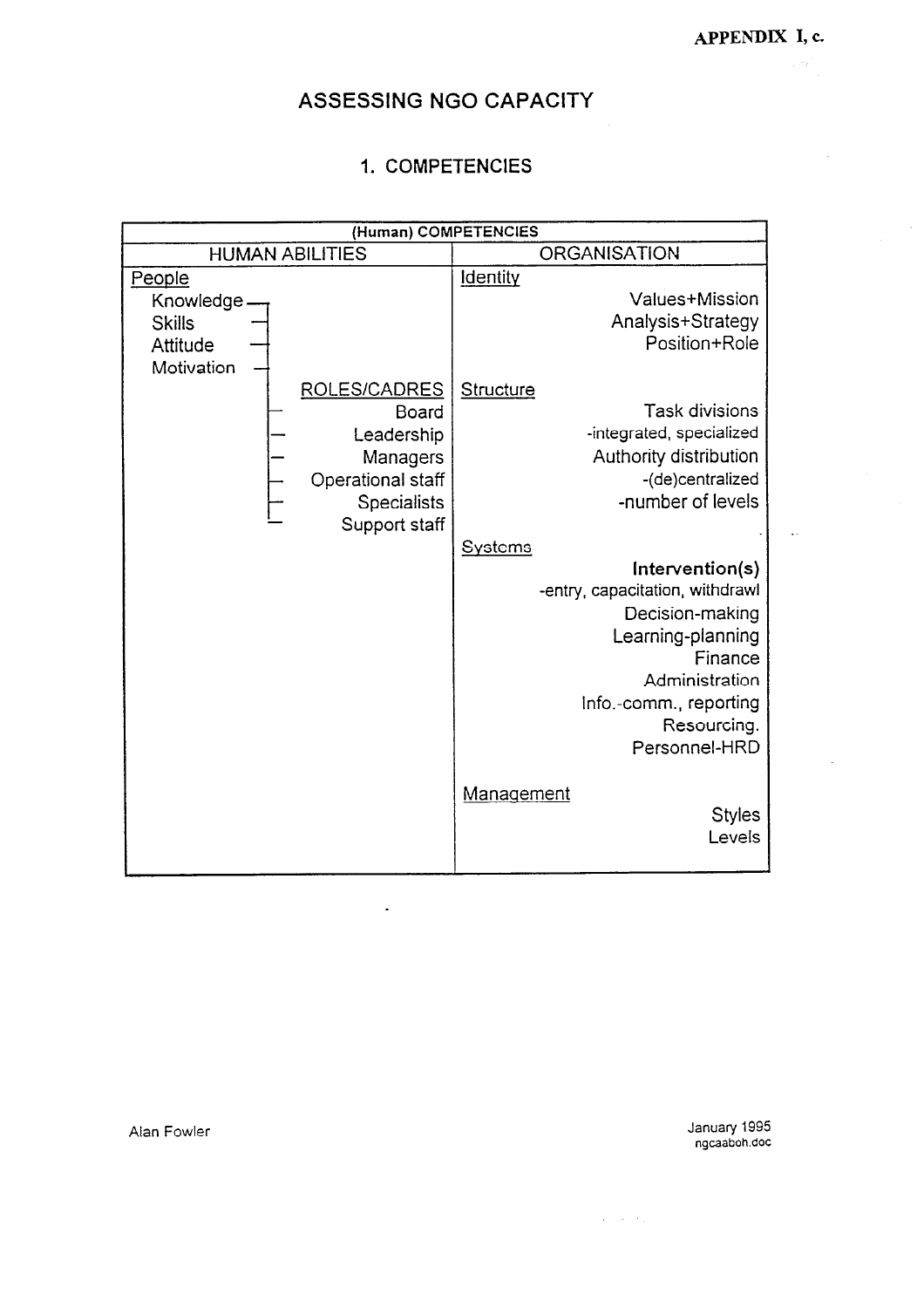$\mathbf{v}^{\dagger}$ 

 $\sim 10^{10}$ 

l,

# ASSESSING NGO CAPACITY

# 2. MEANS/NON-HUMAN RESOURCES

|                           | <b>MEANS/(NON-HUMAN) RESOURCES</b> |
|---------------------------|------------------------------------|
|                           | <b>MOBILIZATION</b>                |
| <b>NGO</b>                | <b>OTHERS</b>                      |
| <b>Sources</b>            | <b>Communities</b>                 |
| Gift economy              | Cash/cost sharing                  |
| Tax-base                  | -capital                           |
| Commercial enterprise     | -recurrent                         |
|                           |                                    |
|                           | In kind                            |
| <u>Quality</u>            | -volunteers                        |
| Conditions                | -material inputs                   |
| Expectations              |                                    |
| Reliability               | <u>Government</u>                  |
| Trends                    | Subventions                        |
|                           | Secondments                        |
| <b>Vulnerability</b>      | Inputs                             |
| Diversification           |                                    |
| Solvency/reserves         |                                    |
| <b>Financing strategy</b> |                                    |
|                           | <b>UTILIZATION</b>                 |
| Allocation                | Sustainability                     |
| <b>Relation to tasks</b>  | Ongoing surplus generated          |
| Relation to dev. approach | Secure benefits produced           |
|                           | Ongoing motivation                 |
| Use                       |                                    |
| Responsibility            | Govt. establishment                |
| Oversight                 | Govt, budget and disbursement      |
|                           |                                    |
| Maintain/replace          |                                    |
| Policy/strategy           |                                    |
| Reserves                  |                                    |
| Inventory control         |                                    |

 $\frac{1}{2}$ 

Alan Fowler

 $\ddot{\phantom{a}}$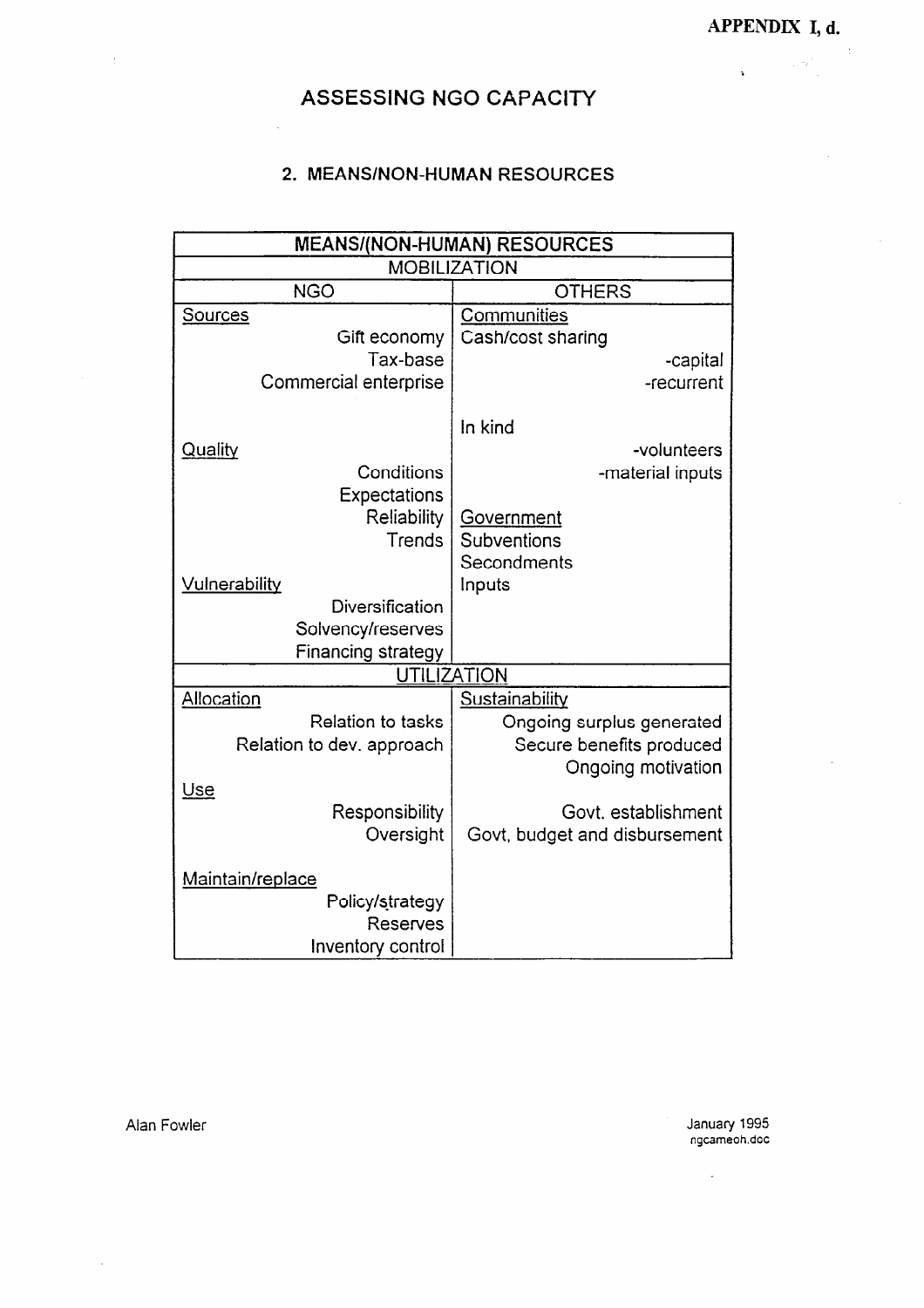, ap  $\bar{\gamma}$  $\bar{z}$ 

# ASSESSING NGO CAPACITY

# 3. RELATIONSHIPS

| <b>EFFECTIVE RELATIONSHIPS</b><br><b>INTERNAL</b><br><b>EXTERNAL</b><br>Board-Leader/Staff<br><b>Clients</b><br>Role division<br>The poorest<br>Power division<br>Community<br>Ownership<br>Participation<br>Targetting<br>.eader-staff<br>Style<br>Other NGOs<br>Respect<br><b>Networks</b><br><b>Alliances</b><br><b>Management-staff</b><br>Competition<br>Trust vs control<br>Participation<br>Civic orgs.<br>Collaboration<br>Staff-staff<br>Team functioning<br>Government<br>Forums<br><b>NGO constituency</b><br>Collaboration<br>Social standing<br>Rootedness<br>Understanding |       |  |
|------------------------------------------------------------------------------------------------------------------------------------------------------------------------------------------------------------------------------------------------------------------------------------------------------------------------------------------------------------------------------------------------------------------------------------------------------------------------------------------------------------------------------------------------------------------------------------------|-------|--|
|                                                                                                                                                                                                                                                                                                                                                                                                                                                                                                                                                                                          |       |  |
|                                                                                                                                                                                                                                                                                                                                                                                                                                                                                                                                                                                          |       |  |
|                                                                                                                                                                                                                                                                                                                                                                                                                                                                                                                                                                                          |       |  |
|                                                                                                                                                                                                                                                                                                                                                                                                                                                                                                                                                                                          |       |  |
|                                                                                                                                                                                                                                                                                                                                                                                                                                                                                                                                                                                          |       |  |
|                                                                                                                                                                                                                                                                                                                                                                                                                                                                                                                                                                                          |       |  |
|                                                                                                                                                                                                                                                                                                                                                                                                                                                                                                                                                                                          |       |  |
|                                                                                                                                                                                                                                                                                                                                                                                                                                                                                                                                                                                          |       |  |
|                                                                                                                                                                                                                                                                                                                                                                                                                                                                                                                                                                                          |       |  |
|                                                                                                                                                                                                                                                                                                                                                                                                                                                                                                                                                                                          |       |  |
|                                                                                                                                                                                                                                                                                                                                                                                                                                                                                                                                                                                          |       |  |
|                                                                                                                                                                                                                                                                                                                                                                                                                                                                                                                                                                                          |       |  |
|                                                                                                                                                                                                                                                                                                                                                                                                                                                                                                                                                                                          |       |  |
|                                                                                                                                                                                                                                                                                                                                                                                                                                                                                                                                                                                          |       |  |
|                                                                                                                                                                                                                                                                                                                                                                                                                                                                                                                                                                                          |       |  |
|                                                                                                                                                                                                                                                                                                                                                                                                                                                                                                                                                                                          |       |  |
|                                                                                                                                                                                                                                                                                                                                                                                                                                                                                                                                                                                          |       |  |
|                                                                                                                                                                                                                                                                                                                                                                                                                                                                                                                                                                                          |       |  |
|                                                                                                                                                                                                                                                                                                                                                                                                                                                                                                                                                                                          |       |  |
|                                                                                                                                                                                                                                                                                                                                                                                                                                                                                                                                                                                          |       |  |
|                                                                                                                                                                                                                                                                                                                                                                                                                                                                                                                                                                                          |       |  |
|                                                                                                                                                                                                                                                                                                                                                                                                                                                                                                                                                                                          |       |  |
|                                                                                                                                                                                                                                                                                                                                                                                                                                                                                                                                                                                          |       |  |
|                                                                                                                                                                                                                                                                                                                                                                                                                                                                                                                                                                                          | Trust |  |

 $\ddot{\phantom{a}}$ 

 $\ddot{\phantom{a}}$ 

January 1995<br>ngcareoh.doc

 $\Delta \sim 10^{11}$  km  $^{-1}$ 

Alan Fowler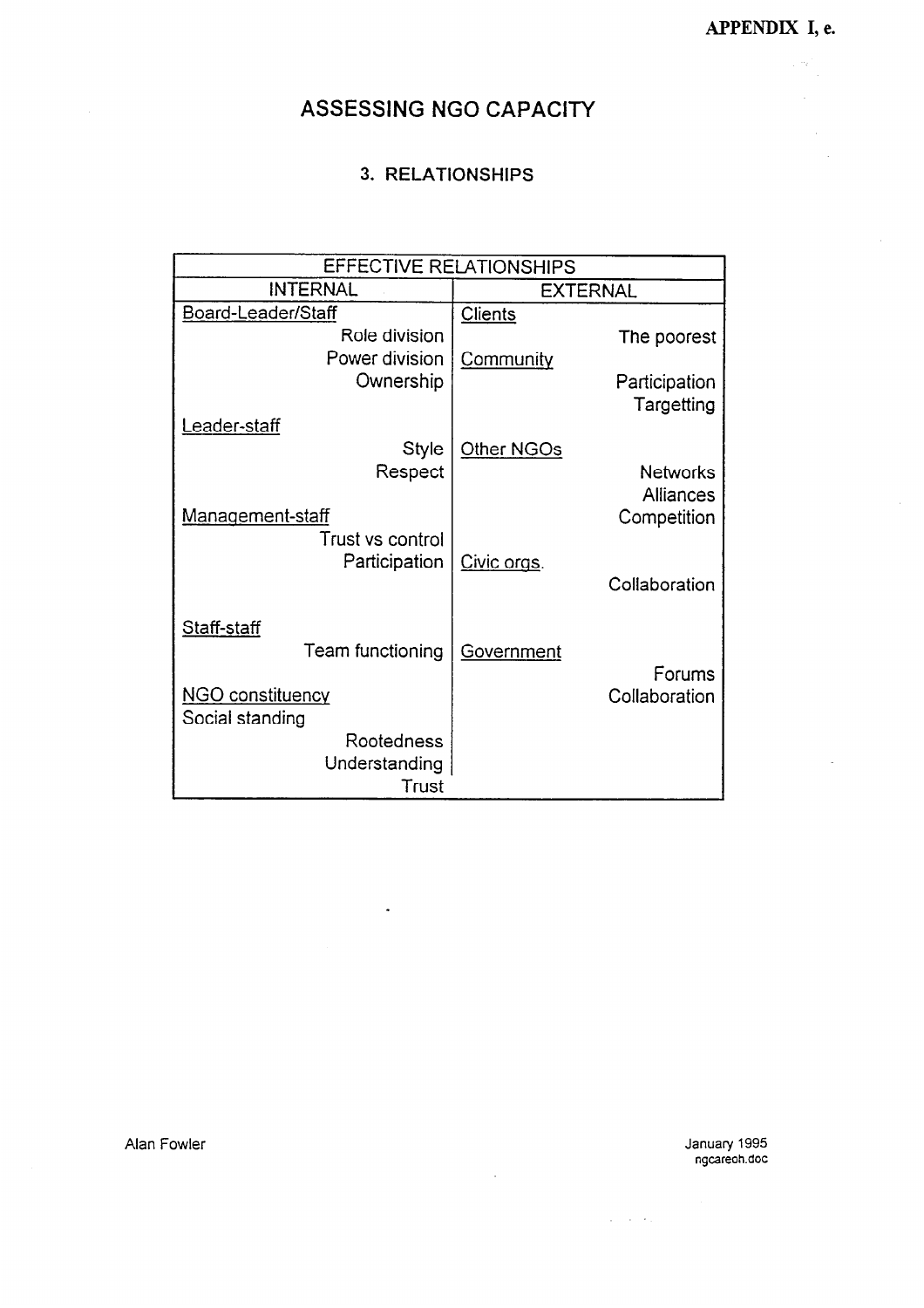# ASSESSING NGO CAPACITY

# **4. LEARNING FROM RESULTS**

|                                                                                                | <b>LEARNING THROUGH DOING</b>                                                       |
|------------------------------------------------------------------------------------------------|-------------------------------------------------------------------------------------|
| PERFORMANCE AREAS                                                                              | <b>NORMS</b>                                                                        |
| Community<br>Physical well-being<br>Org. capacity<br>Empowerment                               | <b>MISSION</b><br>Overall societal change<br>Strategic goals                        |
| Civil society<br>Associations<br>Interest groups<br><b>NGOs</b>                                | Op. plans/targets<br>Outputs<br>Outcomes<br>Impacts                                 |
| <b>Public policy</b><br>Policy reform<br>-lobbying<br>-advocacy                                | <b>Quality</b><br><b>Best practices</b><br><b>Benchmarks</b><br><b>Stakeholders</b> |
| Government<br><b>Bureaucratic re-orientation</b><br>-priorities<br>-competencies<br>-practices | <b>Negotiated standards</b><br>Agreements<br>Contracts                              |
| Govt.-C.S. interface<br>Accountability<br>Inclusion                                            |                                                                                     |
|                                                                                                | Refelection/Analysis<br>Learning<br>Organisational change                           |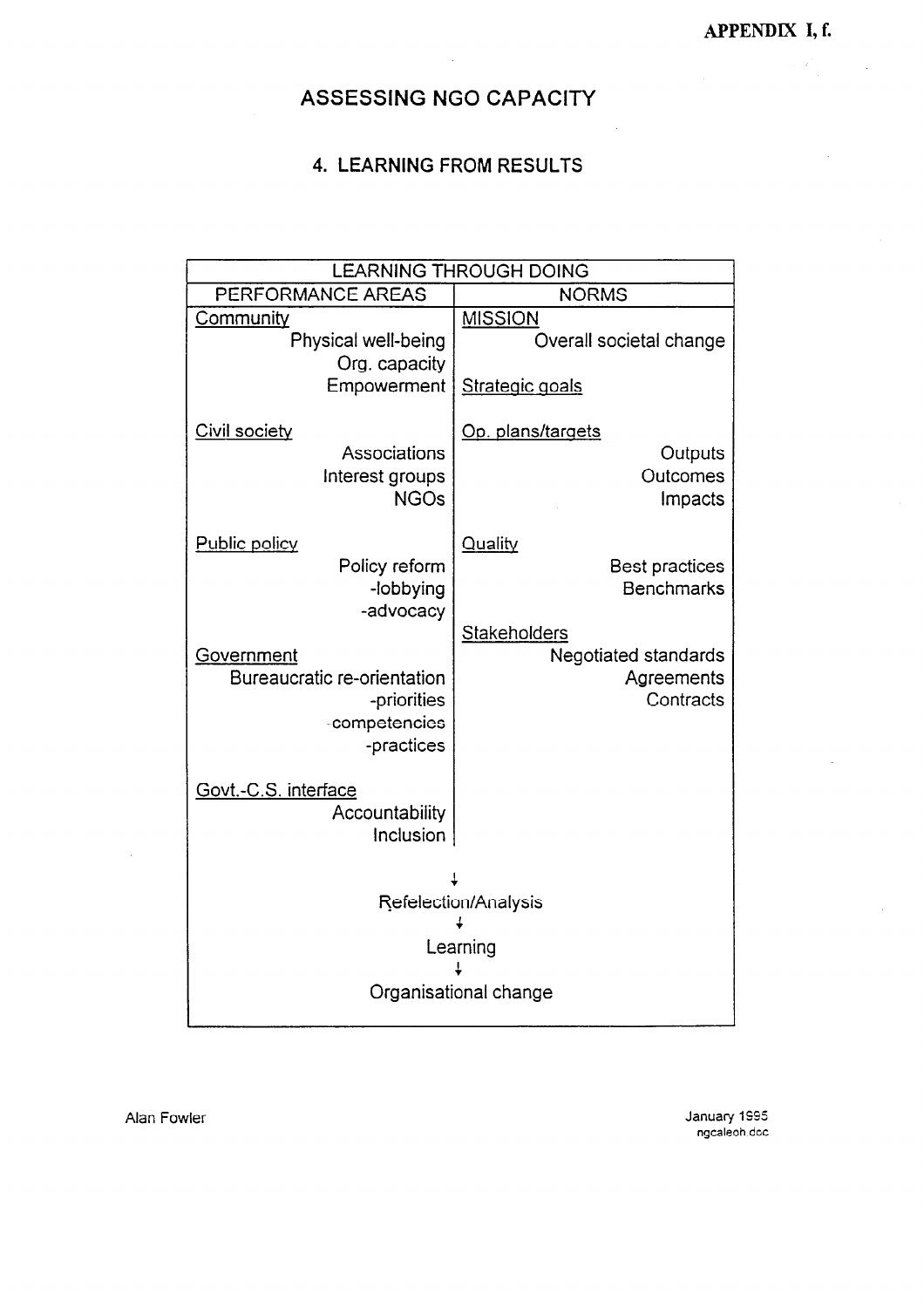| <b>LEARNING FROM DOING</b> | NORMS                  | Mission            | Overall societal change |                   | <b>Strategic goals</b> |                | Op. plans/largets | Outputs        | Outcomes             | Impacts      |                   | $\Delta$ llall $\Delta$ | Best Practices  | <b>Benchmarks</b>    |           | <b>Stakeholders</b> | Negotialed standards    | Agreements  | Contracts        |                 |                |                     |                   |                    |            | Refelection/Analysis |                        | Learning | Organisational change |  |                |
|----------------------------|------------------------|--------------------|-------------------------|-------------------|------------------------|----------------|-------------------|----------------|----------------------|--------------|-------------------|-------------------------|-----------------|----------------------|-----------|---------------------|-------------------------|-------------|------------------|-----------------|----------------|---------------------|-------------------|--------------------|------------|----------------------|------------------------|----------|-----------------------|--|----------------|
|                            | PERFORMANCE<br>AREAS   | Community          | Physical well-being     | Org. capacity     | Empowerment            |                | Civil society     | Associations   | Interest groups      | <b>NGCS</b>  | Public policy     | Lobbying                | Advocacy        | Policy reform        |           | Government          | Re-orientation          | -priorities | -competencies    | -practices      |                | Govt-C.S. interface | Accountability    | Inclusion          |            |                      |                        |          |                       |  |                |
|                            | EXTERNAL               | Clients            |                         | Community         | Participation          | Targetting     |                   | Other NGOs     | Networks             | Alliances    | Competition       |                         | Civic orgs      | Collaboration        |           |                     | Government              | Forums      | Collaboration    |                 |                |                     |                   |                    |            |                      |                        |          |                       |  | LEGITIMACY     |
| (Effective) RELATIONSHIPS  | NTERNAL                | Board-Leader/Staff | Role division           | Power division    | Ownership              |                | Leader-staff      | Style          | Respect              |              | Management-staff  | Trust vs control        | Participation   |                      |           | Staff-staff         | <b>Team functioning</b> |             | NGO-constituency | Social standing | -rootedness    | -understanding      | -trust            |                    |            |                      |                        |          |                       |  | ACCOUNTABILITY |
| <b>Other RESOURCES</b>     | NOIT<br>UTILIZA        | <b>NGOS</b>        | Allocation              | Relation to tasks | pproach<br>Dev. ap     |                | $\frac{1}{20}$    | Responsibility | Oversight            |              | Maintain/replace  | Policy/strategy         | Reserves        | control<br>Inventory |           |                     |                         |             | <b>OTHERS</b>    | Community       | Sustainability | Ongoing surplus     | Benefits produced | Motivation         | Government | Establishment        | <b>Ti</b><br>Disbursem |          |                       |  |                |
|                            | <b>MOBILIZATION</b>    |                    | <b>Sources</b>          | Gift economy      | Tax base               | Own enterprise |                   | Quality        | Conditions           | Expectations | Reliability       | Trends                  |                 | Vulnerability        | Diversity | Solvency            | Strategy                |             |                  |                 | Cash           | Cost-share          | In-kind           | Volunteers, inputs |            | Subventions          | Secondments            | Inputs   |                       |  | TRANSPARENCY   |
|                            | ORGANISATION           | ldentity           | Values+Mission          | Analysis+Strategy | Position+Role          |                | <b>Structure</b>  | Task divisions | Authority distribut. |              | <b>Systems</b>    | Intervention(s)         | Decision-making | Learning-planning    | Finance   | Administration      | Info.-comm., report     | Resourcing. | Personnel-HRD    |                 |                |                     |                   |                    |            |                      |                        |          |                       |  |                |
| (Human) CAPABILITIES       | <b>HUMAN ABILITIES</b> | People             | Knowledge               | <b>Skills</b>     | Attitude               | Motivation     |                   | Board          | Leadership           | Managers     | Operational staff | Prof. specialists       | Support staff   |                      |           |                     |                         |             |                  |                 |                |                     |                   |                    |            |                      |                        |          |                       |  |                |

FACTORS IN ORGANISATIONAL CAPACITY OF NGOS

APPENDIX 1, g. January 1995<br>ngcatboh.doc

 $\frac{1}{2}$ 

C Alan Fowler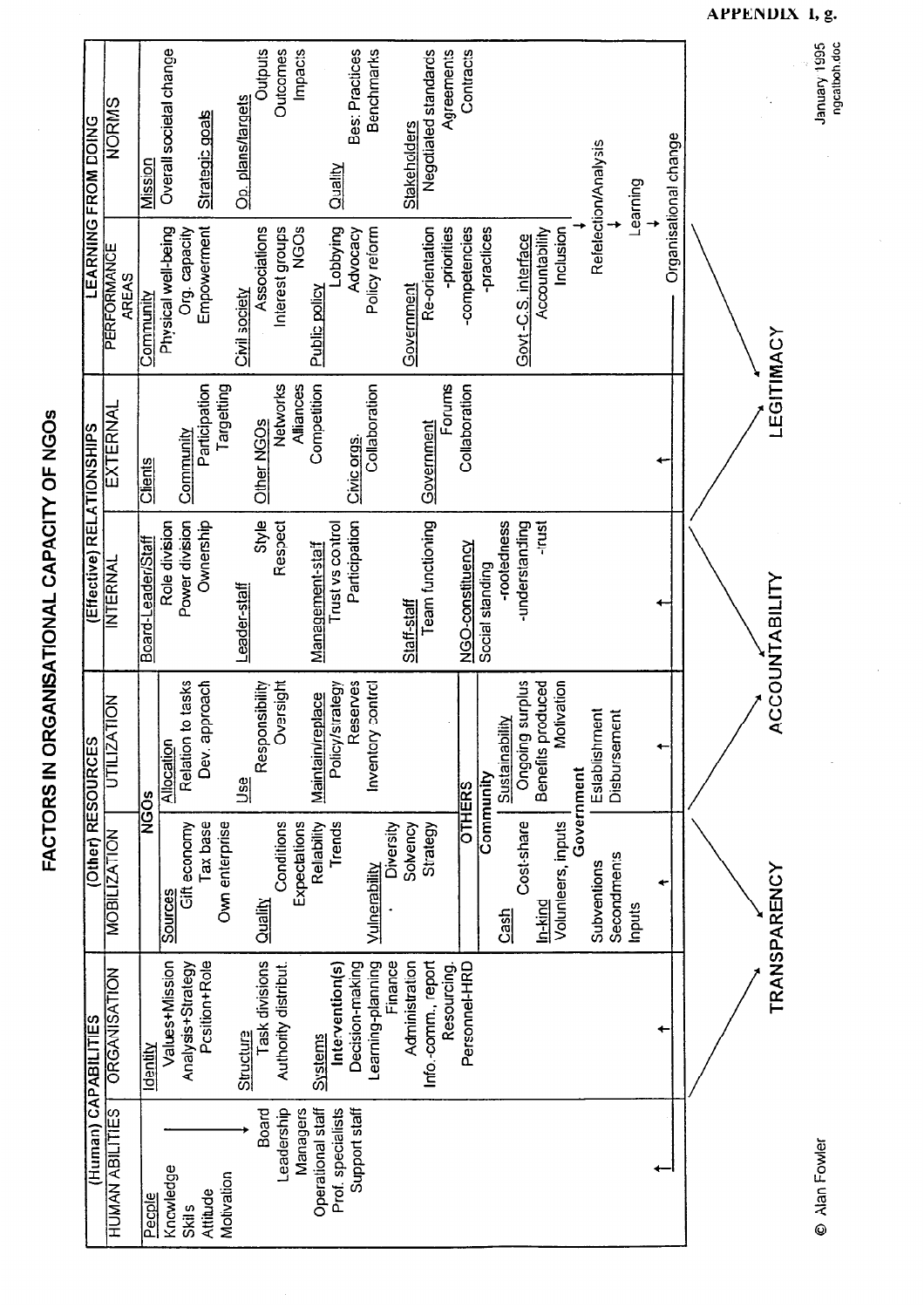# **ASSESSING NGO CAPACITY**

# $\overline{\phantom{a}}$

# **FUNCTIONAL ENTITIES**

# **DEFINITION**

# A FUNCTIONAL ENTITY IS A RECOGNIZED, BOUNDED GROUP OF **TASKS AND RESPONSIBILITIES**

- BOUNDARIES ARE NORMALLY SET BY (A COMBINATION OF):  $\mathbf{L}$ 
	- -- SPANS AND LEVELS OF AUTHORITY WITH LINES OF REPORTING
		- -- STRUCTURE OF BUDGET ALLOCATIONS
		- -- AUTHORITY OVER RESOURCE ALLOCATIONS
		- -- ACCOUNTABILITY FOR PERFORMANCE
- $II.$ FUNCTIONAL ENTITIES NEST WITHIN EACH OTHER AND COMBINE TO MAKE UP THE ORGANISATION'S STRUCTURE.
- FUNCTIONAL ENTITIES RELY ON TIMELY INPUTS (INCLUDING  $III.$ DECISIONS), TO PERFORM THEIR DESIGNATED TASKS, PRODUCING **OUTPUTS NEEDED BY OTHERS** 
	- $W<sub>1</sub>$ FUNCTIONAL ENTITIES ARE LINKED BY HORIZONTAL AND VERTICAL **SYSTEMS**
	- $\mathbf{V}$ THE WORK OF FUNCTIONAL ENTITIES IS DETERMINED BY STRATEGIES, GOALS, OBJECTIVES AND PLANS SET AT VARIOUS ORGANISATIONAL **LEVELS**
	- THERE ARE FIVE MAJOR TYPES OF FUNCTION IN AN ORGANISATION VI.
		- SENIOR MANAGEMENT/STRATEGIC FUNCTIONS  $\mathbf{1}$
		- $\overline{2}$ MIDDLE MANAGERIAL FUNCTIONS
		- $\overline{3}$ DIRECT OPERATIONAL - THE CORE FUNCTIONS
		- **TECHNICAL SUPPORT FUNCTIONS**  $\boldsymbol{4}$
		- ADMINISTRATIVE SUPPORT FUNCTIONS 5

Alan Fowler

January 1995 orgfuoh.doc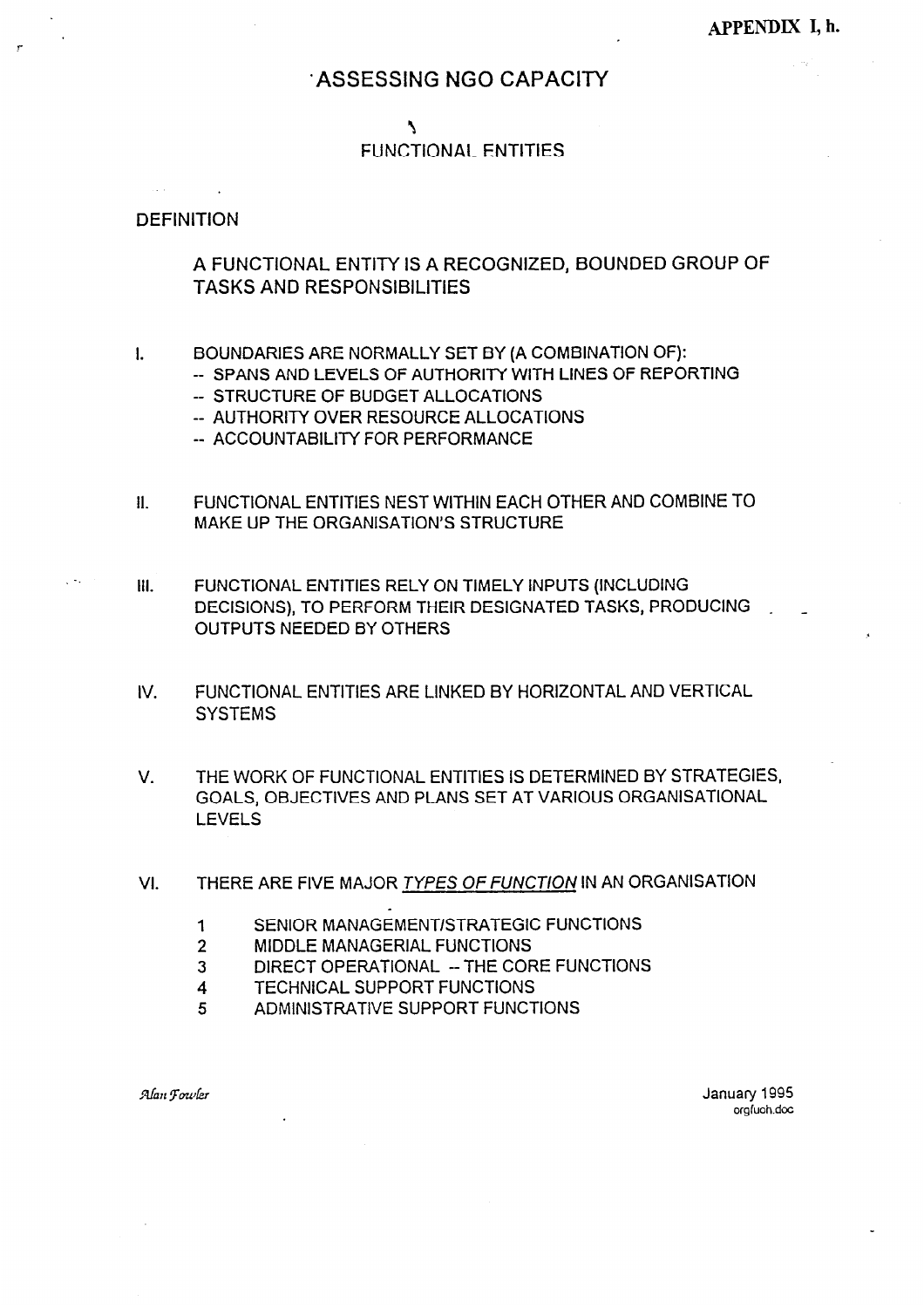# ASSESSING NGO CAPACITY

# STEPS IN DEFINING MEASURES FOR FUNCTIONAL ENTITIES

DECIDE ON CRITICAL CAPACITIES FOR EACH OF THE FOUR  $1<sub>1</sub>$ **FACTORS** 

HUMAN/ORGANISATIONAL ABILITIES **MEANS RELATIONSHIPS LEARNING** 

- DECIDE ON "IDEAL" STANDARD REQUIRED FOR EACH CAPACITY  $2<sup>1</sup>$
- DETERMINE APPROPRIATE INDICATORS FOR EACH CAPACITY  $\overline{3}$
- DECIDE ON SOURCE OF EVIDENCE, INFORMATION.  $\overline{4}$ .

Alan Fowler

January 1995 castepon.doc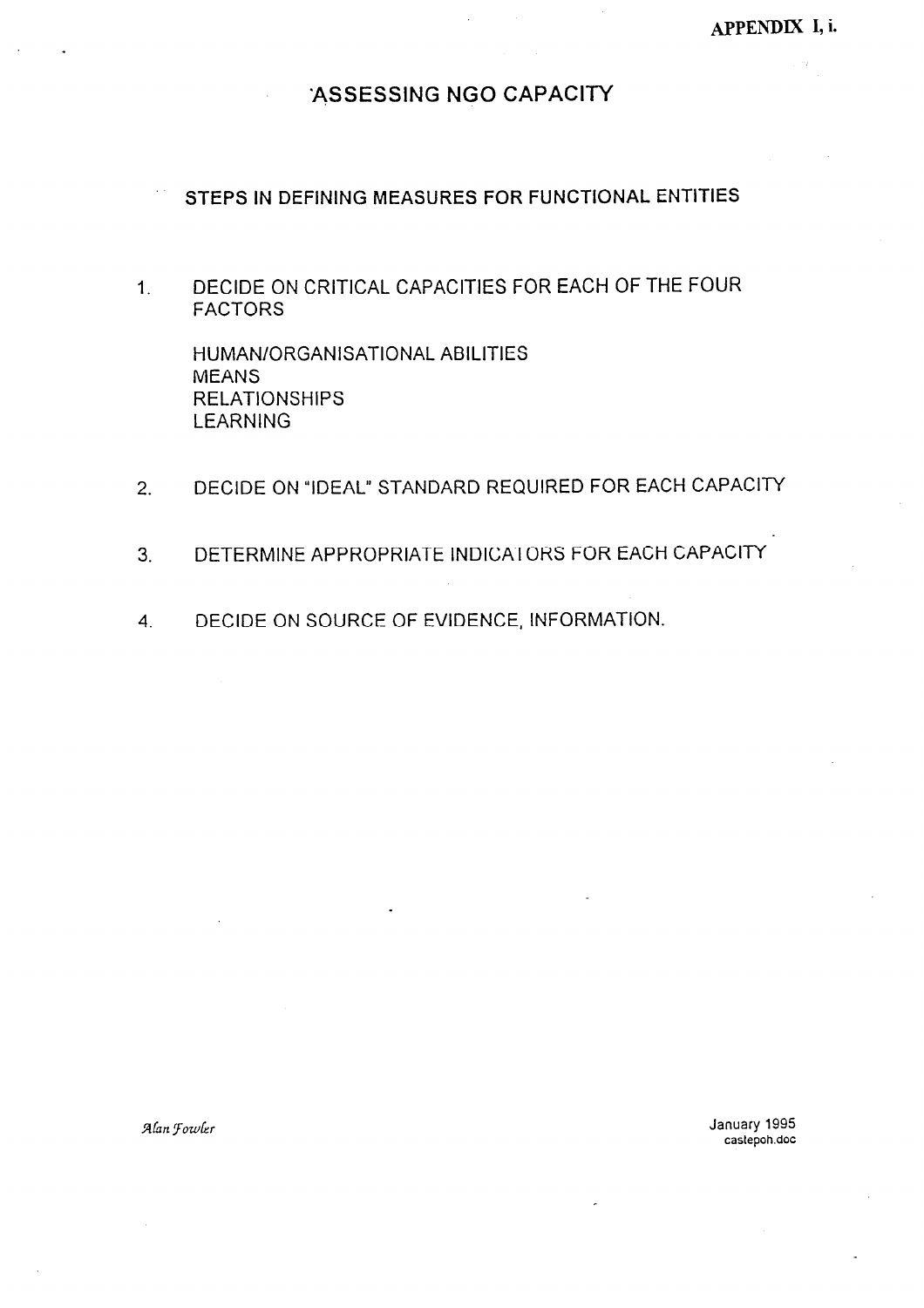# **OUESTIONS FOR ORGANISATIONAL SELF ASSESSMENT**

#### $1.$ What is our organisation's purpose in society?

- $1.1$ What are we trying to achieve?
- What specific results are we seeking?  $1.2$
- $1.3$ Do we need to redefine our purpose?

#### $2.$ Who are we here for?

- $2.1$ Who are we *primarily* here to serve or influence?
- Who else are we here to serve or influence?  $2.2$
- $2.3$ How are these people changing?

#### What do the people we are here for value of find important?  $3<sub>1</sub>$

- How does what these people value affect what we do?  $3.1$
- $3.2$ Are we providing what those we are here for what they value?
- $3.3$ Are we reaching those we wish to influence?
- What information do we need about them for our work?  $3.4$

#### $\overline{4}$ . What are our results?

- $4.1$ How do we define results for our organisation?
- 4.2 In how far have we achieved these results?
- $4.3$ What are our strengths and weaknesses?
- How do our results affect what we do?  $4.4$

#### $5.$ What is our plan?

- What have we learned and how should we change what we do?  $5.1$
- $5.2$ Where should we prioritise?
- $5.3$ What is my personal plan to improve in my area of responsibility?
- What is our plan to improve the organisation's performance?  $5.4$

For each question it is important to state HOW you know the answer. That is, explain the evidence on which the answer is based.

> Amended From Drucker (1993)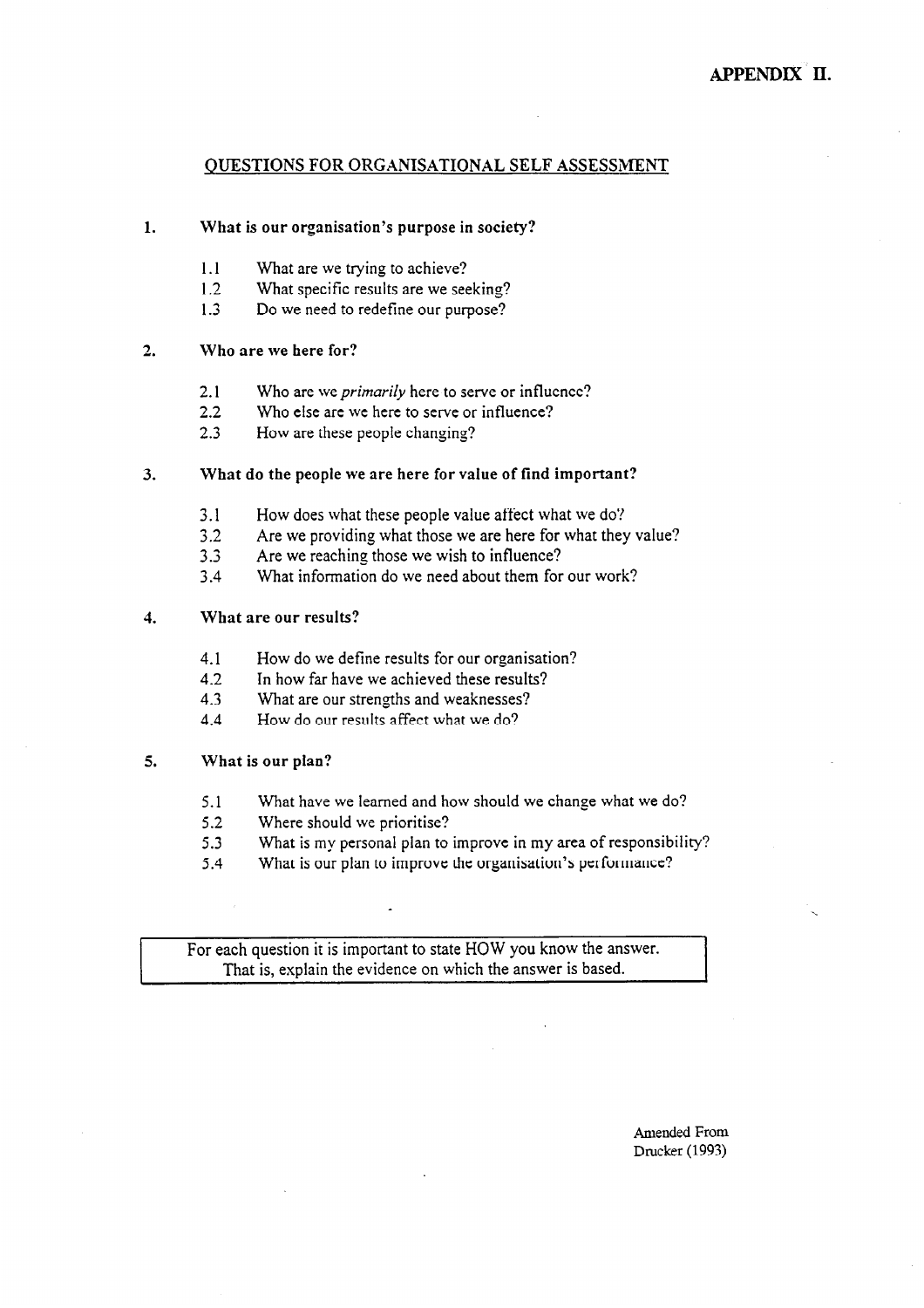# CAPACITY ASSESSMENT GUIDE: DEVELOPMENT NGO

| <b>CAPABILITY</b>                       | INDICATORS:<br>Degree (Low/Medium/High) to which:                                                                                                                                                                                                                                                                                                                                                                                                                                                                                                                                                                                                         | L/M/<br>н |
|-----------------------------------------|-----------------------------------------------------------------------------------------------------------------------------------------------------------------------------------------------------------------------------------------------------------------------------------------------------------------------------------------------------------------------------------------------------------------------------------------------------------------------------------------------------------------------------------------------------------------------------------------------------------------------------------------------------------|-----------|
| 1. ORGANIZATIONAL<br><b>FOUNDATIONS</b> | $\bullet$<br>Organization vision, mission and strategy are clearly defined, consistent and<br>shared among staff.<br>$\bullet$<br>Strategy links core programs with organizational capacities and environmental<br>realities to promote sustainable change. Key programs include:<br>O<br>۰<br>$\bullet$<br>Strategy and programs address fundamental societal values and issues (e.g.,<br>disaster relief, gender).<br>$\bullet$<br>Legal form and organizational policies (e.g., governance, personnel, financial)<br>make organization accountable to and legitimate within larger society.                                                            |           |
| 2. ORGANIZATIONAL<br><b>RESOURCES</b>   | PHYSICAL AND INFORMATION RESOURCES<br>Physical space/facilities is adequate to tasks.<br>Ó<br>Ō<br>Needed equipment and materials are available.<br>٥<br>Information (technical, social, political) for program performance is available.<br>FINANCIAL RESOURCES<br>$\bullet$<br>Funds are available for planned activities.<br>o Financial data are up-to-date and accurate.<br>$\bullet$<br>Effective financial management and accounting systems are in place.<br>Financial systems are transparent to key constituents.<br>٥                                                                                                                          |           |
|                                         | <b>HUMAN RESOURCES</b><br>Staff skills and numbers are adequate to do work.<br>o<br>o Compensation is adequate and equitable.<br>Staff have relevant development opportunities.<br>٥<br>Recruitment, reward and promotion systems encourage good performance and<br>۰<br>staff morale.                                                                                                                                                                                                                                                                                                                                                                    |           |
| 3. ORGANIZATIONAL<br><b>CAPACITIES</b>  | LEADERSHIP<br>Leaders articulate and communicate core values and visions.<br>$\bullet$<br>External constituents respect organizational leadership.<br>۰<br>Leaders involve staff in organizational planning and decision-making.<br>۰<br>Leaders set good example for staff.<br>o<br>ORGANIZATION AND MANAGEMENT<br>Organization structures and systems divide and coordinate work effectively.<br>۰<br>Vertical and horizontal communications are clear and understood.<br>٥<br>Delegation of authority enables responsible staff participation.<br>o<br>Organization uses staff differences in skills and perspectives constructively.<br>۰<br>LEAHNING |           |
|                                         | o<br>Organization fosters Individual and team problem-solving.<br>Organization makes systematic effort to learn from its experience and<br>۰<br>problems.<br>Organization translates learning into innovative action.<br>٥                                                                                                                                                                                                                                                                                                                                                                                                                                |           |
| 4. CORE TASK<br>IMPLEMENTATION          | Core tasks are clearly understood and accepted.<br>0<br>Staff and staff teams work and learn together well.<br>٥<br>٥<br>Staff are held accountable to clear performance standards.<br>Monitoring and evaluation provides feedback used for performance<br>٥<br>improvement and organizational learning.                                                                                                                                                                                                                                                                                                                                                  |           |
| 5. BENEFITS AND<br>IMPACTS              | Programs reach planned and measurable performance goals.<br>۰<br>Intended beneficiaries perceive and value benefits.<br>٥<br>Programs build sustainable local capacities and resources.<br>۰<br>Programs validate or elaborate organization's strategy and theory of<br>o<br>development<br>Unintended consequences are recognized and dealt with effectively.<br>۰                                                                                                                                                                                                                                                                                       |           |
| 6. EXTERNAL<br><b>RELATIONS</b>         | Organization creates and maintains stable relationships with donors.<br>۰<br>Government agencies respect and are influenced by organization's work.<br>۰<br>Organization build alliances with and learns from other NGDOs.<br>o<br>Larger publics perceive organization's work as valuable.<br>o<br>Organization can construct alliances across sectors to solve development<br>٥<br>problems.                                                                                                                                                                                                                                                            |           |

developed by IDR/PRIP Bangladesh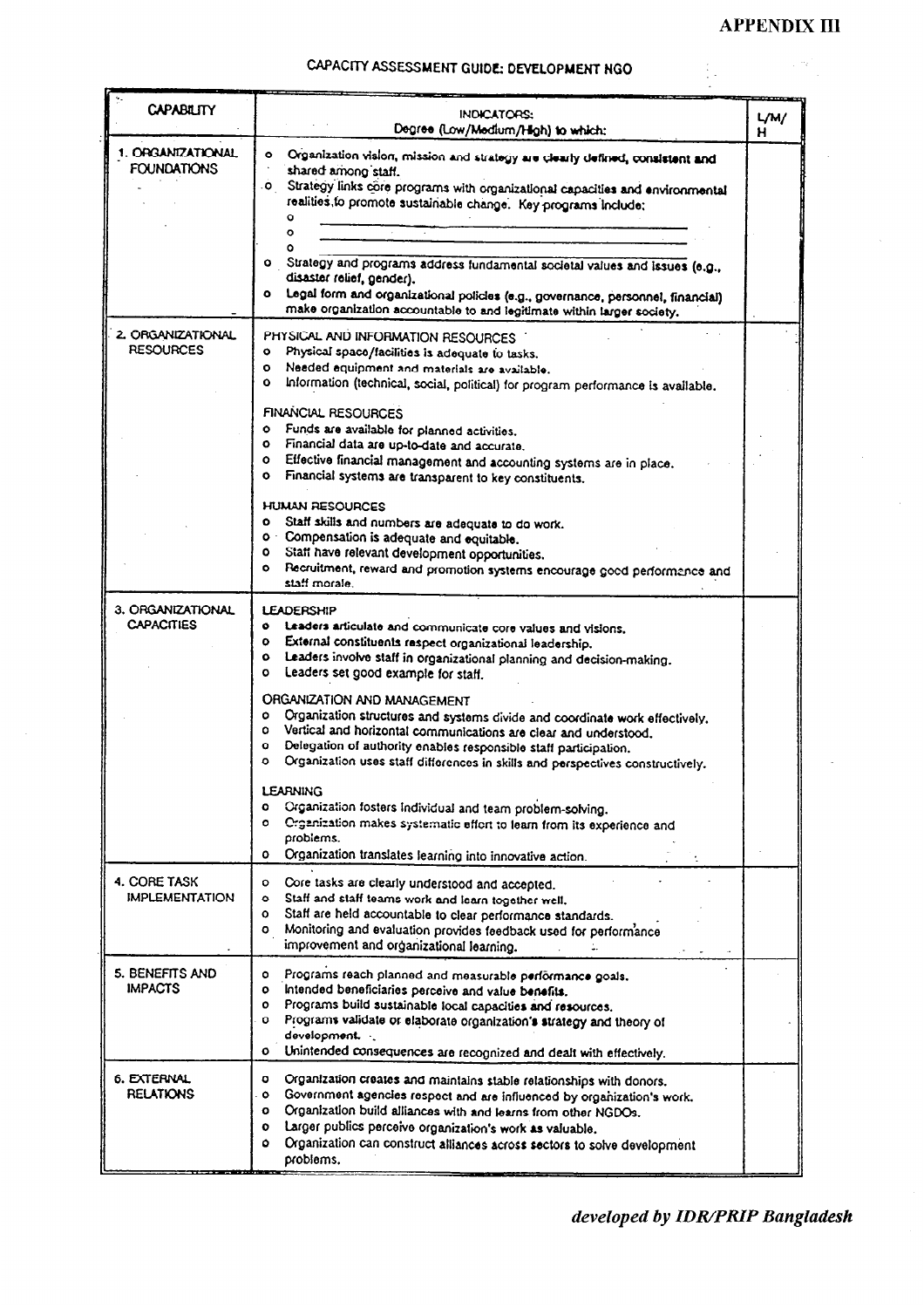# ORGANIZATIONAL EFFECTIVENESS: SAMPLE EVALUATION QUESTIONS

# PURPOSE AND STRATEGY

- 1. Does the organization have a clearly-defined purpose to which all concerned (constituency, board and staff) are committed?
- 2. Does it have a well-developed and realistic strategy to achieve its purpose? Has it, for example, taken into account: the organization's capacity to deliver the programmes; the availability of the necessary resources; the needs and wishes of the target groups; and various "environmental" factors (government policy, the political and economic situation, climate, and so on)?

### ORGANIZATIONAL CULTURE

3. Do the constituency, board and staff have the same values concerning both the purpose and the way that the organization operates?

# CONTROL AND ACCOUNTABILITY

- Does the board (and possibly the members) really control the 4. organization? What power do the staff, target groups, or donors have over the decision-making process? Is this power appropriate or unhealthy in the long term?
- 5. Are there good relations between the board and the staff? Does the board receive adequate information to be able to take realistic decisions?
- 6. Is the organization accountable to its various interest groups: target groups, local communities, government, donors, constituency and staff? Does it have a clear policy on accountability? Is this policy implemented?

### PRODUCTS, PROGRAMMES AND SERVICES

- Do the target groups participate in the planning, management and  $7.$ evaluation of the programmes?
- 8. Are the programmes effective and appropriate? Do they meet the priority needs of the target groups? Are they sustainable in the long term? Do the programmes have a long-term impact on the local community and/or country?
- 9. Does the organization have the ability to adapt the programmes (and the strategy) to changing situations and needs?
- 10. Does the organization have the ability to develop and/or expand the programmes without over-extending itself?

DRAFT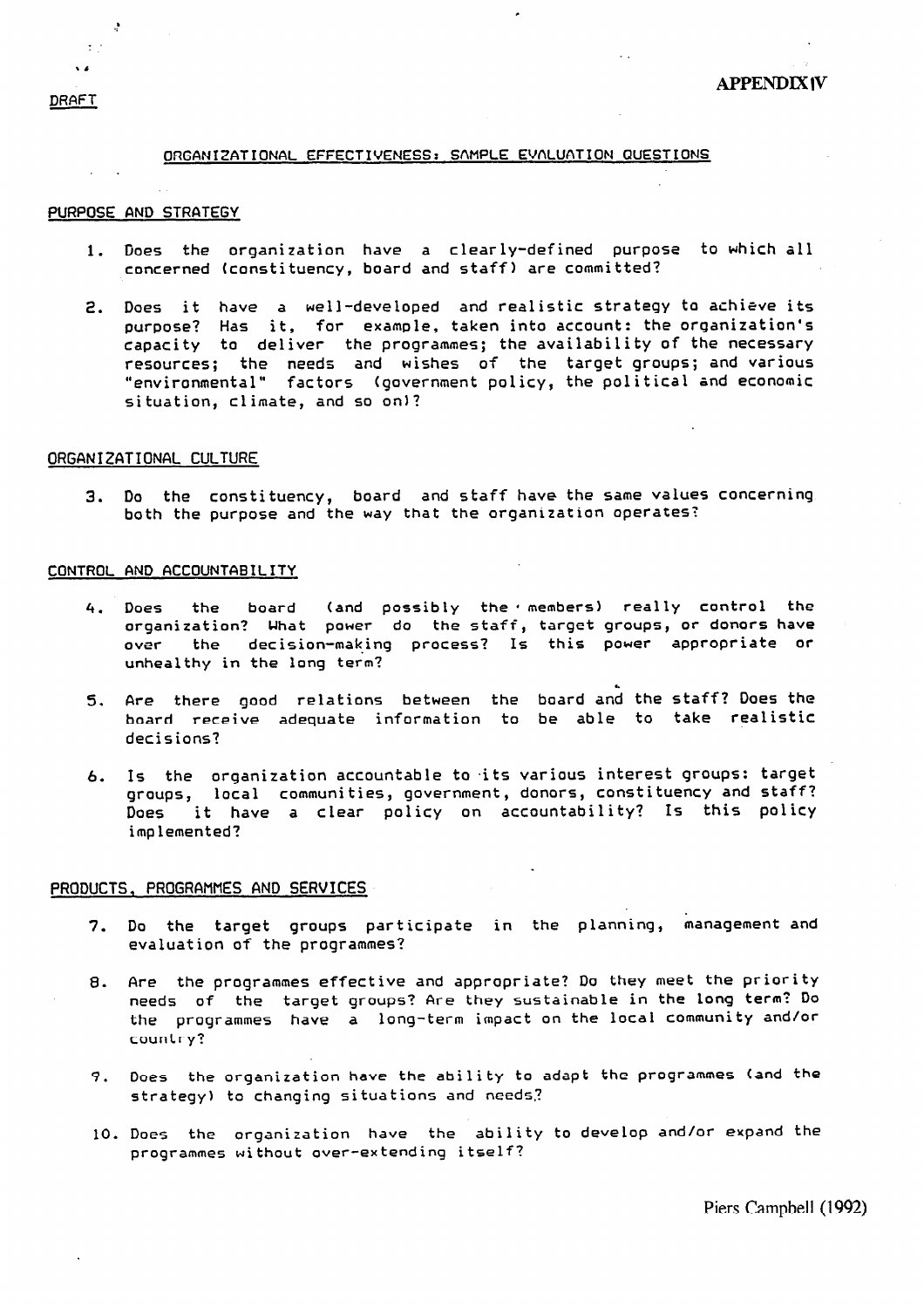- 
- 11. Does jt have the staff with the relevant skills and experience for each programme (sectoral skills, facilitation skills, experience with target  $groups, etc.$ )?

 $-2 -$ 

#### A LEARNING ORGANIZATION

12. Does the organization have the ability to think critically about itself? Does it have the ability to learn from its successes and failures?

#### GROWTH AND CHANGE

 $\lambda$ 

- 13. Has the organization grown significantly in recent years? What is the attitude of the staff to change? How has it coped with the change?
- 14. Has the organization diversified recently? Did it over-extend itself? Did the staff have the relevant capacity before diversification? Was the diversification planned or was it forced on the organization?

#### RESOURCES IN GENERAL

- 15. Does the organization have adequate resources to carry out its<br>activities? If not, does it have a realistic plan for obtaining the resources?
- 16. Is there a plan for distributing the resources? Are they, in fact, distributed efficiently and fairly? Is there a system for resolving conflict over resources?

### FINANCIAL RESOURCES

- 17. Does the organization have several sources of funding? If it is dependent on grants, does it have plans to generate income in alternative ways? What proportion of its funding comes from its constituency?
- 18. Does the organization have to spend an unreasonable proportion of its time on obtaining financial resourtes (and on satisfying donor reporting demands)? Do donors influence the organization's strategy and programmes?
- 19. Is there a difference between what the organization says it does and what it actually does? Is there any conflict between the fund-raising and the operational departments?
- 20. If the organization does not have sufficient funding, how does it cope with inadequate funding?
- 21. If the organization is offered more funding than it immediately needs, is it pressurized into expanding or diversifying without planning or possibly without having the necessary capacity?

 $\sqrt{11}$ 

 $\mathcal{L}^{\text{max}}$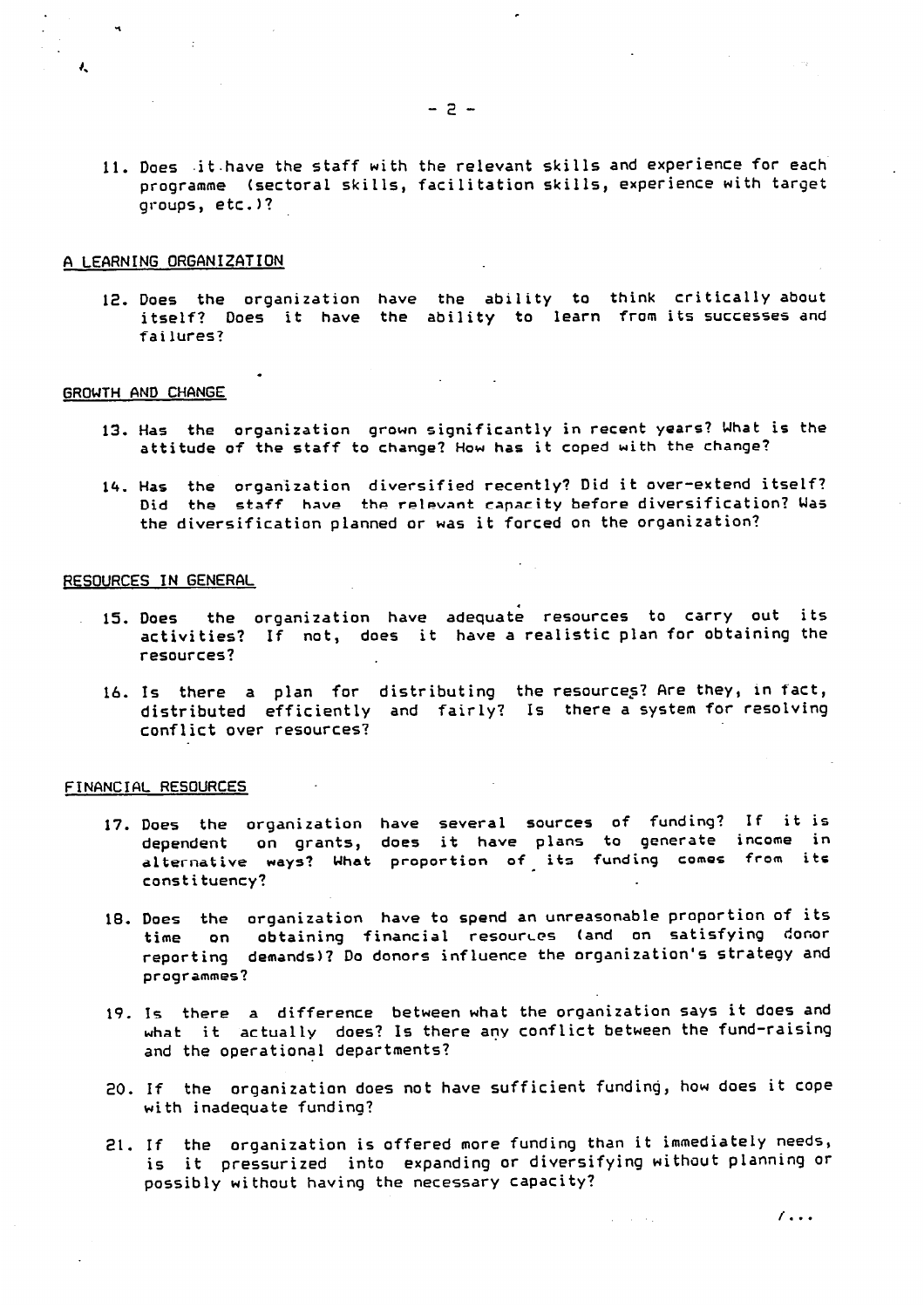## HUMAN RESOURCES

- 22. Is there an adequate number of staff with the required skills to carry out the programmes and to run the organization?
- 23. Is there an adequate system for recruiting and firing staff? Do political, family or personal ties unduly influence this process?
- 24. Does the organization have the ability to resolve conflict among the staff, or between outside groups and the organization?
- 25. Is there a formal or informal training programme for the staff?
- 26. Is there a high turnover of staff? Does the organization have the appropriate incentives for motivating and retaining staff?
- 27. Is there an adequate personnel system for administering staff, ensuring equitable treatment, resolving grievances, and so on?

#### COMMUNICATION

- organization have an effective system for circulating the 28. Does information to all concerned? Are there aspects of the organization's activities that are kept unnecessarily secret?
- 29. Is there a spirit of open communication within the organization? Do people work as a team or as individuals? Are office doors kept closed as much as possible? Do the staff get together over coffee and/or lunch? Are there social occasions?
- 30. Is conflict managed or ignored? How is conflict resolved between: board and staff; volunteers and professionals; headquarters and field staff?

# **LEADERSHIP**

- 31. Is the leadership style(s) used by the directors and/or senior staff appropriate to the organization, its purpose and values? Do staff resent the way that they are managed?
- 32. Are responsibilities delegated to the appropriate staff? Does the delegation work?
- 33. Is the organization dominated by the original founder? If so, does s/he control (or try to control) every aspect of the organization and to resist change?
- 34. Are there any possible successors to the current director?
- 35. Do the staff feel that they can speak openly?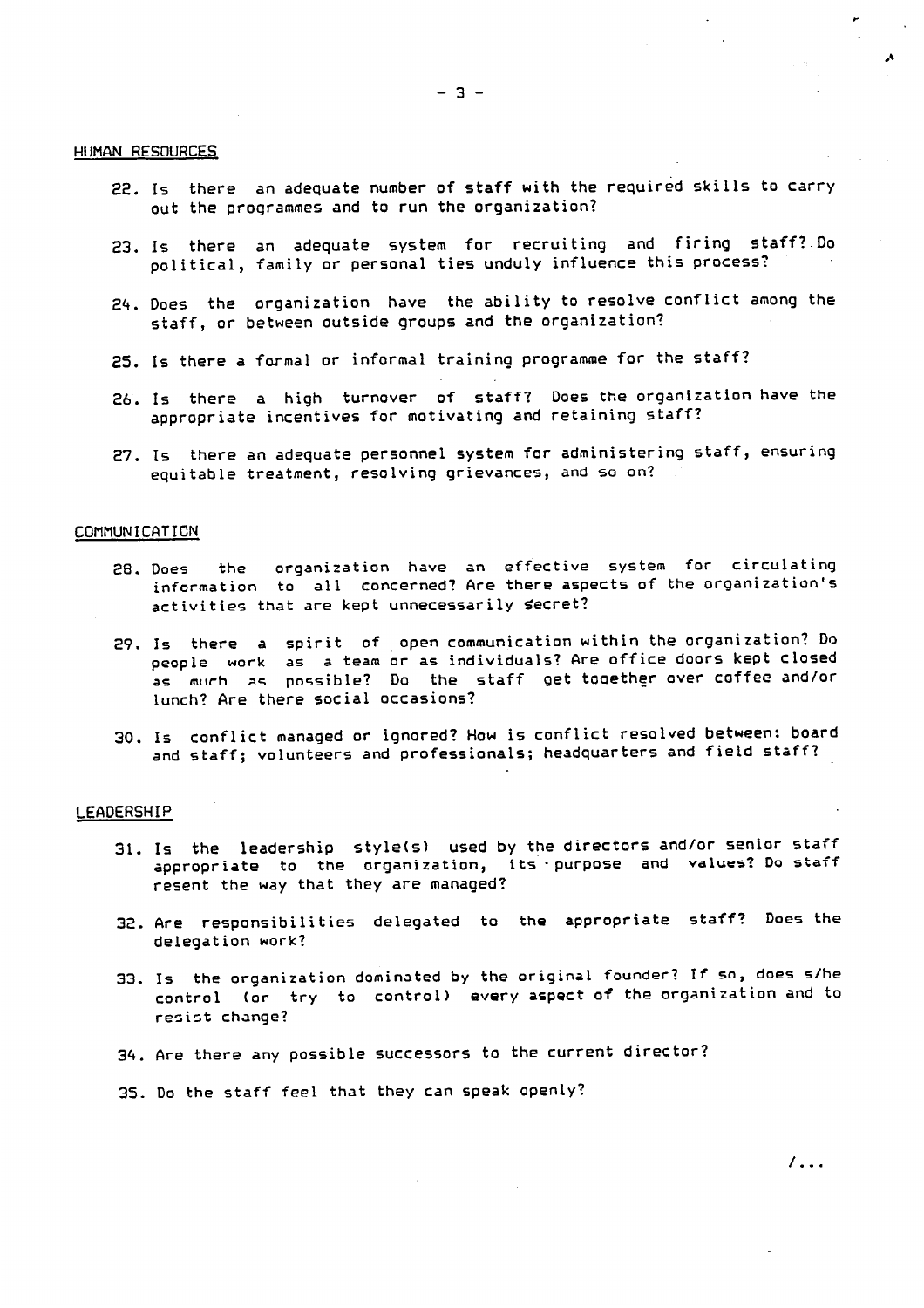# PROBLEM-SOLVING AND DECISION-MAKING

 $\mathbf{a}$ 

 $\triangle$ 

- 36. Does the organization have a system (and do the staff have the skills) for identifying problems, analysing options and then taking the relevant decisions?
- 37. Are the staff involved in the decision-making process? Are they consulted about issues before the decisions are taken? Do they feel that their opinions are considered?

# PLANNING, MONITORING AND EVALUATION

- Are there well-established systems for planning, monitoring<br>(controlling) and evaluation? Do the-staff-have-the-necessary-skills? 38. Are Are the systems actually used? What are the staff's attitudes to planning and evaluation?
- 39. What happens to the results of the evaluations? Are they gathering dust or are the recommendations put into practice? Are they used in the planning process?

# STRUCTURE AND SYSTEMS

- 40. Does the organization have a structure (and administrative systems) that is appropriate to its functions? Is the structure over-complicated for the size of organization or, for that matter, so simple that it is almost non-existent?
- 41. Do the staff have clear job descriptions? Do they know what authority they have, what results they are expected to achieve and how they will be assessed?
- 42. Does the organization have adequate systems and administrative procedures?

#### FINANCIAL MANAGEMENT

- 43. Does the organization have an adequate financial management system (and skills)? Are the budgets realistic? Do the financial controls work? Do the programme staff have a reasonably accurate picture of the financial situation of the various projects and activities?
- 44. Is the organization technically bankrupt? Has it pre-financed projects that have not been guaranteed by donors? Has it commitments (for example, staff salaries) that are greater than its reserves?
- 45. Are project funds clearly separated? Is there any danger that temporary credits in one project account could be used to finance (however temporarily) another project?
- 46. How does the organization deal with cash-flow difficulties? Does it have any reserves?  $\mathcal{L}_{\mathcal{L}}$

 $\overline{1}$ ...

an an Albanya.<br>Tanah sahiji désa di kacamatan Sulawan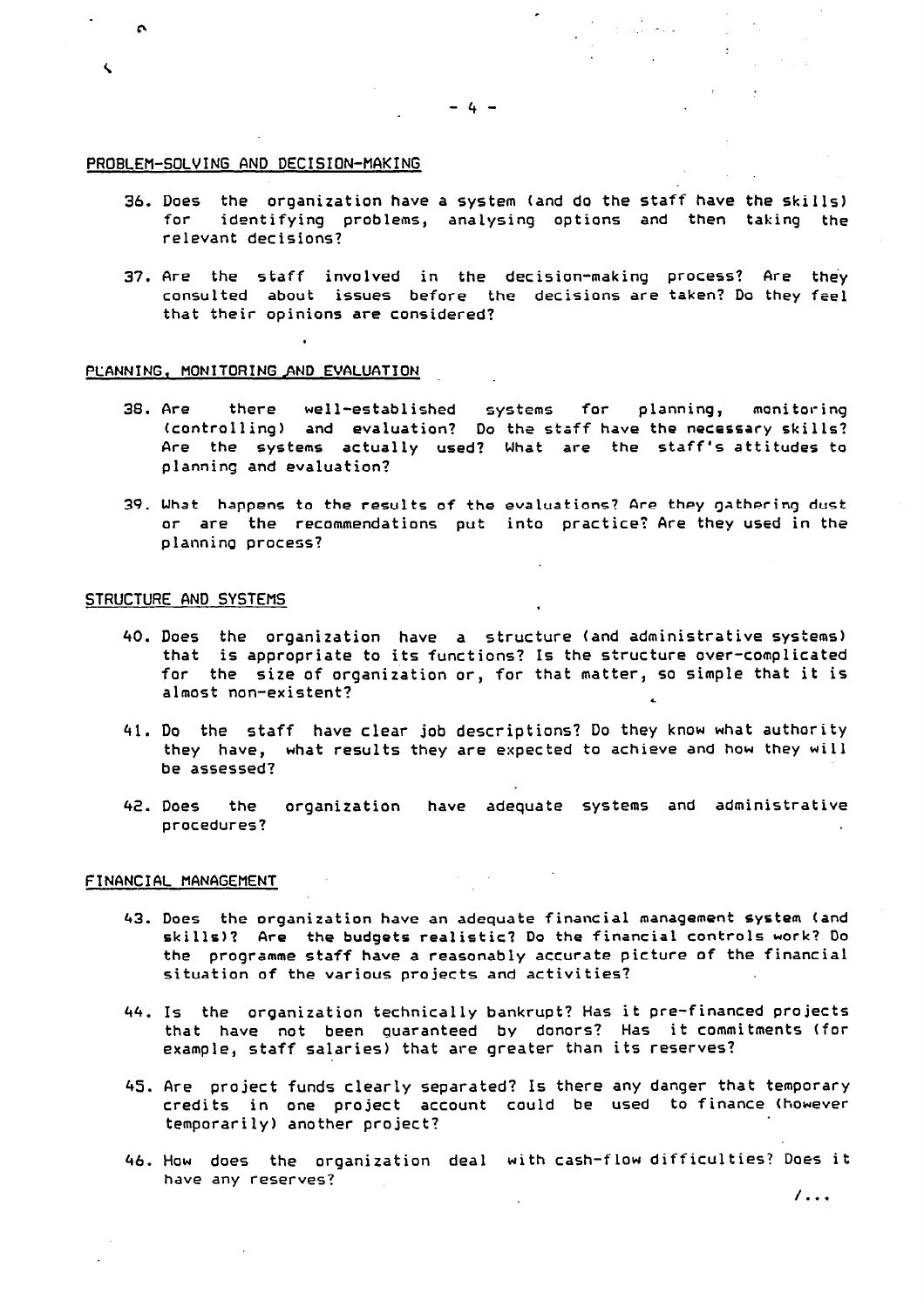# CROSS-CULTURAL ISSUES

47. Are there any cross-cultural issues affecting the organization? If so, how does the organization deal with them?

### EXTERNAL LINKAGES

- 48. Does the organization have good relations with government (national and local)? Does its strategy take the government's plans into account?
- 49. Has the organization established links with other organizations working in the same sector or geographical area, or with the same target groups? Is its basic attitude one of collaboration or of competition?
- 50. Does the organization have good relations with the local communities? Can it mobilize participation in its programmes?